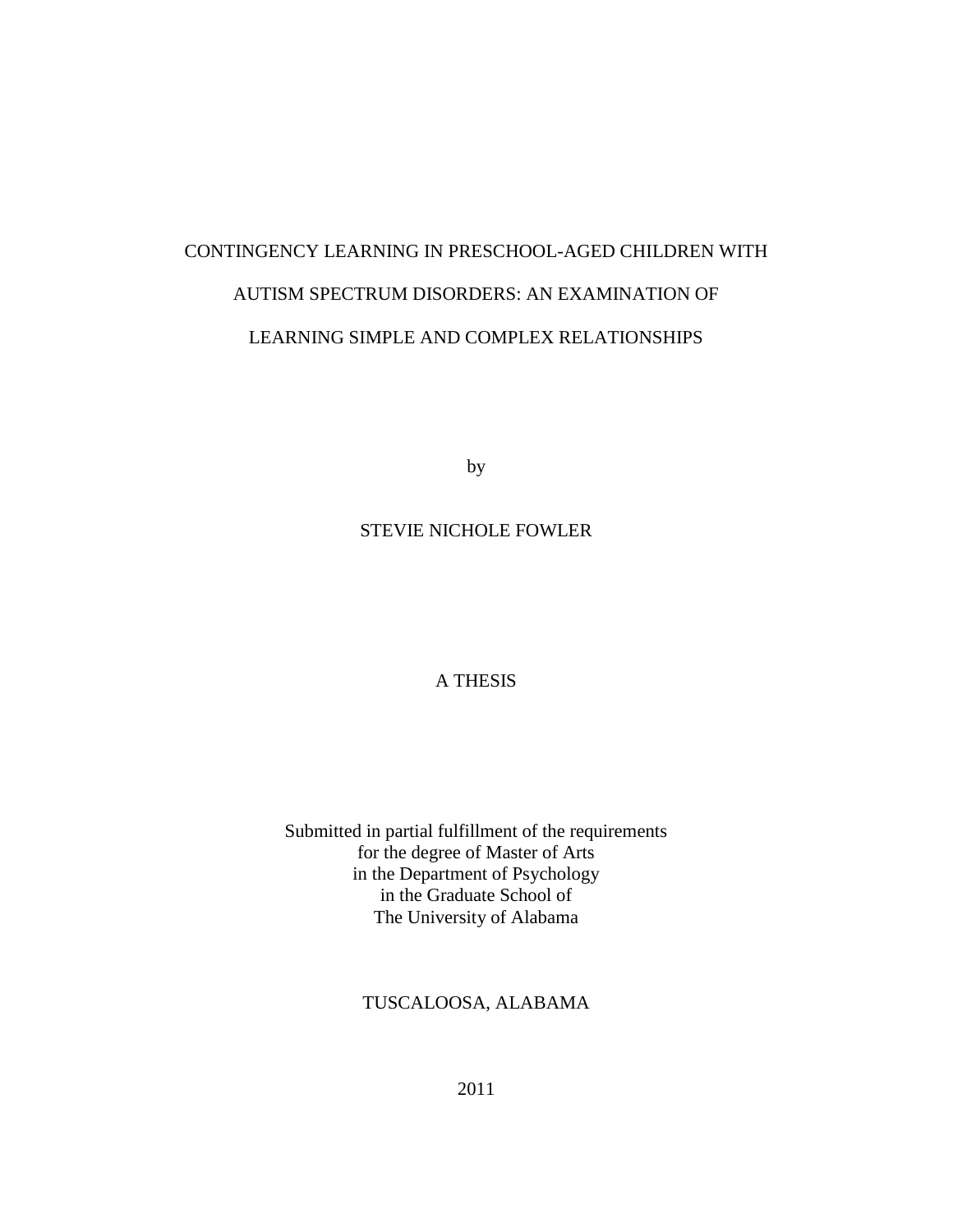Copyright Stevie Nichole Fowler 2011 ALL RIGHTS RESERVED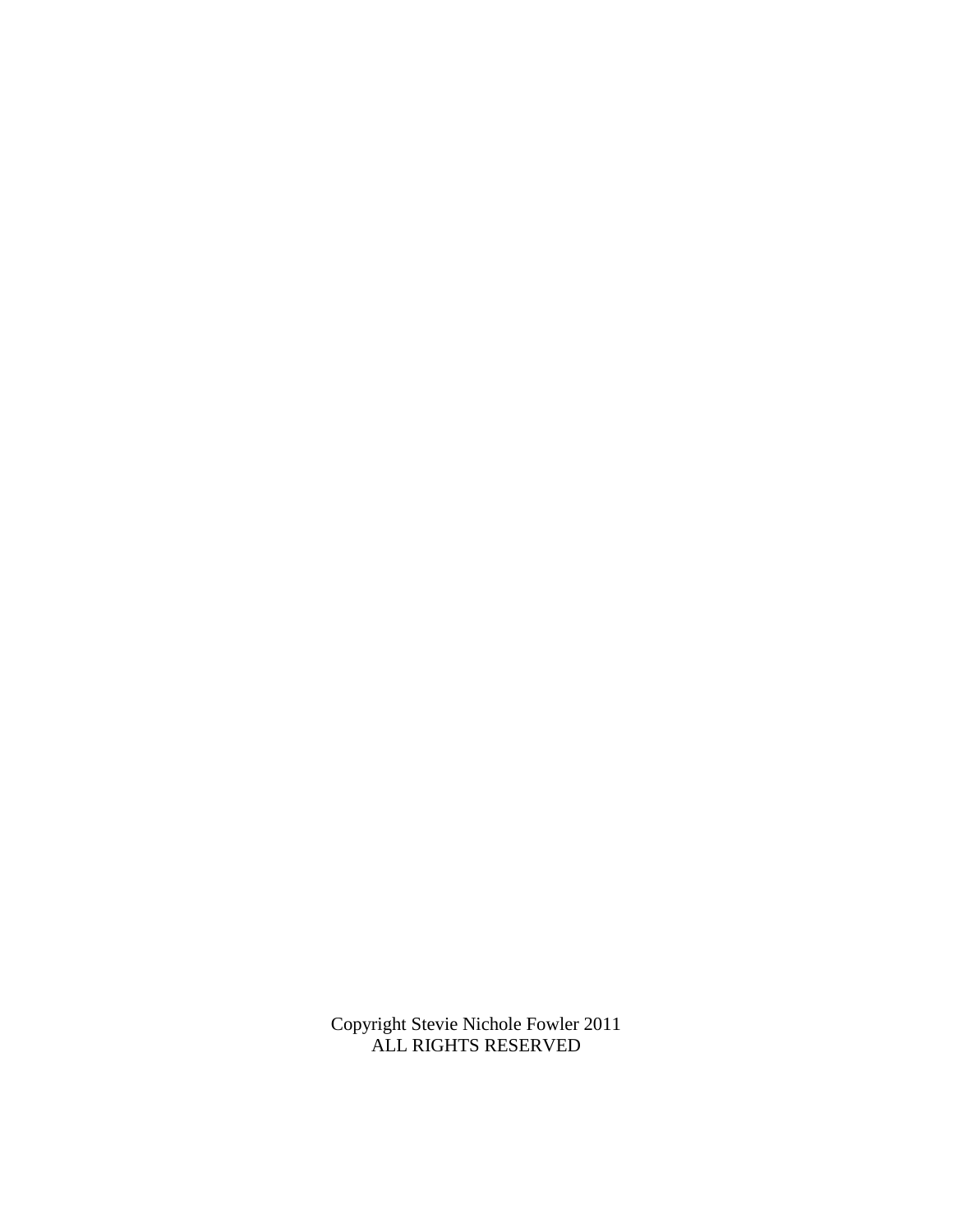## ABSTRACT

Impairments in social interactions in children with Autism Spectrum Disorders (ASD) may be due to difficulties understanding the complex nature of social contingencies, as social information is not always straightforward or predictable. Prior research has shown that social interactions increase with greater predictability and that children with ASD are capable of learning contingent relationships and of modifying their behaviors based on these contingencies. The current study sought to explore contingency learning in children with ASD by examining learning of predictable relationships that varied in complexity. It was predicted that children with ASD would show deficits in contingency learning when the relationship was more complex. Fourteen preschoolers with ASD and twenty with typical development (TD) were included. Learning of simple and complex relationships was assessed using a contextual cueing task. In the simple condition, one picture in an array of four predicted the position of the target. In the complex condition, the arrangement of four stimuli was predictive of the target's location. Across conditions, there were unpredictable trials at the end of the task in which the relationship no longer applied. Contingency learning was measured using difference scores between latencies for predictable and unpredictable trials. Consistent with hypotheses, children with ASD exhibited learning in the simple condition. However, when presented with more complex relationships, differences in performance across predictable and unpredictable trials were negligible. Conversely, TD children did not show the expected pattern of learning across tasks. The pattern of results suggested that TD children showed learning of complex relationships as expected, but,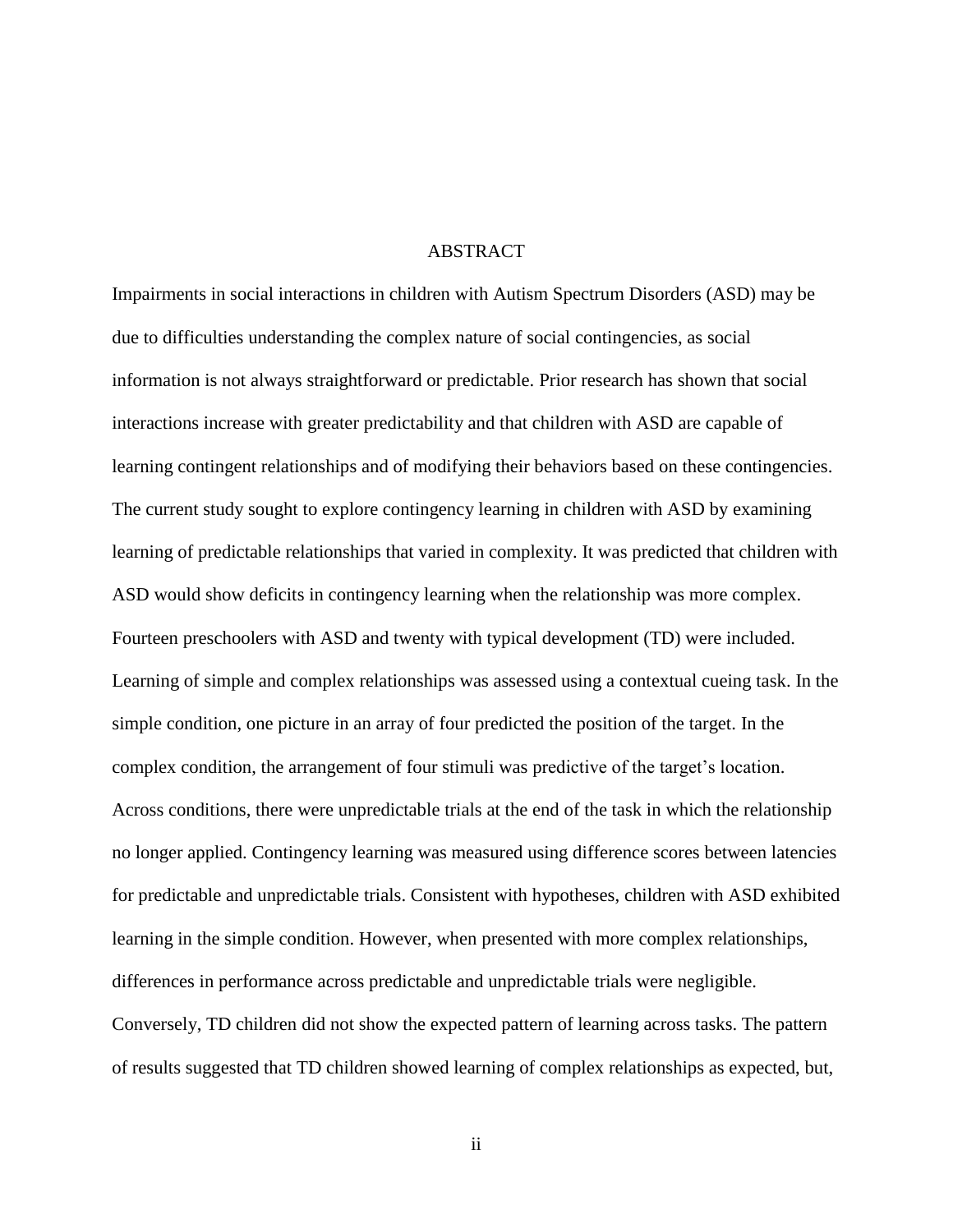interestingly, did not exhibit overall learning of simple relationships. This is surprising as pilot research clearly documented contingency learning in children with typical development. Overall, these results suggest that preschool children with ASD may have impaired implicit learning of complex relationships but are able to learn simple relationships. Given the importance of early intervention, these results bolster the suggestion that preschool-aged children with ASD have the ability to learn contingent relationships, particularly when information is presented in a salient and simplified manner and may benefit from interventions that specifically teach contingency learning in both simple and complex relationships.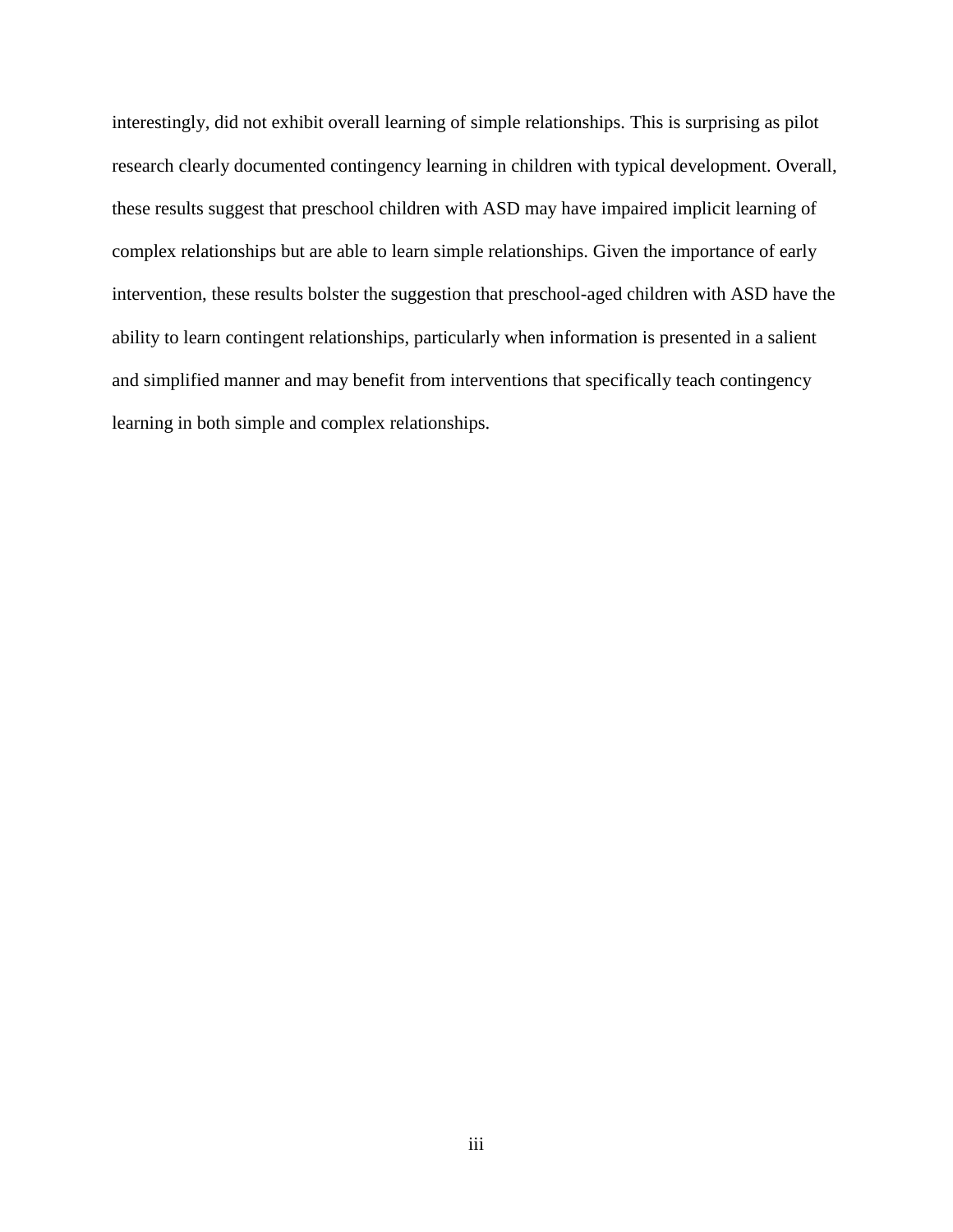# DEDICATION

This thesis is dedicated to all the loved ones who helped me and guided me through the trials and tribulations of creating this manuscript. In particular, to my most incredible mother, who in my lifetime has never waivered in her confidence in my abilities, even at times I questioned myself. To my father, who has always been my biggest fan. To all my friends and family, who provided never-ending support throughout this journey. I could not be more blessed.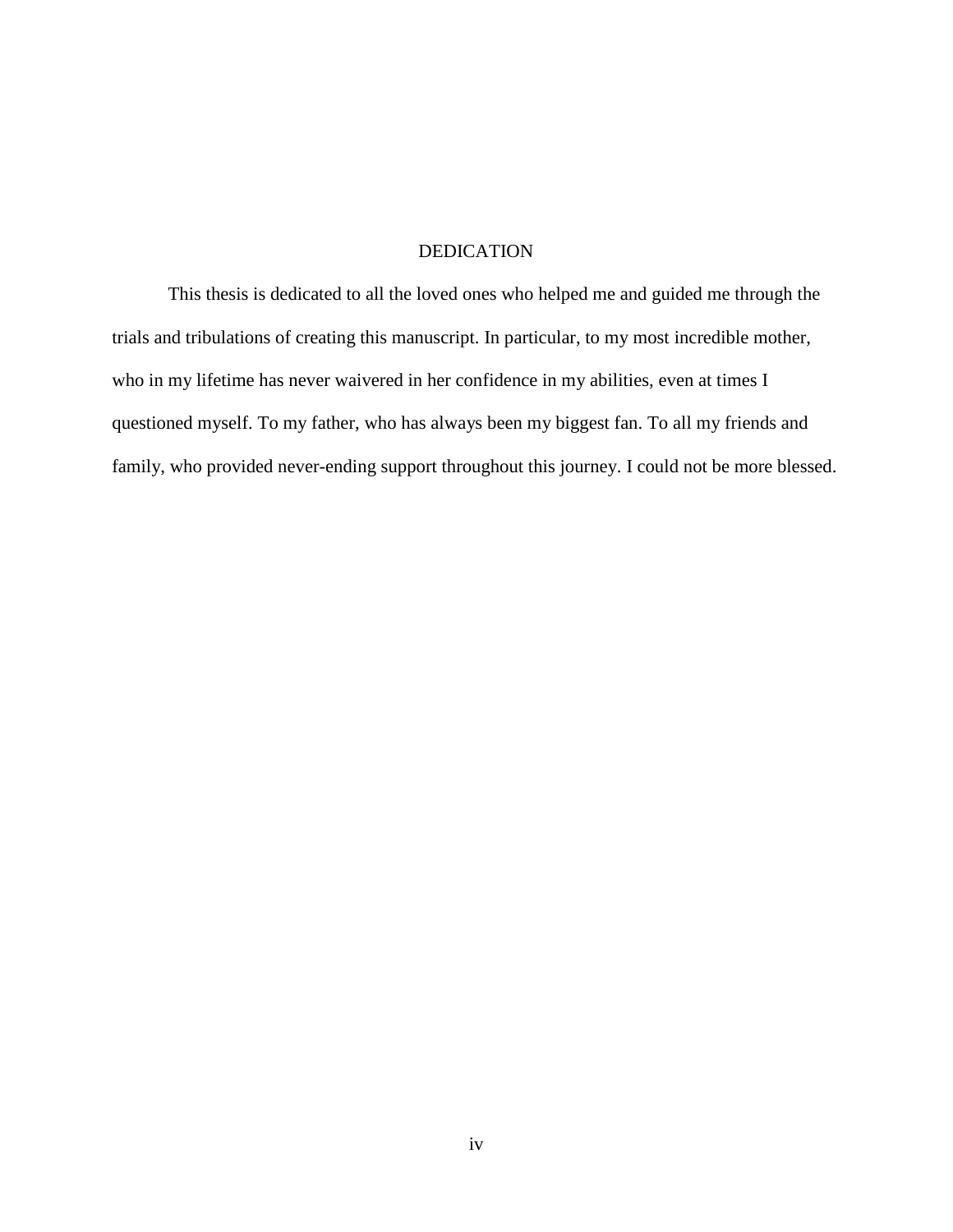# LIST OF ABBREVIATIONS AND SYMBOLS

- *d* Cohen's *d*: Measure of effect size for use with *t-*tests or ANOVA
- *F* Fisher's *F* ratio: A ration of two variances
- *M* Mean: the sum of a set of measurements divided by the number of measurements in the set
- $\eta_p^2$ Partial eta squared: Measure of effect size for use in ANOVA
- *p* Probability associated with the occurrence under the null hypothesis of a value as extreme as or more extreme than the observed value
- *r* Pearson product-moment correlation
- *t* Computed value of *t* test
- *<* Less than
- $\leq$  Less than or equal to
- *=* Equal to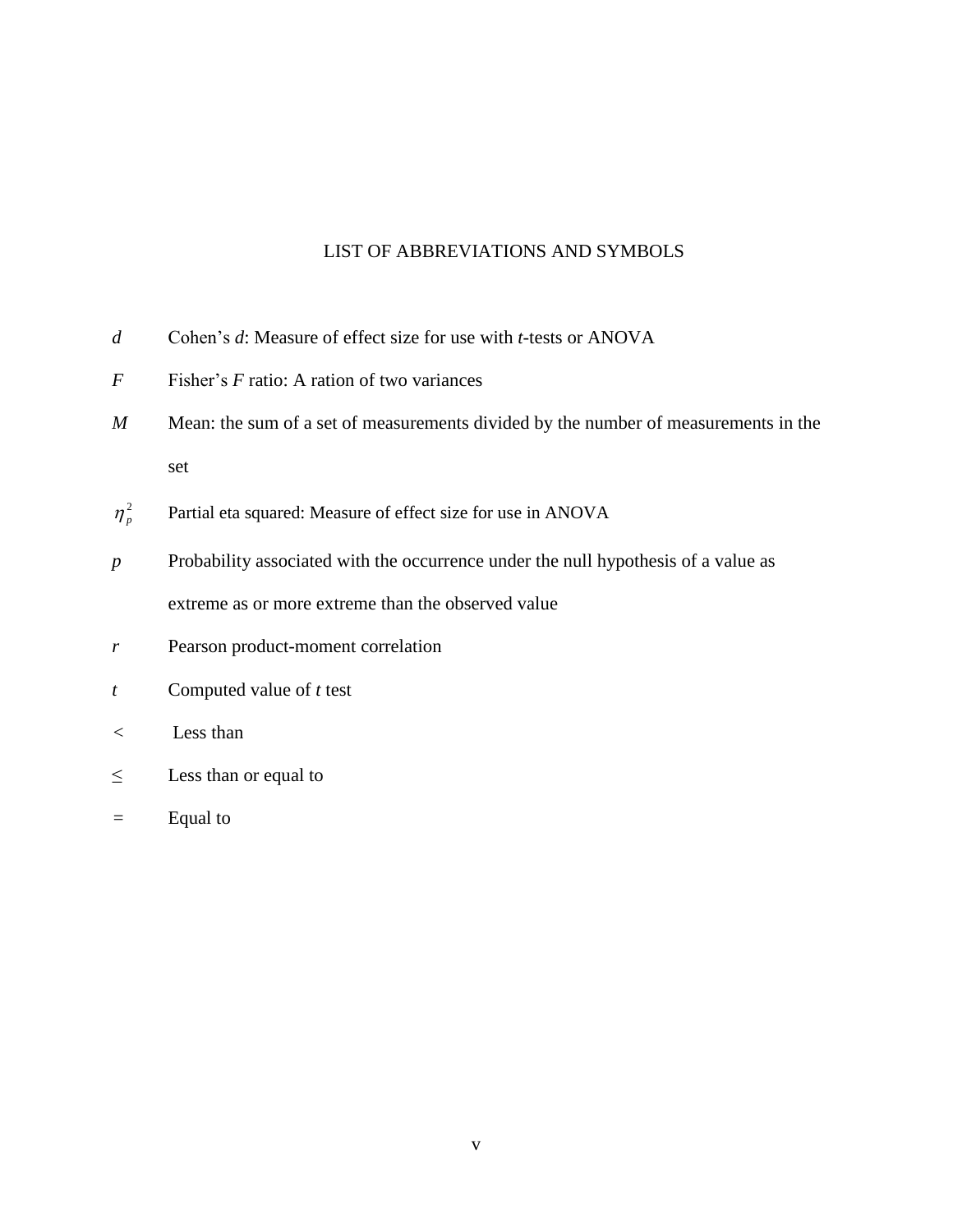# ACKNOWLEDGMENTS

I am pleased to have this opportunity to thank the many colleagues, friends, and faculty members who have helped me with this research project. In particular, Laura Klinger, the chairman of this thesis, for sharing her research expertise and wisdom regarding children with ASD. I would also like to thank all of my committee members, Mark Klinger, Ed Merrill, and Angie Barber for their invaluable input, inspiring questions, and support of both this thesis and my academic progress. I am most indebted to my fellow labmates and friends, Tia Holtzclaw and Megan Crisler, who dedicated endless hours of their precious time to helping me in the collection of my data and stood by my side throughout the completion of this manuscript. Also, thank you to my other labmates and research assistants for input and assistance in the development and completion of this project. This research would not have been possible without the support of my friends and fellow graduate students and of course of my family who never stopped encouraging me to persist.

Most importantly, I would like to say a special thank you to the children and families that participated in my research and the incredible preschool classrooms that I was so blessed to have worked with. Specifically, I would like to thank the incredible staff of Mitchell's Place and their Executive Director, Sandy Naramore, who stood with me and personally introduced me to every family who walked through their doors. Also, to my other incredible recruitment sites, the University of Alabama Speech and Hearing Center and The Children's Program, this research and continuing research would not be possible without the never-ending support you provide.

vi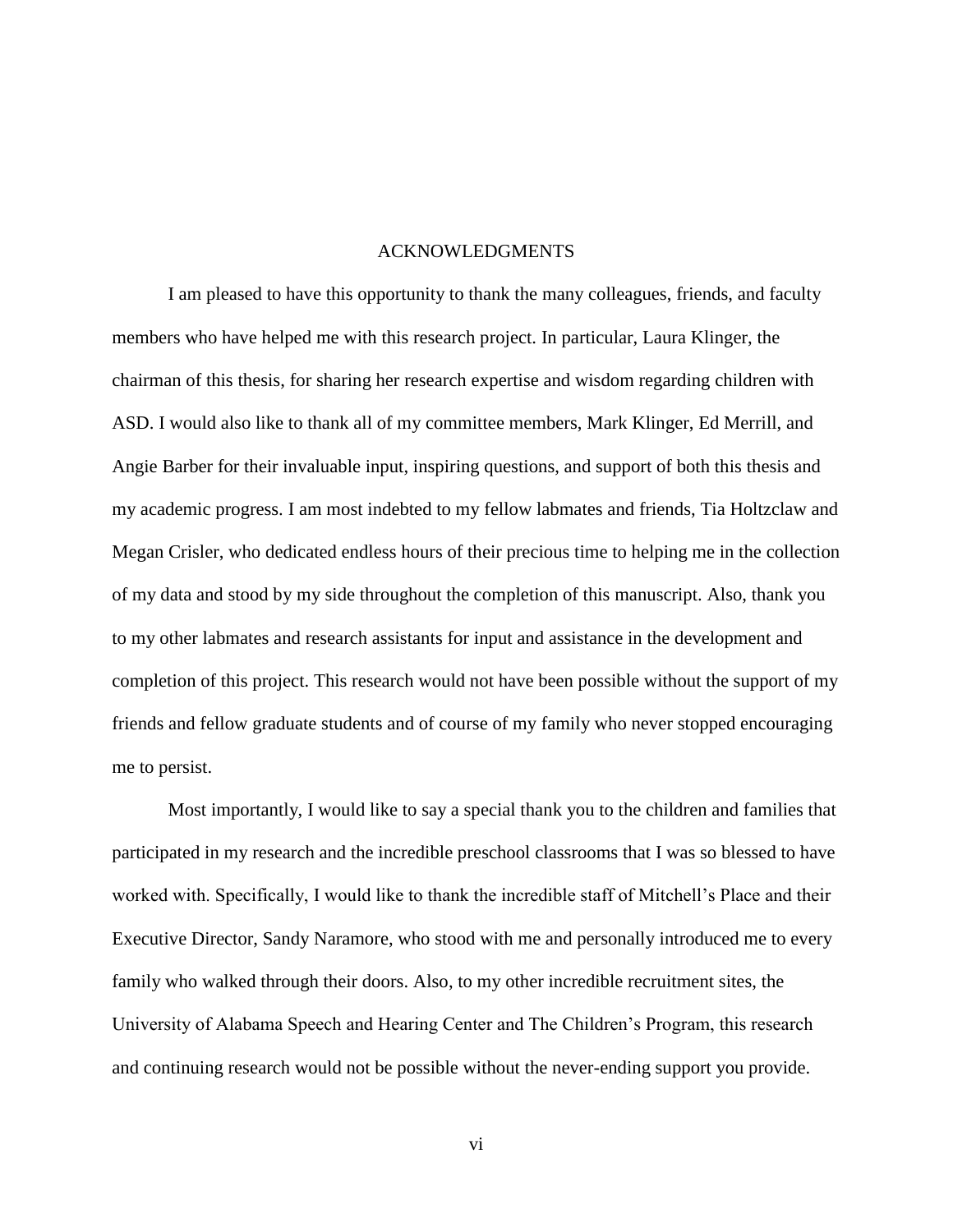# **CONTENTS**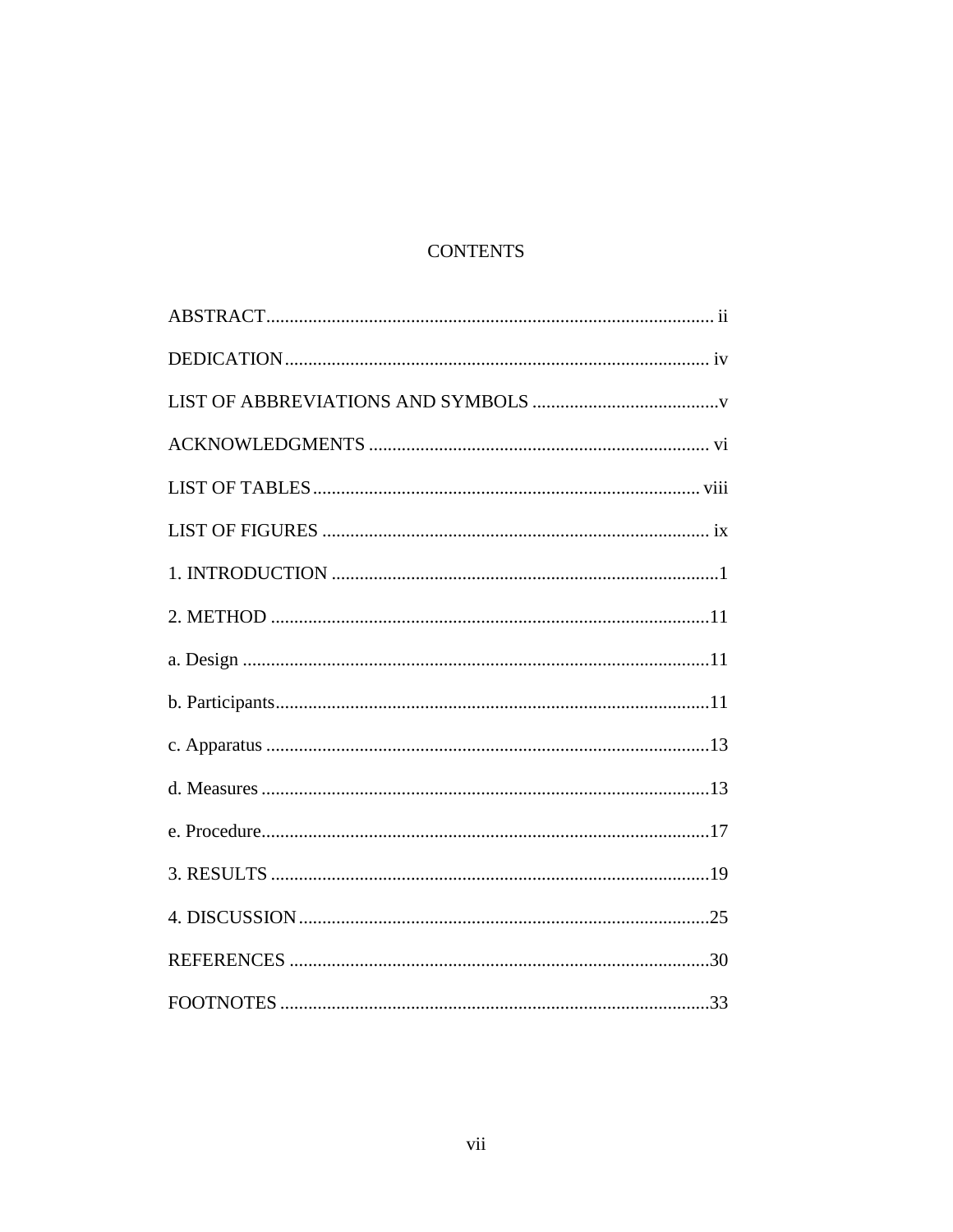# LIST OF TABLES

| Table 2: Predictable vs. Unpredictable Mean Reaction Times 35 |  |
|---------------------------------------------------------------|--|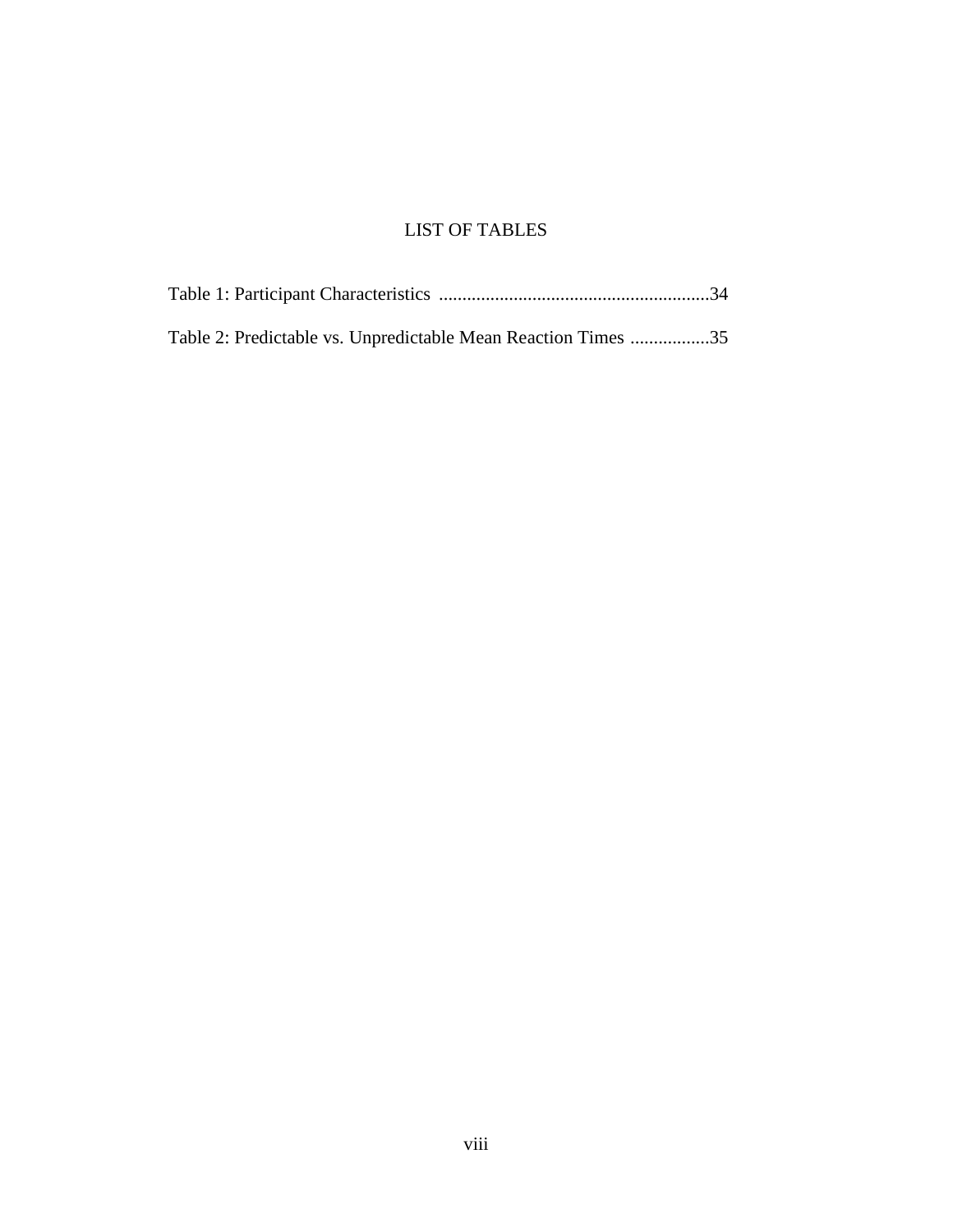# LIST OF FIGURES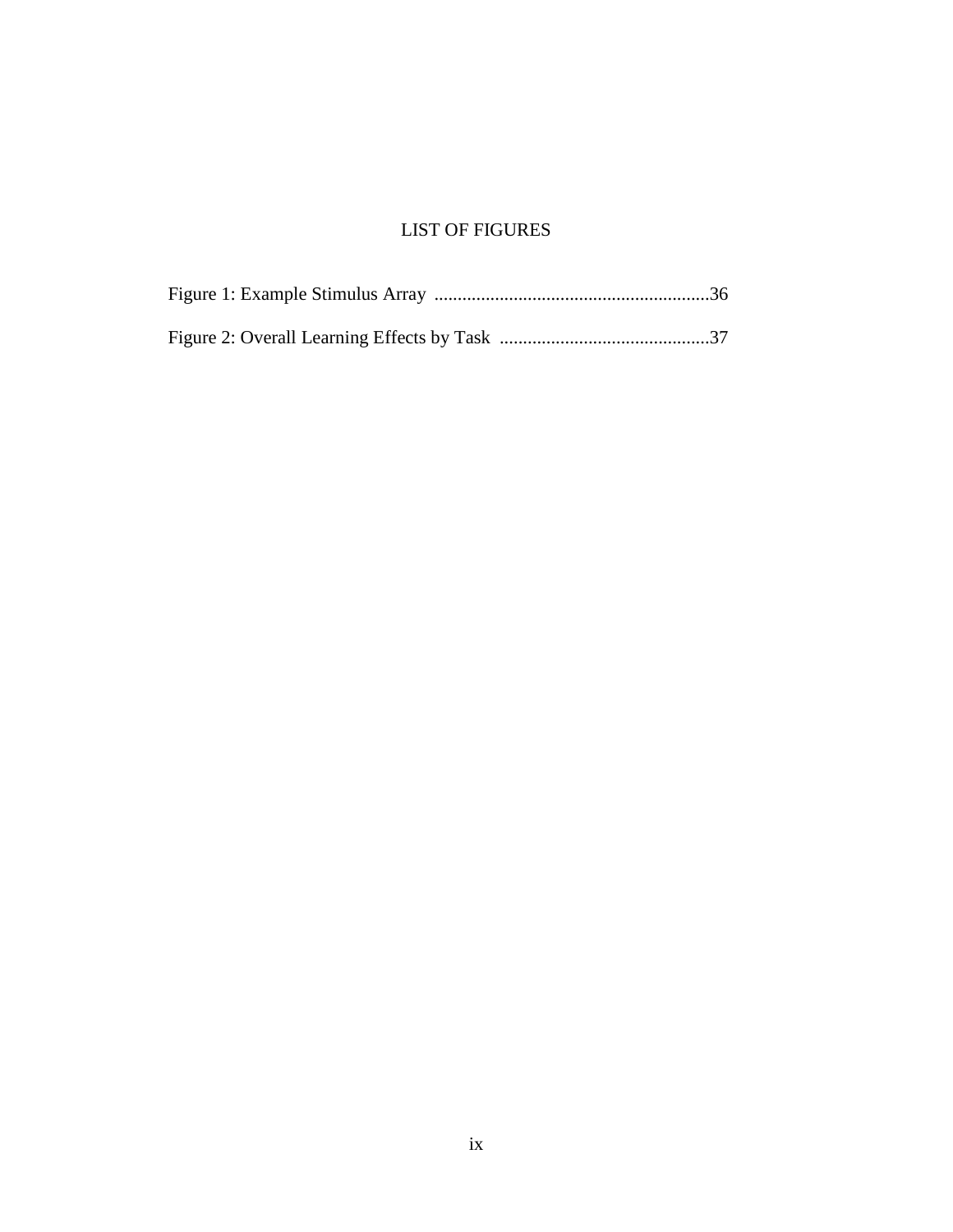# **Introduction**

Autism Spectrum Disorders (ASD) refers to a continuum of disorders that are characterized by qualitative impairments in social and interpersonal interactions, deficits in communication skills, and restricted interests or repetitive behaviors, all of which vary in severity across the spectrum (American Psychiatric Association, 2000). The prevalence of ASD has continued to rise over the past decade with a recent estimate from the Center for Disease Control (2009) of 1 in 110 individuals, affecting males approximately 4 times more often than females. The symptoms of ASD can be detected in the early stages of development and tend to persist over the lifespan. However, it is believed that children with ASD who receive early intervention services tend to have much better prognoses than children who do not receive such services, marking the importance of continuing research exploring intervention strategies for young children with ASD.

One line of early intervention research seeks to understand the impairments in social interactions characteristic of ASD and to develop strategies to address these impairments. Klinger and Dawson (1992) suggest that to fully understand and effectively maneuver social interactions, one must have the ability to understand contingencies, meaning that an individual must understand that their actions affect others and others actions affect them in a similar manner. However, social contingencies are not always straightforward and predictable. Impairments in social interactions in children with ASD may be due to difficulties understanding the complex nature of social contingencies. The current study sought to explore contingency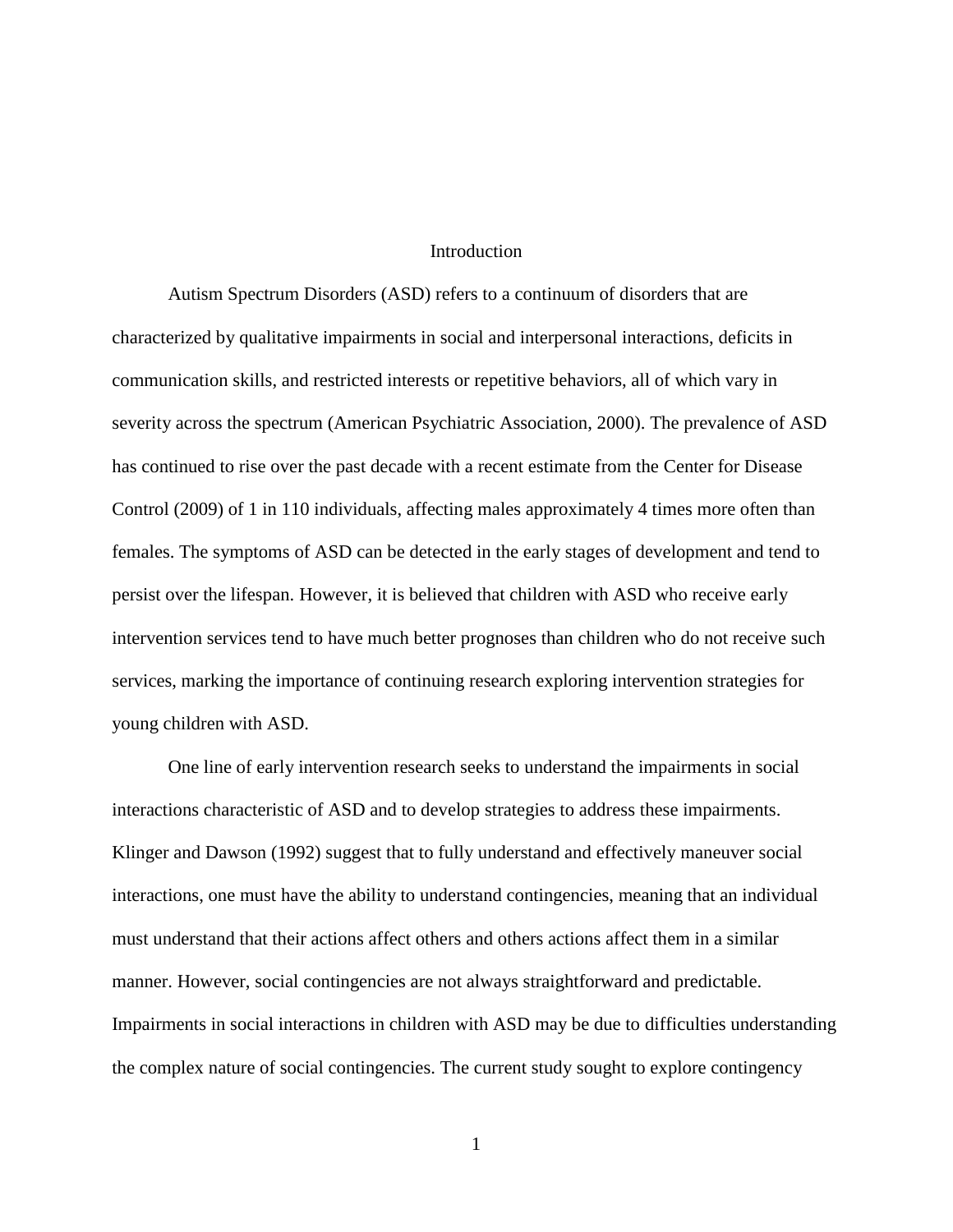learning in children with ASD by examining learning of predictable relationships that varied in complexity. An examination of whether contingency learning difficulties are specific to social information and are present in both simple and complex stimuli, as well as the underlying cognitive mechanism of contingency learning will be discussed.

# *Contingency Learning in ASD*

It is unclear whether individuals with ASD have a general impairment in contingency learning or whether this impairment is specific to understanding social information. While no study has directly assessed this issue, Dawson and colleagues (Dawson, Meltzoff, Osterling, Rinaldi, & Brown 1998; Dawson et al., 2004) have examined whether attention is differentially affected by social and nonsocial stimuli. As an initial study of the quality of response to social and nonsocial stimuli, Dawson, Meltzoff, Osterling, Rinaldi, and Brown (1998) examined visual orienting in a sample of young children with ASD, children with Down syndrome, and typically developing children. In this study, children were assessed on their responses (i.e., visual orientation toward the stimuli) to stimuli that were social in nature, including responding to a name call or attending to someone clapping their hands, and to nonsocial stimuli, including a playing jack-in-the-box or a shaking rattle. Overall, children with autism showed decreased responding to social and nonsocial stimuli when compared to the rest of the sample, with the most significant impairment noted when stimuli were considered social in nature. While these researchers suggested that children with autism exhibit general social orienting impairments, there was some concern expressed that the results could have been attributed to a differences in the familiarity of the stimuli and not truly reflective of differences in the social dimensions of the stimuli. In a follow-up study, Dawson et al. (2004) further explored the social orienting impairments in autism using an increased number of social and nonsocial stimuli that were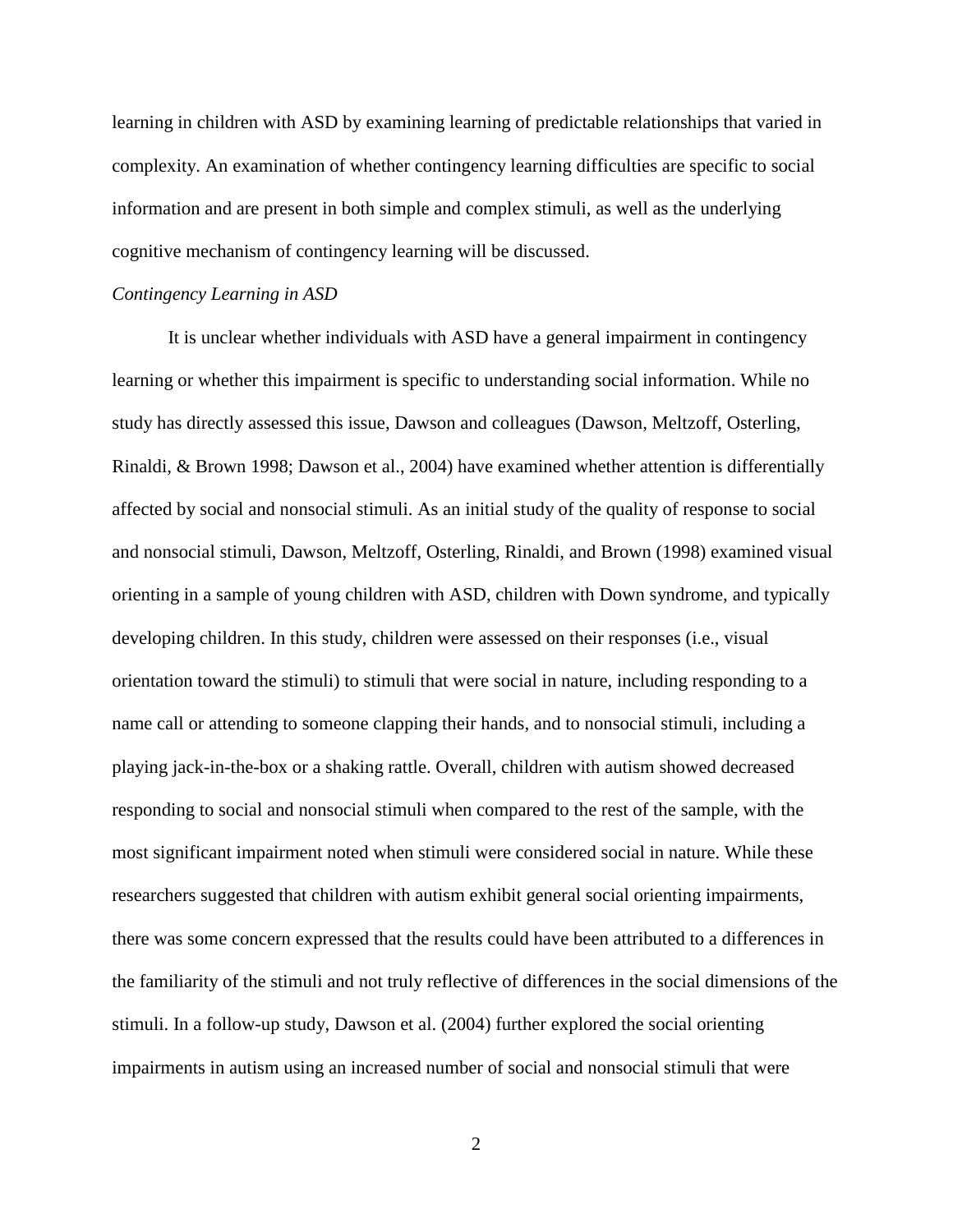selected based on similarity in their degree of familiarity. Consistent with the original findings, Dawson et al. (2004) reported that children with autism showed decreased responding across stimuli as compared to children with delayed development and typical development, with more severe impairments observed when presented with social stimuli. These studies support a theory of an overall impairment in attention toward social and nonsocial information with specific difficulties attending to social stimuli. It has been hypothesized that impairments with regards to social information may be due to the fact that social information is not always completely predictable or contingent (Dawson & Lewy, 1989).

In the first empirical study examining contingency learning in children with ASD, Ferrara & Hill (1980) examined the behaviors of children with ASD as they played with various toys under predictable and unpredictable conditions. Consistent with the suggestion that individuals with ASD have difficulties processing unpredictable information, the children showed disrupted behavior, including little attending to or manipulation of the toys, when the play condition was unpredictable. However, the same children showed increased interactions (e.g., looking at and manipulating the toys) when they were in predictable play conditions. Furthermore, the researchers found that not only did the children's responsiveness and interactions increase in the predictable situations, but they were also able to detect simple salient contingent relationships and develop appropriate expectations about their environment based on these relationships. More recently, Bhat, Galloway, and Landa (2010) examined associative learning in infant siblings of children with ASD and in low-risk infants. Using a highly predictable, simple learning task, these researchers showed comparable spontaneous associative learning of a nonsocial task across both groups, suggesting the benefit of presenting simple relationships in highly salient conditions. Further, they observed infants responses and attention to social and nonsocial stimuli.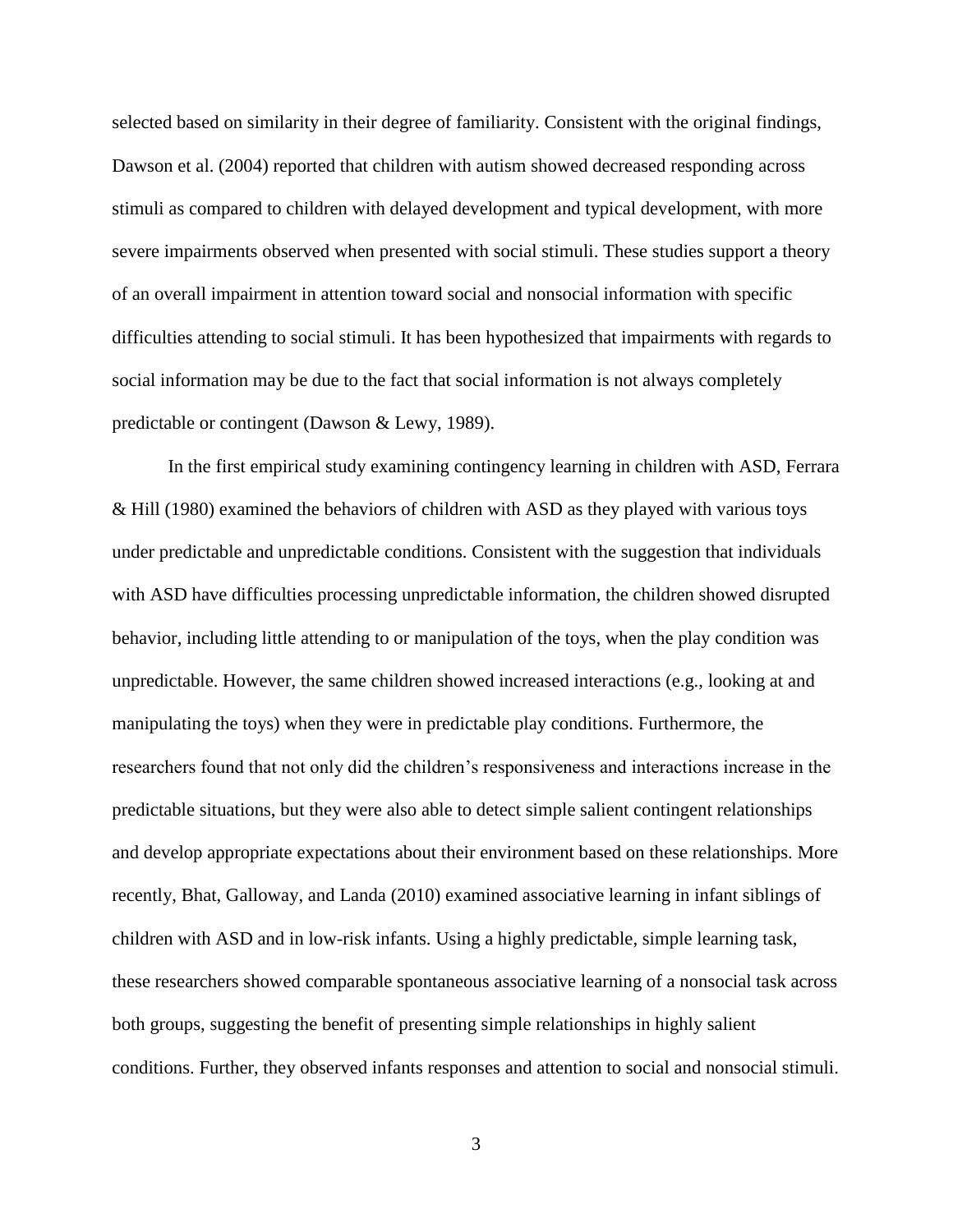Consistent with results from Ferrara and Hill (1980) that suggest that contingency learning is specific to social information, Bhat and colleagues (2010) showed increased social orienting to caregivers during the associative learning task in infants at risk for ASD when caregivers were responsible to initiating social engagement. However, these infants continued to attend to relevant, nonsocial stimuli and show associative learning in nonsocial conditions as well.

While little research has empirically tested whether children with ASD have impairments in contingency learning, there have been several studies showing that children with ASD show increases is social interaction when their social partner acts in a predictable, contingent fashion (Escalona, Field, Nadel, & Lundy, 2002; Heimann, Laberg, & Nordoen, 2006; Ingersoll & Schreibman, 2006; Klinger et al., 2009). Ingersoll and Schreibman (2006) used contingent imitation to increase participants' imitation skills and promote further social-communicative interactions, with results showing increases in imitative and spontaneous language, as well as pretend play. Similarly, two studies used imitative and contingent interactions to promote social interactions in children with autism (Escalona et al., 2002; Heimann, et al., 2006). These studies also showed increases in social-communicative behaviors, including looking, touching, and requesting or vocalizing. Furthermore, Klinger et al. (2009) have shown increases in turn-taking, requesting, and initiating joint attention in preschoolers with ASD using predictable imitation techniques. Although many studies have shown that increasing predictability and contingent imitation leads to increases in social interactions, the mechanism through which this occurs is not fully understood. Nadel et al. (2000) suggest that periods of intense imitation may make the social situation (or social contingency) more salient, leading to increased social-communicative responding. Further, Bhat et al. (2010) suggest that very young children with ASD may show increased contingency learning in highly salient conditions, and may benefit from being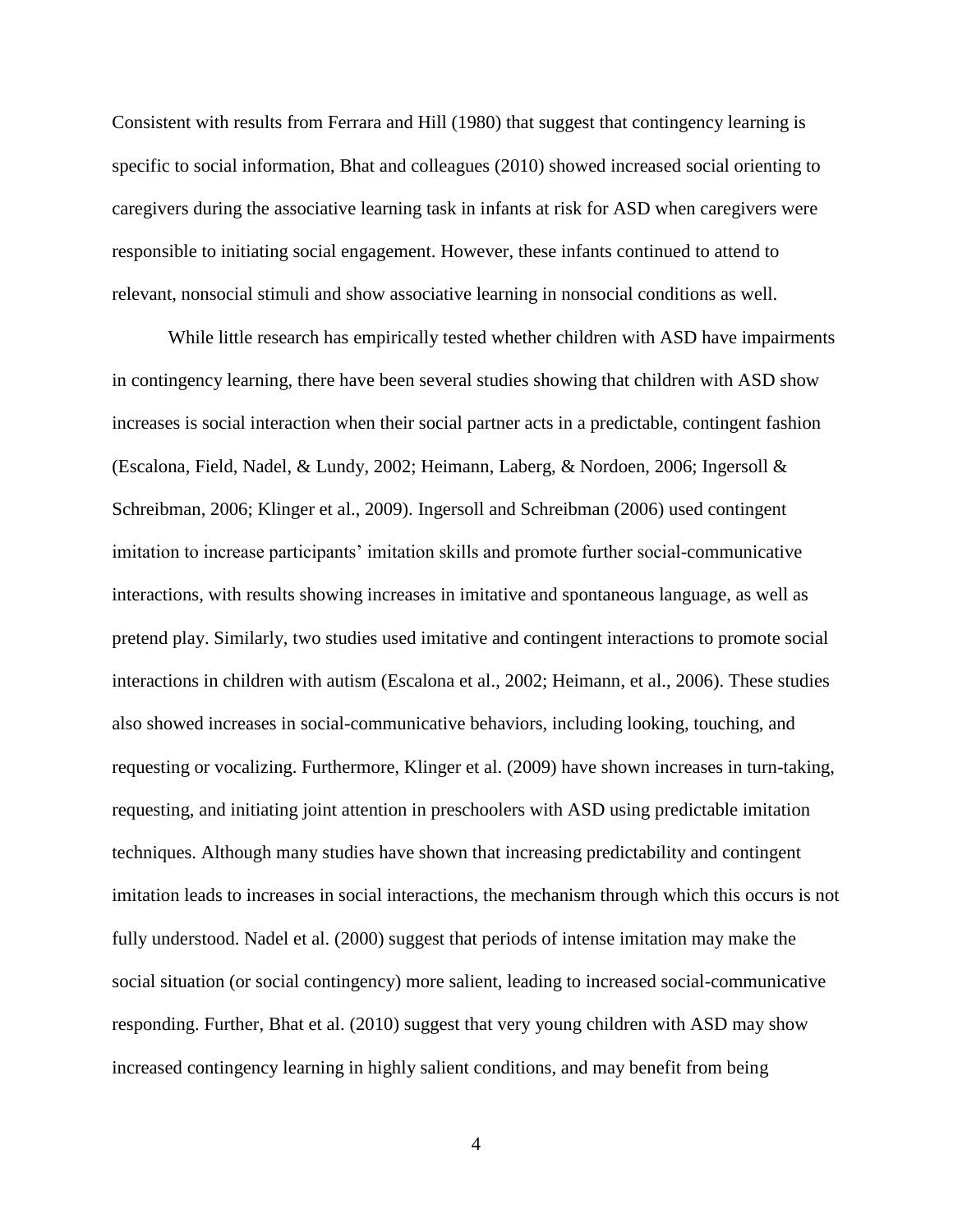presented with relationship information in a more simple fashion, as past research has shown diminished performance in unpredictable and complex situations. These studies suggest that individuals with ASD are able to detect contingent relationships that are 100% predictable but have difficulty when the relationship in unpredictable.

# *Cognitive Processes Underlying Contingency Learning*

Implicit learning offers one possible mechanism to explain the development of contingency learning. Implicit learning refers to a process that occurs without conscious awareness by which an individual acquires knowledge about their surrounding environment (Reber, 1989). According to Reber (1989), implicit learning skills are independent of age and intellectual functioning. This system is in place within the first year of life and is necessary for language learning and social understanding (Klinger, Klinger, & Pohlig, 2006). For example, children automatically learn the rules of grammar that govern their language long before those rules are explicitly taught, and children also learn to interpret and understand facial expressions without explicit teaching. Interestingly, children with ASD are characterized by impairments in language and social skills.

Klinger, Klinger, and Pohlig (2006) suggested that the implicit learning system is impaired in individuals with ASD. In order to compensate for these deficits, these individuals may rely on more explicit learning strategies, in which a conscious effort is made to learn. For example, these researchers showed that children with ASD showed decreased learning on implicit learning tasks that required visual interpretation of information across experiences (e.g., a prototype categorization task and an artificial grammar learning task). However, children who were characterized by strong explicit learning strategies tended to perform better on the implicit learning tasks than children who did not demonstrate a high level of these explicit learning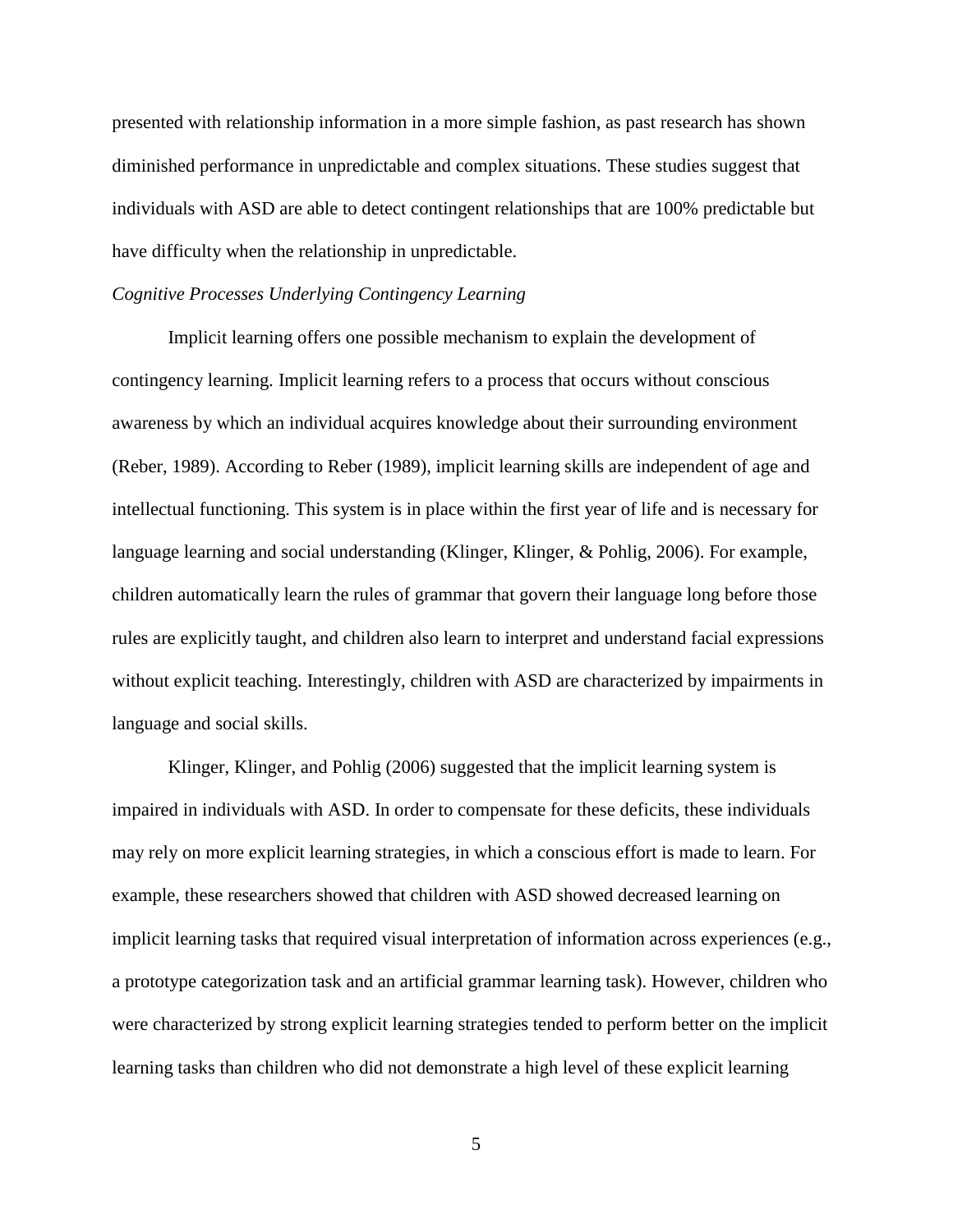strategies, as determined by their performance on the non-verbal matrix reasoning subtest of the Kauffman Brief Intelligence Test-2 (K-BIT2; Kaufman & Kaufman, 2004). They suggested that individuals with ASD who had high explicit reasoning were using these skills to compensate for impairments in implicit learning. This would suggest that increasing predictability would lead to a more explicit representation of a contingent relationship, meaning that learning is facilitated as the contingency is taught in a more explicit fashion.

Recent research has argued against this theory of impairment in the implicit learning system in individuals in ASD. Specifically, studies have argued that individuals with ASD show comparable implicit learning of spatial context using a visual search task (Barnes et al, 2008; Brown, Aczel, Jiminez, Kaufman, & Grant, 2010). However, one may argue that these contradicting findings are a result of enhanced explicit learning cues that are present in the contextual cueing task used in these studies. Specifically, the configuration of the stimuli in the task used was arranged such that there were systematic blank spaces that could have led to a more explicit representation of the relationship studied. Brown and colleagues (2010) also found evidence of intact implicit learning across other several measures. These researchers suggested that previous impairments in studies of implicit learning in individuals with ASD may be better accounted for by deficits in explicit learning abilities, which is in direct contrast to Klinger and colleagues. Thus, the research to date is contradictory with regards to implicit learning and more research is needed to identify whether implicit learning impairments exist.

In addition to possible cognitive impairments in implicit learning, it is well established that individuals with ASD have cognitive impairments in attention. Specifically, individuals with ASD may become fixated on objects or topics and have difficulties disengaging and redirecting their attention (Casey, Gordon, & Mannheim, 1993; Townsend, Harris, & Courchesne**,** 1996).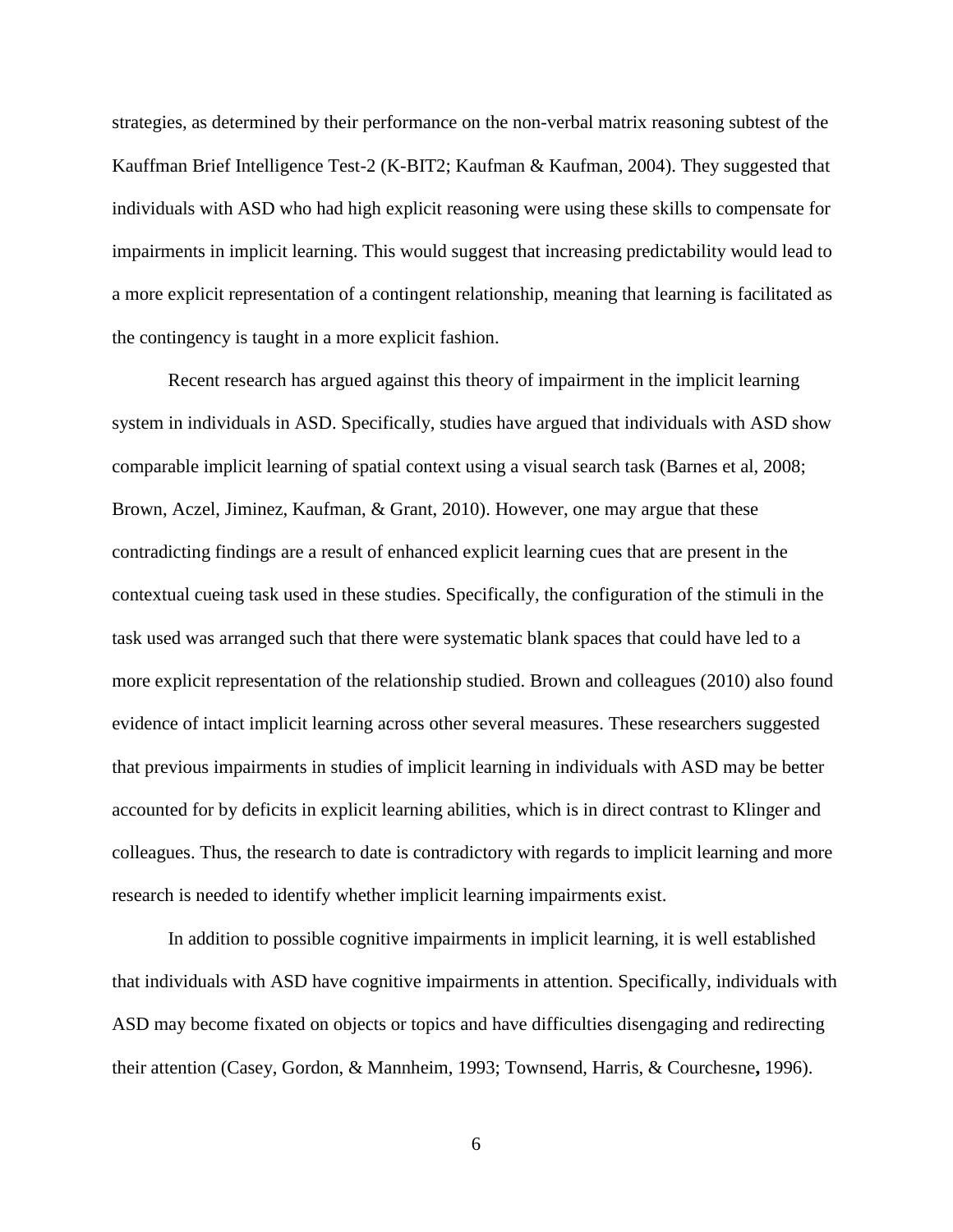Thus, it is possible that impairments in contingency learning in complex situations are a result of difficulties in shifting attention and focusing on the important, relevant information. This would suggest that increasing the saliency of the relationship may help individuals with ASD focus their attention on the relevant information and therefore be able to attend to more complex contingencies (Dawson & Lewy, 1989; Dawson et al., 1998, 2004).

# *Contextual Cueing as a Measure of Contingency Learning*

Implicit learning paradigms have been used to examine contingency learning abilities. Using a series of visual search tasks, Chun and Jiang (1998) utilized a contextual cueing task to examine implicit understanding of predictable relationships. They defined contextual cueing as a form of visual search facilitation that occurs with increased exposure to familiar stimuli configurations that occurs without conscious awareness. During contextual cueing tasks, participants are shown arrays of stimuli and are asked to locate a target stimulus (e.g., a rotated T) that is presented among distracter stimuli (e.g., rotated Ls). On half of the arrays, the location of the target can be predicted from the arrangement of the distracters, and on the other half of the arrays, the arrangement of the distracter stimuli are not predictive of the target's location. On these tasks, participants tend to show increased rates of responding to predictive trials as compared to unpredictable trials, but are unable to explicitly account for their performance. The contextual cueing task has been extensively studied with typically developing adolescents and adults (Chun, 2000; Chun & Jiang, 1998, 2003) and measures of implicit learning of spatial context, or contextual cueing, have also been used with adolescents and adults with ASD. Results from contextual cueing tasks with individuals with ASD have yielded equivocal findings, with some reporting impairments in contextual cueing in high-functioning adolescents and adults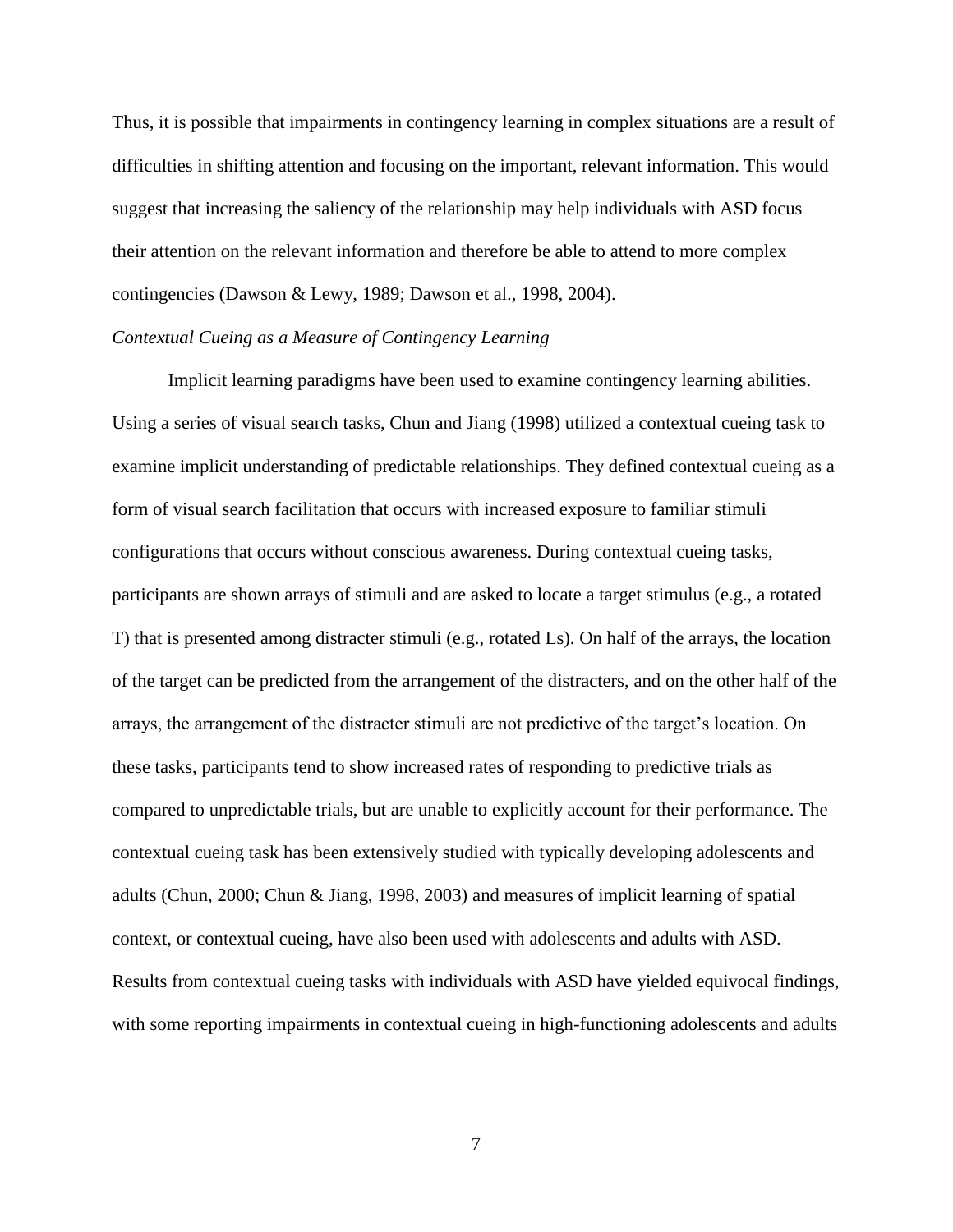(Klinger, Klinger, Travers, & Mussey, 2008) and others reporting comparable contextual cueing effects between individuals with ASD and typically developing peers (Brown et al., 2010).

Little research using the contextual cueing paradigm, however, has been conducted with children. In an original study of contextual cueing in children, Vaidya, Huger, Howard, & Howard (2007) compared performance on a visual search task presented by Chun & Jiang (1998) between a sample of typically developing elementary-aged children and a sample of young adults and concluded that implicit learning of spatial contextual information is not fully developed. While this initial evidence suggested reduced learning of spatial context in children, Dixon, Zelazo, & De Rosa (2010) argued that the task used by Vaidya et al. (2007) was too sophisticated for an elementary-aged sample. Dixon and colleagues sought to adapt the contextual cueing task to be developmentally appropriate and more engaging, and obtained results that contradicted the findings of Vaidya et al (2007). In this study, Dixon et al. (2010) reported a reliable contextual cueing effect for typically developing school-aged children, such that the children were able to implicitly learn the relationship between a target's location and repeated, predictive spatial contexts. In a recent study of contextual cueing in children with ASD, Barnes et al. (2008) reported no group differences in performance between children with ASD and their typically developing peers using the same task presented by Chun & Jiang (1998) and used by Vaidya et al. (2007).

# *Current Study*

In a review of several early intervention studies of children with autism, Rogers (1996) reported that across all the studies, children receiving these early intervention services showed significant improvements in their development, including increases in IQ, language, and social skills and significantly decreased autism symptomatology. This review highlighted the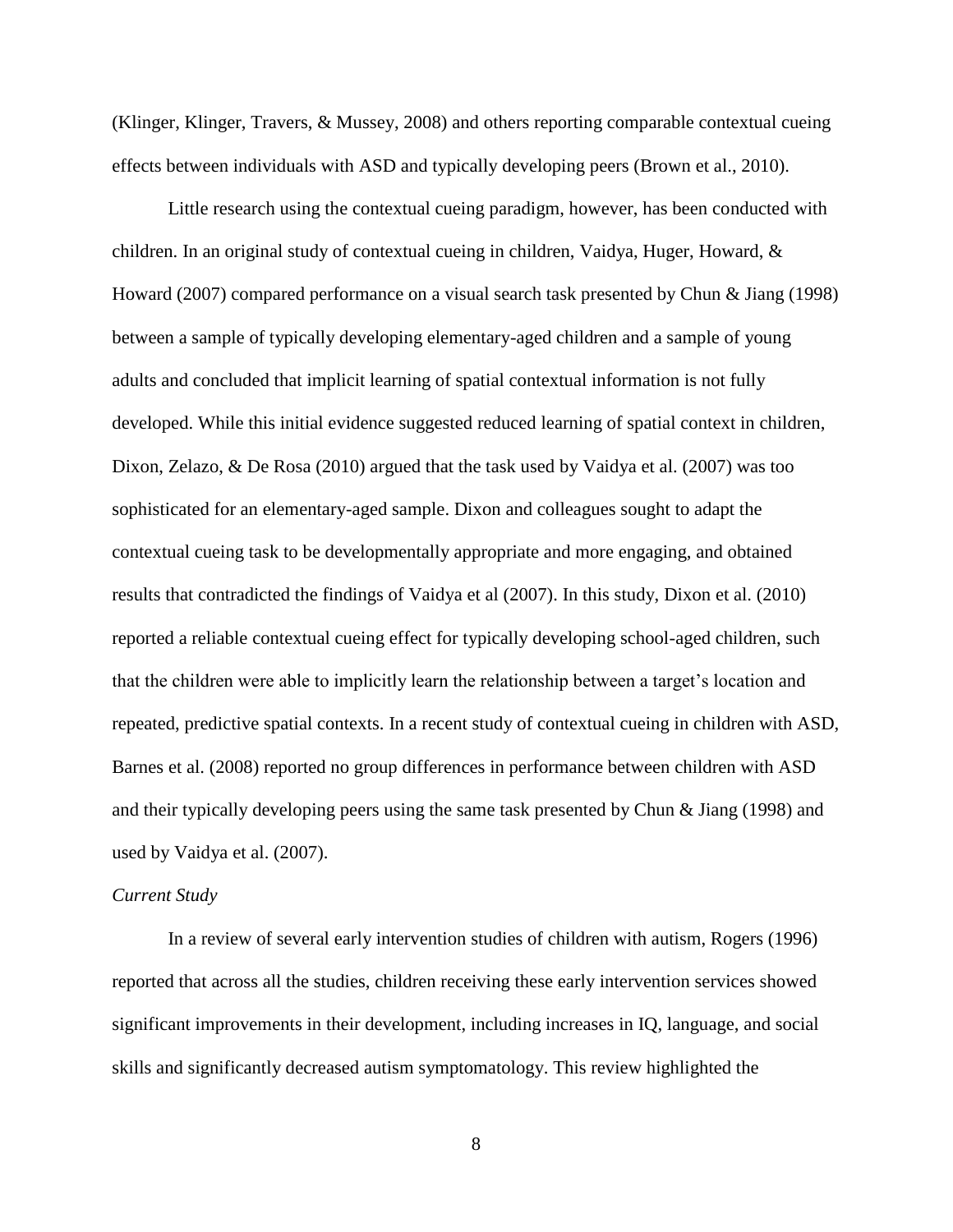importance of providing effective early intervention services. Prior research on impairments in social functioning in children with ASD has focused on teaching simple contingencies (Bhat et al., 2010; Ferrara & Hill, 1980; Ingersoll & Schreibman, 2006; Klinger & Dawson, 1992), and has shown that social interactions increase with greater predictability and that children with ASD are capable of learning these contingencies.

The purpose of the current study was to further explore contingency learning in children with ASD by focusing on increasing saliency and examining effects of relationship complexity. It was presumed that increasing the saliency of contingent relationships would help facilitate appropriately directed attention and promote a more explicit representation of the contingent relationship; in this way, learning was facilitated as the contingency was taught in a more explicit fashion. Additionally, as Baht, Galloway, and Landa (2010) suggested, it was assumed that children with ASD would show increased learning when relationship information was presented in an increasingly simple manner. Based on the prior literature documenting possible impairments in implicit learning and impairments in attention orienting, it was predicted that children with ASD would show deficits in contingency learning when the relationship was more complex. Learning, however, was expected to occur across tasks in children with typical development as they should not show similar impairments in implicit learning and attention orienting. In situations where the contingent relationship was simplified, the previous differences between groups were expected to diminish; it was expected that learning would be seen by both groups. Learning would likely occur more quickly in typically developing children as they are expected to use both implicit and explicit learning strategies, whereas children with ASD would be expected to use more explicit techniques. However, it was expected that children with ASD would match the typically developing children in maximizing performance; it could just take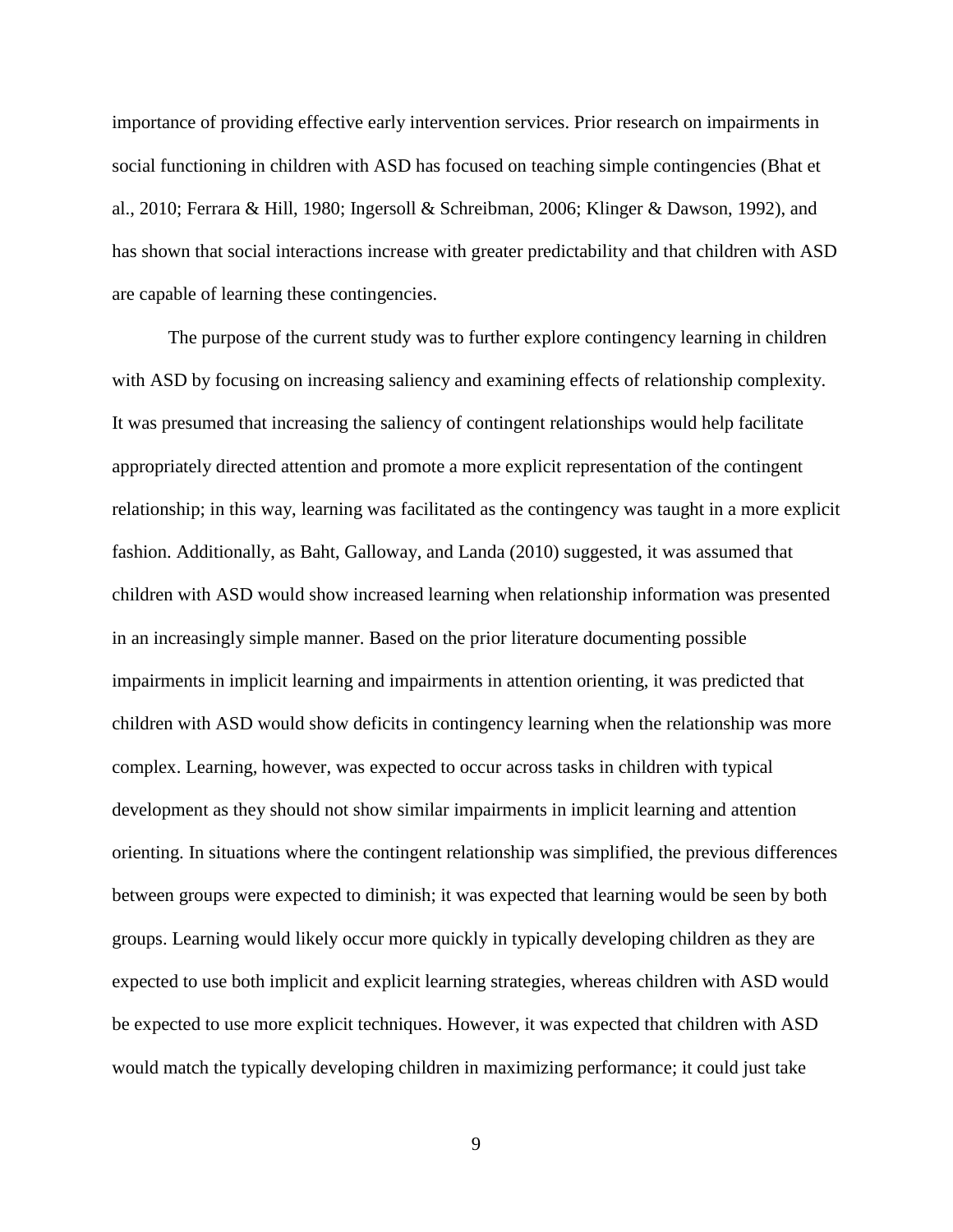them longer due to a slower rate of learning. Overall, children with ASD were expected to show decreased contingency learning when the relationship was complex, but were expected to match the performance of typically developing children when the contingent relationship was simplified.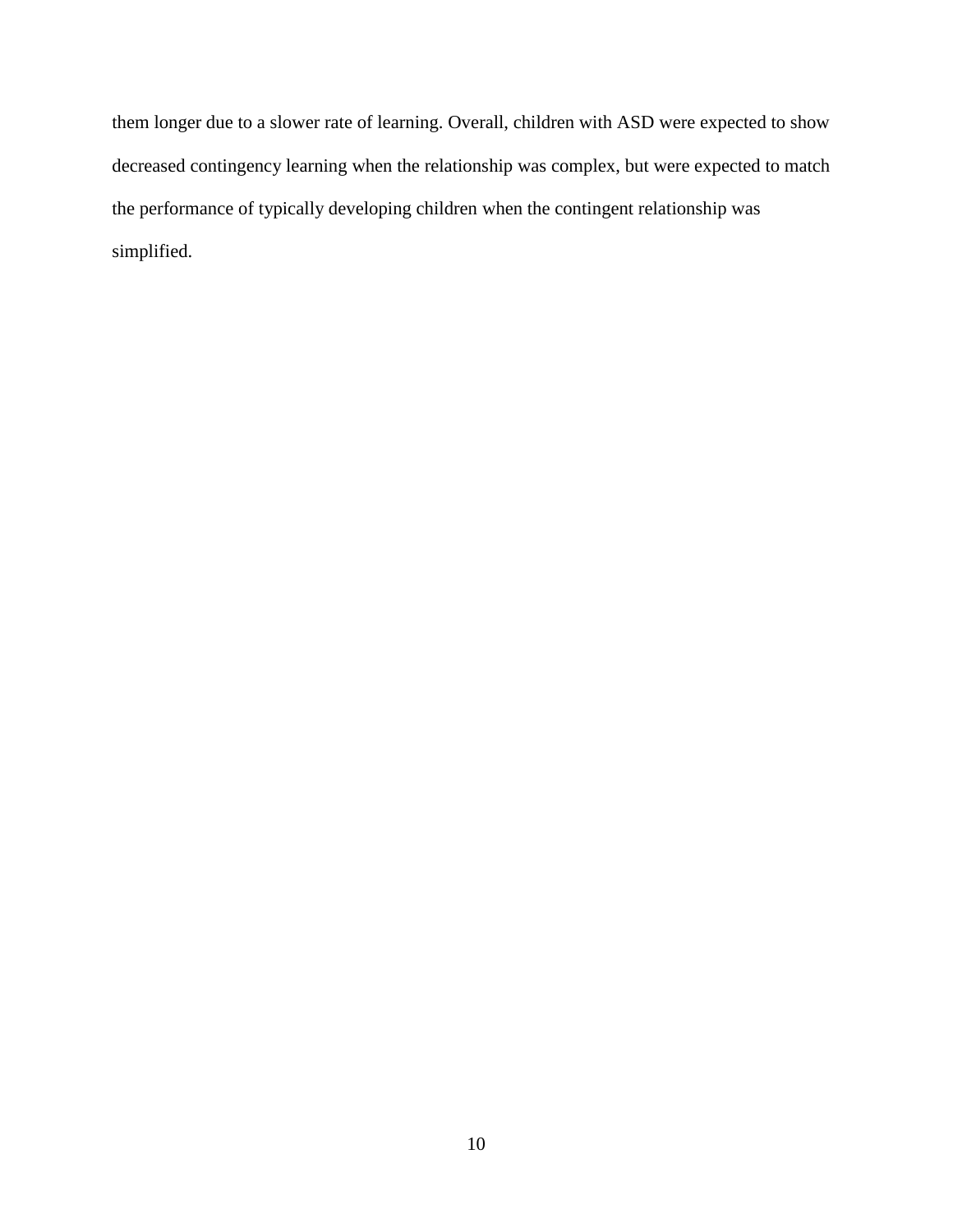# Method

#### *Design*

To examine learning under simple and complex conditions, this study used a 2 X 2 X 2 mixed factorial design. The design included two diagnostic groups (ASD vs. TD), two different types of trials (predictable vs. unpredictable), and two different test conditions (simple vs. complex). The test trials (predictable vs. unpredictable) and test conditions (simple vs. complex) were within-group manipulations, whereas the diagnostic group (ASD vs. TD) was a betweengroups manipulation. Response time was used as the dependent variable in the model. The difference scores between reaction times for predictable and unpredictable trials were calculated to measure the overall learning effects.

#### *Participants*

Twenty-one children with ASD were recruited for this study. Fourteen of the recruited children with ASD completed the entire testing battery and were used in subsequent analyses. One child with ASD was excluded from data analysis due to losing too many test trials on the complex versions of the task in the data trimming process, two children were excluded due to significant cognitive delays and an inability to complete the contingency learning tasks, one child was excluded due to noncompliance in completing the second computer task, one was excluded due to failure to meet study diagnostic criteria for ASD, and two more children were excluded as they exceeded the maximum age range on the developmental assessment. The final sample of children with ASD were aged 35 months to 68 months  $(M = 51.00, SD = 10.71)$ . Please refer to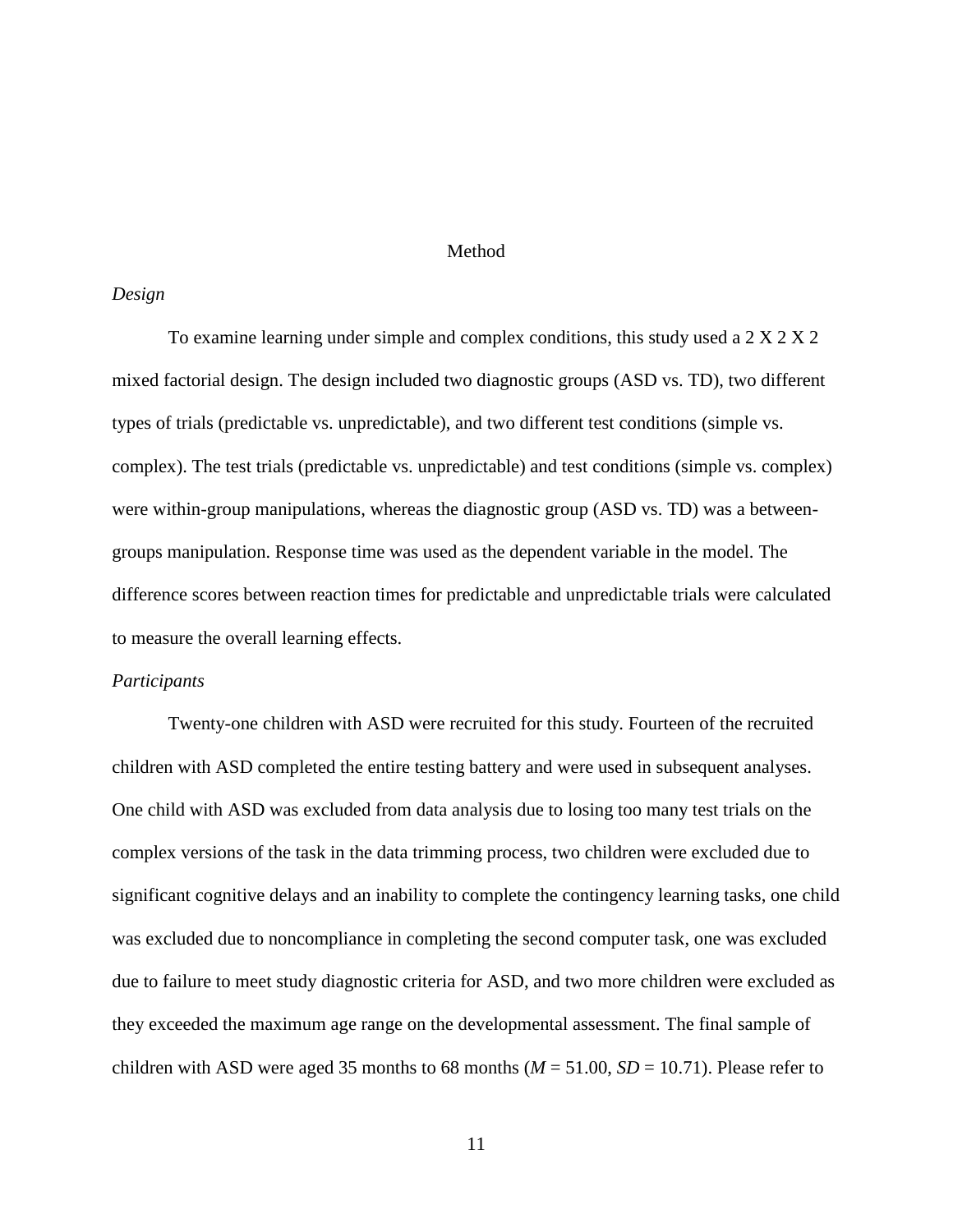Table 1 for demographic and descriptive information of the study sample. The children with ASD were recruited from the University of Alabama Autism Spectrum Disorders Clinic's research database and from local preschool classrooms for children with autism spectrum disorders. Families of children with ASD who received clinical services at the Autism Spectrum Disorders Clinic and indicated their willingness to be contacted regarding research opportunities were contacted by phone and asked if they would be interested in participating in the study. Parents of children attending local preschool classrooms responded to advertisements sent home via their child's classroom to indicate their willingness to participate in the study. Children with ASD were required to meet diagnostic standards for ASD using the Autism Diagnostic Observation Schedule – Generic (ADOS-G; Lord et al., 1989).

Twenty-five children with typical development were recruited for this study. Three children were excluded because they had a sibling with ASD, one child was unable to complete the second computer task, and one child left school before completing the second computer task. The final sample of twenty children with typical development ranged in age from 27 to 60 months ( $M = 47.00$ ,  $SD = 8.87$ ). These children were recruited through advertisements at local preschool classrooms. Children with typical development were recruited if they were within the chronological age range of the ASD participants and could potentially be matched to ASD participants using their raw score on the Receptive Language subtest of the Mullen Scales of Early Learning (Mullen, 1995). Typically developing children who endorsed any genetic disorders or developmental delays were excluded from the study to eliminate these potential similarities to children with ASD. Additionally, children with ASD who endorsed any cooccurring genetic diagnoses (e.g., Down syndrome and Fragile X) were not included in this study to avoid any potential diagnostic confounds.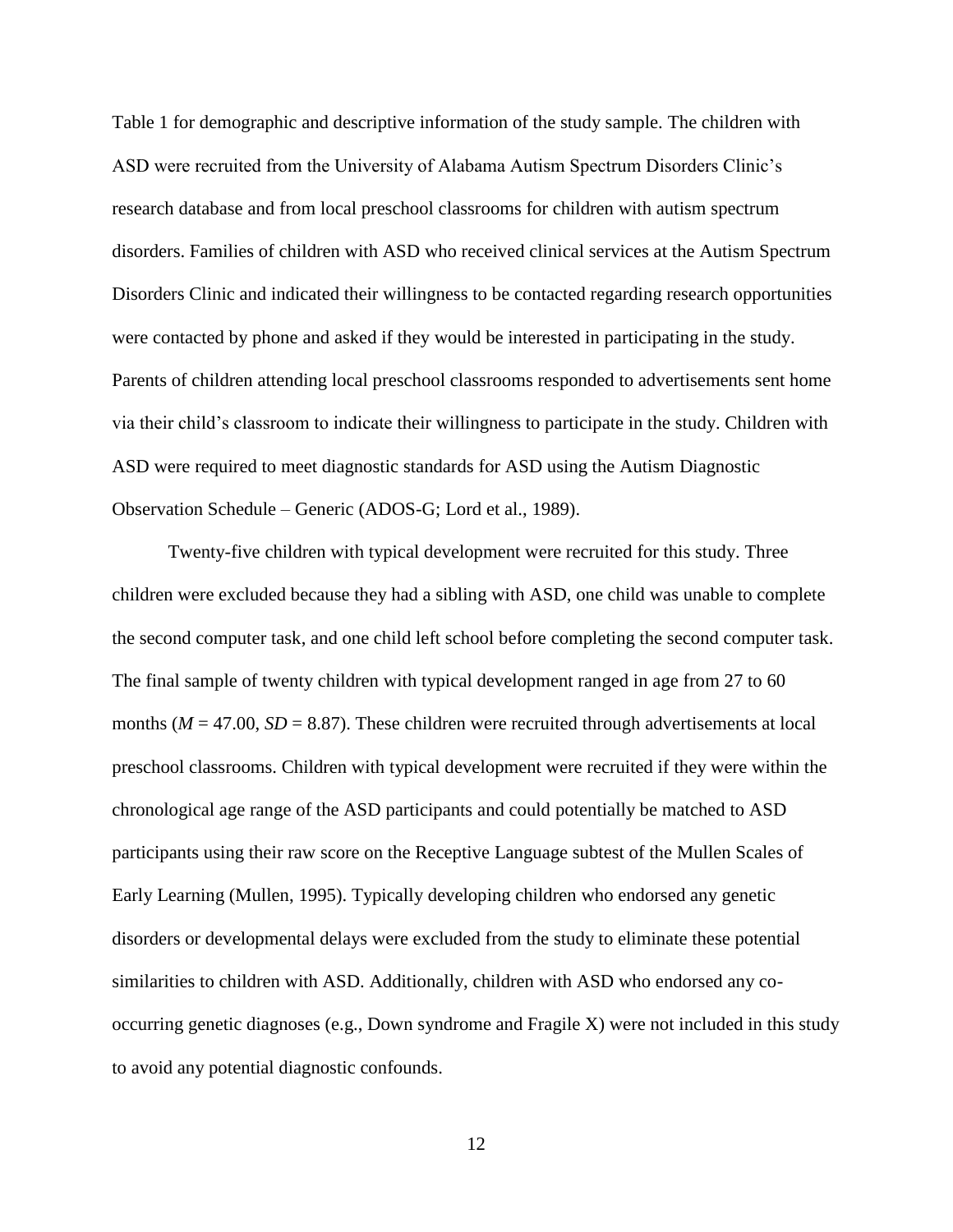To obtain a receptive language mental age and an estimate of developmental level, participants completed the Mullen Scales of Early Learning. Independent samples t-tests revealed that the ASD and TD groups were well matched on chronological age, *t*(32) = -1.19,  $p = 0.12$ , but significantly differed with regards to Receptive Language raw score,  $t(32) = 4.54$ , *p* < .001. While it was originally proposed to match participants on their Mullen Receptive Language subtest raw score, it was not possible to obtain a sample of preschool-aged children with ASD who matched typically developing peers on both chronological age and receptive language abilities due to the language delays characteristic of ASD. In order to minimize any potential confound of amount of life experience with contingency learning, participants were only matched on chronological age and any correlations between Receptive Language raw scores and developmental level with performance were considered in subsequent analyses. In retrospect, it should have been considered that preschool-aged children who have received a diagnosis of ASD are more likely to exhibit significant delays and less likely to be considered higher functioning; thus making a group match on chronological age and receptive language abilities in preschool-aged children difficult.

# *Apparatus*

The experimental stimuli were presented using *Inquisit* 2.0 software and were run on a personal computer with an IBM compatible touchscreen monitor with a 12.1" diagonal display. *Measures*

*Mullen Scales of Early Learning* (Mullen, 1995). The Mullen is composed of five scales that measure a child's receptive and expressive language abilities, fine motor skills, visual-spatial skills, and gross motor abilities. This test can be used with children from birth to 68 months of age and has been used extensively in research with children with ASD. The Mullen was used to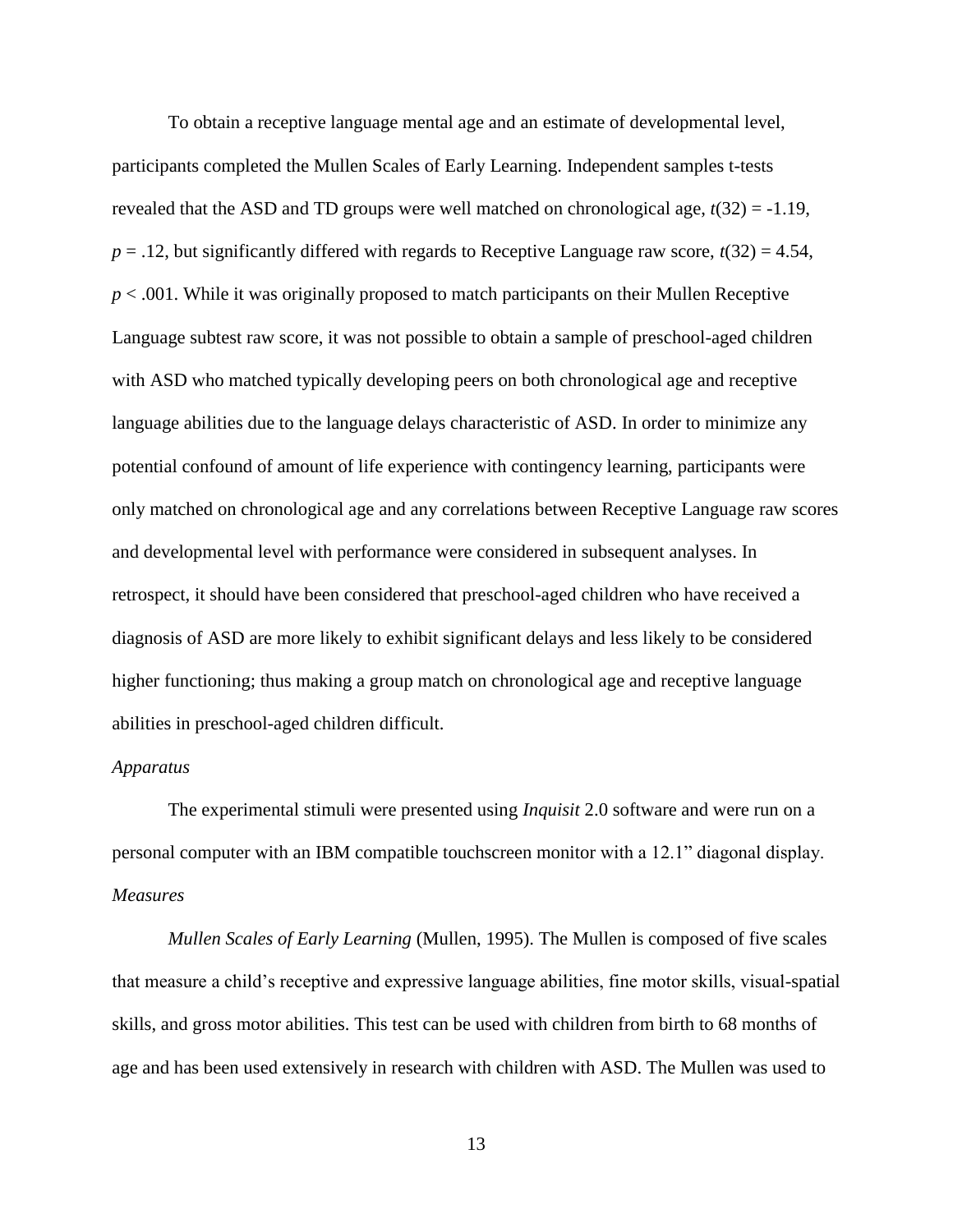obtain a receptive language mental age for each participant in the study as well as get an estimate of their developmental level using the Early Learning Composite.

*Autism Diagnostic Observation Schedule - Generic* (ADOS-G; Lord, et al., 1989). The ADOS-G is a semi-structured play session that provides an assessment of communication, social interaction, and imaginative and symbolic play. The ADOS-G consists of four modules, from which an examiner can choose the most appropriate module for the individual based on their chronological age and expressive language level. Items are rated on a  $0 - 2$  point Likert scale, with higher scores indicating a greater severity of symptomatology. Scores on the ADOS-G are totaled to create an overall level of symptomatology that can be compared to cut-off scores for autism or another ASD. The ADOS-G has shown a fair correlation with the Autism Diagnostic Interview -Revised (ADI-R; Rutter, M., LeCouter, A., & Lord, C., 2002), a structured parent interview for the diagnosis of ASD. The ADOS-G was administered to children in the ASD group who had not previously had an ADOS completed at the Autism Spectrum Disorder's Clinic. ADOS-G scores were obtained from clinic records for children that had previously been administered the ADOS-G. Seven children completed Module 1 and six children were given Module 2 of the ADOS-G. Because ADOS-G modules do not provide comparable scores, in order to assess symptom severity, scores on the ADOS-G revised algorithms (Gotham et al., 2008) were computed and were then transformed using the ADOS calibrated severity metric (Gotham, Pickles, & Lord, 2009). This severity metric seeks to standardize ADOS scores across time of assessment, chronological age, and module to facilitate comparability of scores.

*Contingency Learning Tasks.* The following tasks were adapted from an unpublished Disney contextual cueing task that has been used with adolescents and adults (E. Merrill, personal communication, November 4, 2007; Klinger, Klinger, Travers, & Mussey, 2008).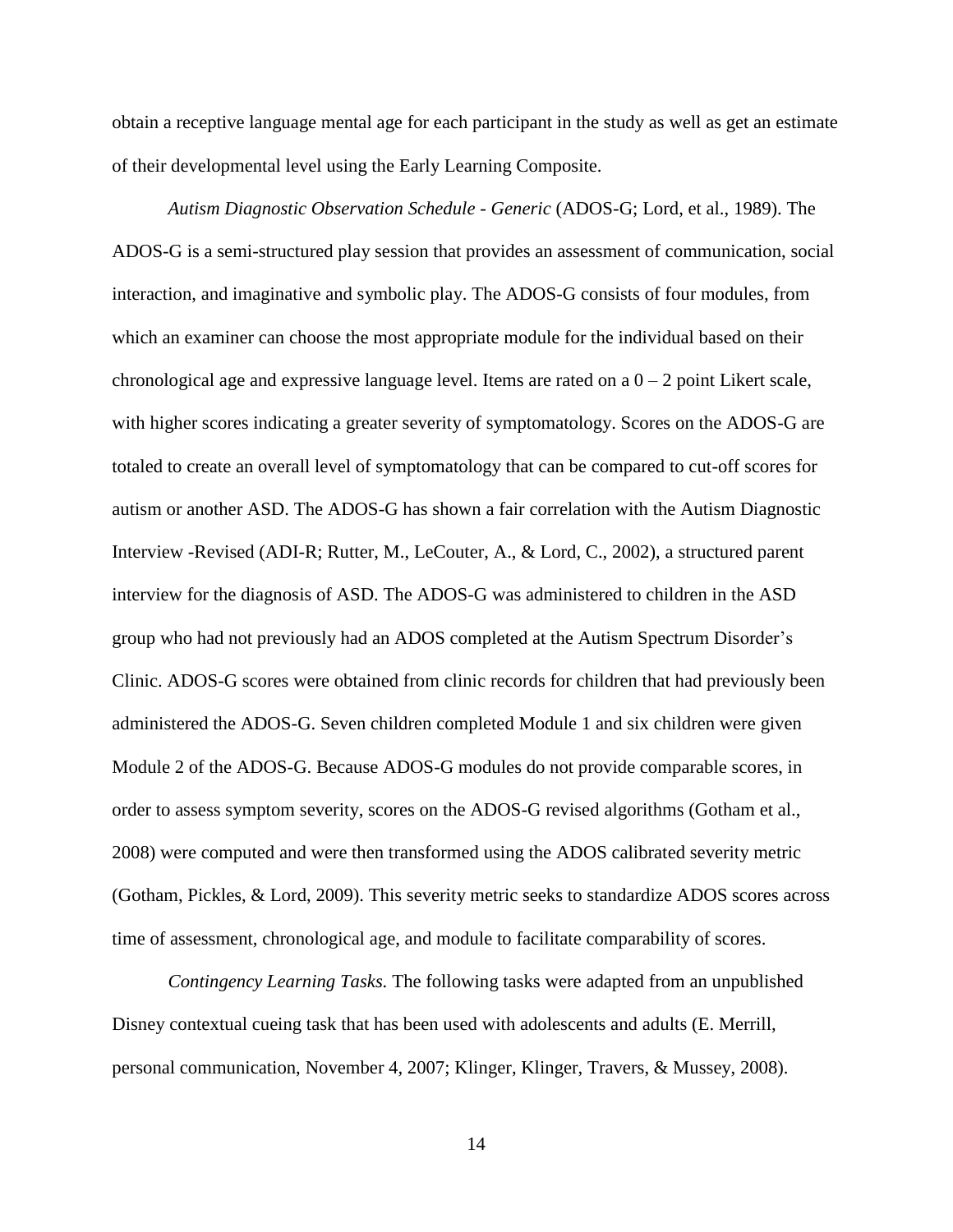Consistent with suggestion by Dixon et al. (2010), the current study sought to simplify this previously used task and develop an age-appropriate and engaging contextual cueing task for preschoolers. Two sets of stimuli that were considered interesting to preschoolers were selected, farm animals and vehicles, and the task was programmed with auditory animations to facilitate task engagement. Black and white drawings of farm animals and vehicles of similar shapes and sizes were selected and then each stimuli set was colored using similar color palettes using *Adobe Photoshop* software.

For task administration, the children sat in front of the touchscreen computer and the examiner was seated next to or just behind them. For each contingency learning task, the children were instructed to touch the appropriate cartoon object (i.e., a pig or a car) as quickly as possible when it appeared on the screen. Between trials, a fixation cross appeared in the middle of the screen so as to direct their attention back to the center and the experimenter instructed them to put their hands down. Once the children were attending to the task, the experimenter initiated the next trial. For each trial, after the children correctly touched the target stimulus, they would receive auditory feedback in the form of a pig oinking or car honking, after which the target stimulus disappeared and the fixation cross reappeared. The children were prompted as necessary to touch the pig (or car) as quickly as possible during a trial. If a child did not respond within 10 seconds on any trial, the examiner would hand-over-hand guide the child to the target stimulus.

To familiarize the children with the target stimulus, participants completed 3 teaching trials, in which only the target stimulus (i.e., a pig or a car) appeared in one of four outer quadrants on the screen. Then, in order to familiarize the children with having other stimuli in all the other quadrants on the screen, 3 teaching trials presented the target stimulus in one of the four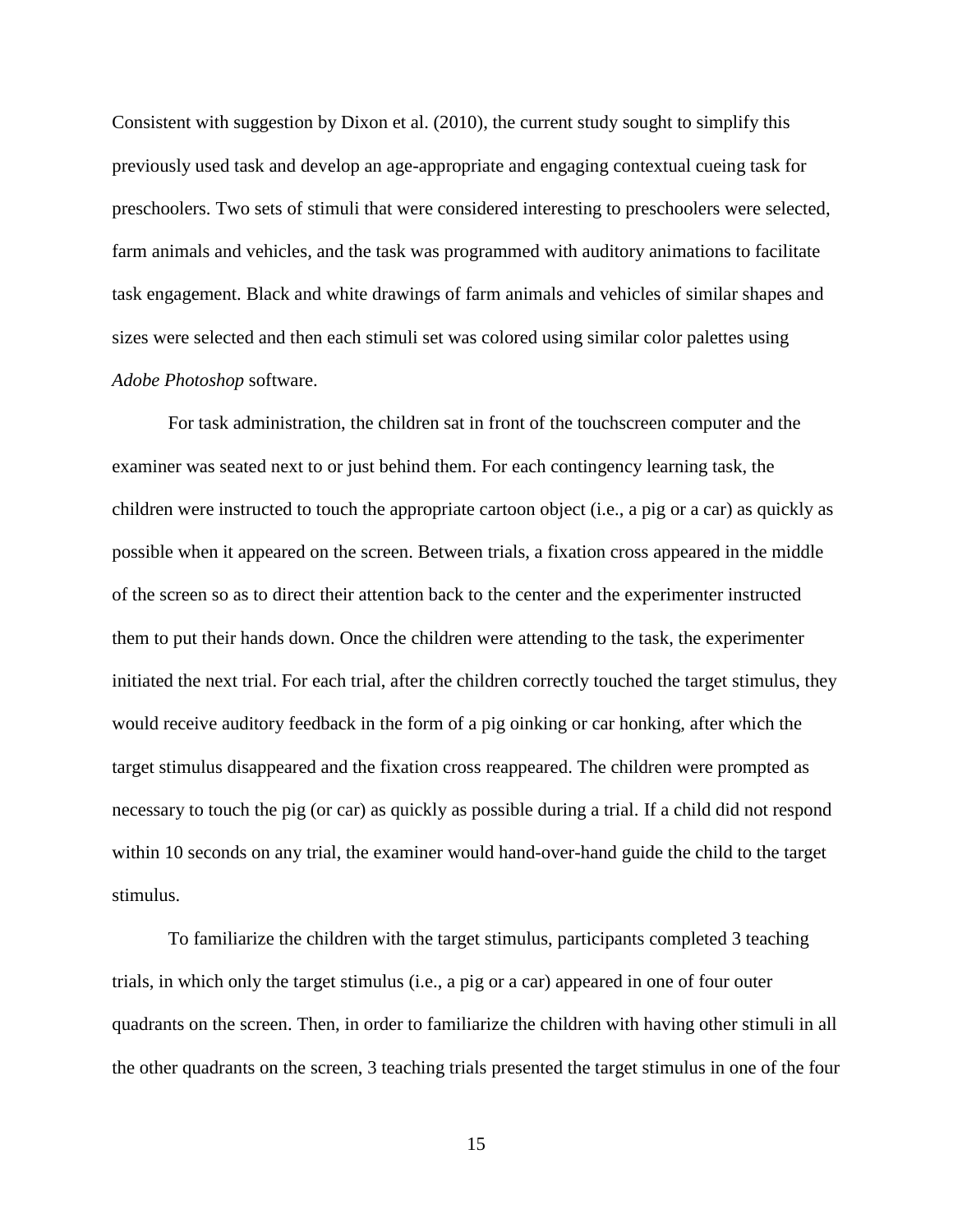outer quadrants and a similarly colored shape (e.g., oval) in all the other quadrants. The final three teaching trials were used to familiarize the children with all the task stimuli, so the target stimulus randomly appeared in one of the four outer quadrants while the other quadrants randomly displayed the other task stimuli. Once the children successfully completed nine familiarization trials, which were not used for analyses, the test trials began.

For the simple relationship contingency learning task, four objects of similar color and size (i.e., chicken, horse, cow, and rabbit when target was a pig; truck, plane, boat, and train when target was a car) were arranged in the center of the screen, one of which (the horse or the boat) was positioned such that it predicted the position of the target stimulus in the corresponding outer quadrant. Three more examples of the same stimuli were presented randomly in the outer quadrants on the screen, while the targeted cartoon object (i.e., a pig or a car) appeared in the quadrant predicted by the predictive stimulus in the center. See Figure 1 for an example stimuli array. The arrangement of the stimuli in the other three outer quadrants was randomized with every trial. The task consisted of 5 blocks with 12 trials per block and the time it took each child to touch the target stimulus was recorded for each trial. During the first 3 blocks, the location of the predictor stimulus in the center was 100% predictive of the location of the target in the corresponding outer quadrant. During the last two blocks, predictable and unpredictable trials were randomly intermixed such that 12 predictive trials were randomly presented among 12 trials in which the positioning of the stimuli were randomized and the familiar predictive stimulus was not predictive of the target's location.

Similarly, in the complex condition, four objects of similar color and size were arranged meaningfully in the center of the screen. However, in the complex condition, the arrangement of all four stimuli in the center quadrants was predictive of the outer quadrant in which the target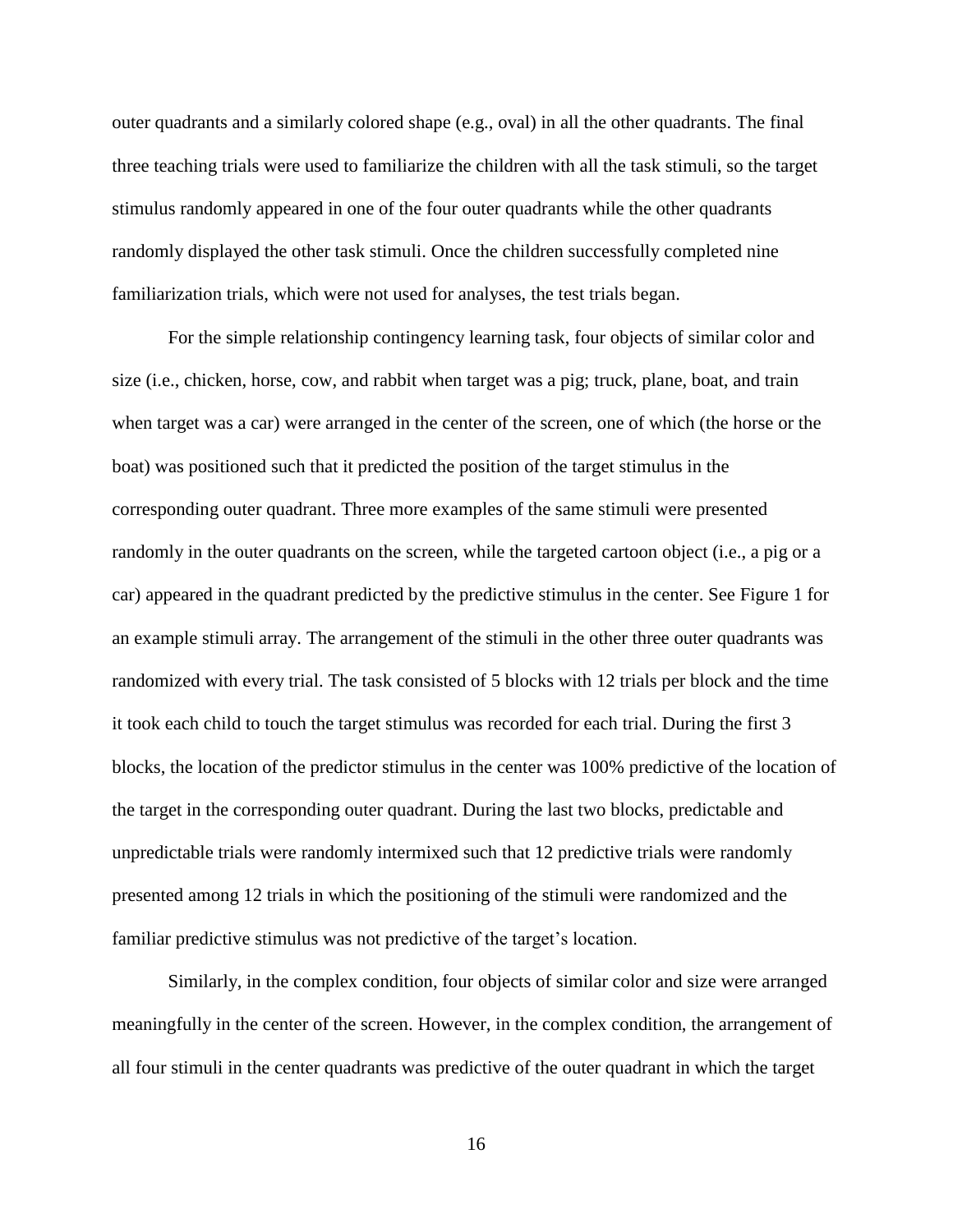stimulus appeared. Again, distracter stimuli in the other three outer quadrants were presented randomly with every trial. This task also consisted of a block of 9 teaching and familiarization trials and 5 test blocks with 12 trials per block and each child's reaction time was recorded on every trial. During the first 3 blocks, the arrangement of all four stimuli in the center was 100% predictive of the location of the target in the outer quadrants. During the last two blocks, predictable and unpredictable trials were randomly intermixed such that 12 predictive trials were randomly presented among 12 trials in which the configuration of the stimuli in the center were not predictive of the target's location.

In order to make the predictive relationship between the stimuli in the center quadrants and the location of the target more salient, the four stimuli in the center quadrants were displayed for one second prior to the appearance of the distracter stimuli and the target stimulus in the outer quadrants. This sought to direct the children's attention to the stimuli in the center of the screen and make the importance of attending to the center stimuli more apparent. The two separate conditions that varied the complexity of the contingent relationship were administered during separate sessions and each took approximately 15 – 20 minutes to complete. The order of presentation of these tasks was counterbalanced across groups.

# *Procedure*

The testing procedures took place in the children's preschool centers or at the University of Alabama Autism Spectrum Disorders Clinic at the Child Development Research Center (CDRC). Generally, the testing occurred across two sessions that were both conducted within two weeks of each other. Before any testing began, the parent(s) signed a consent form that explained the purpose of the testing, the possible risk(s) associated with the testing, and that they or their child could decline further participation at any time. Parents and their children were told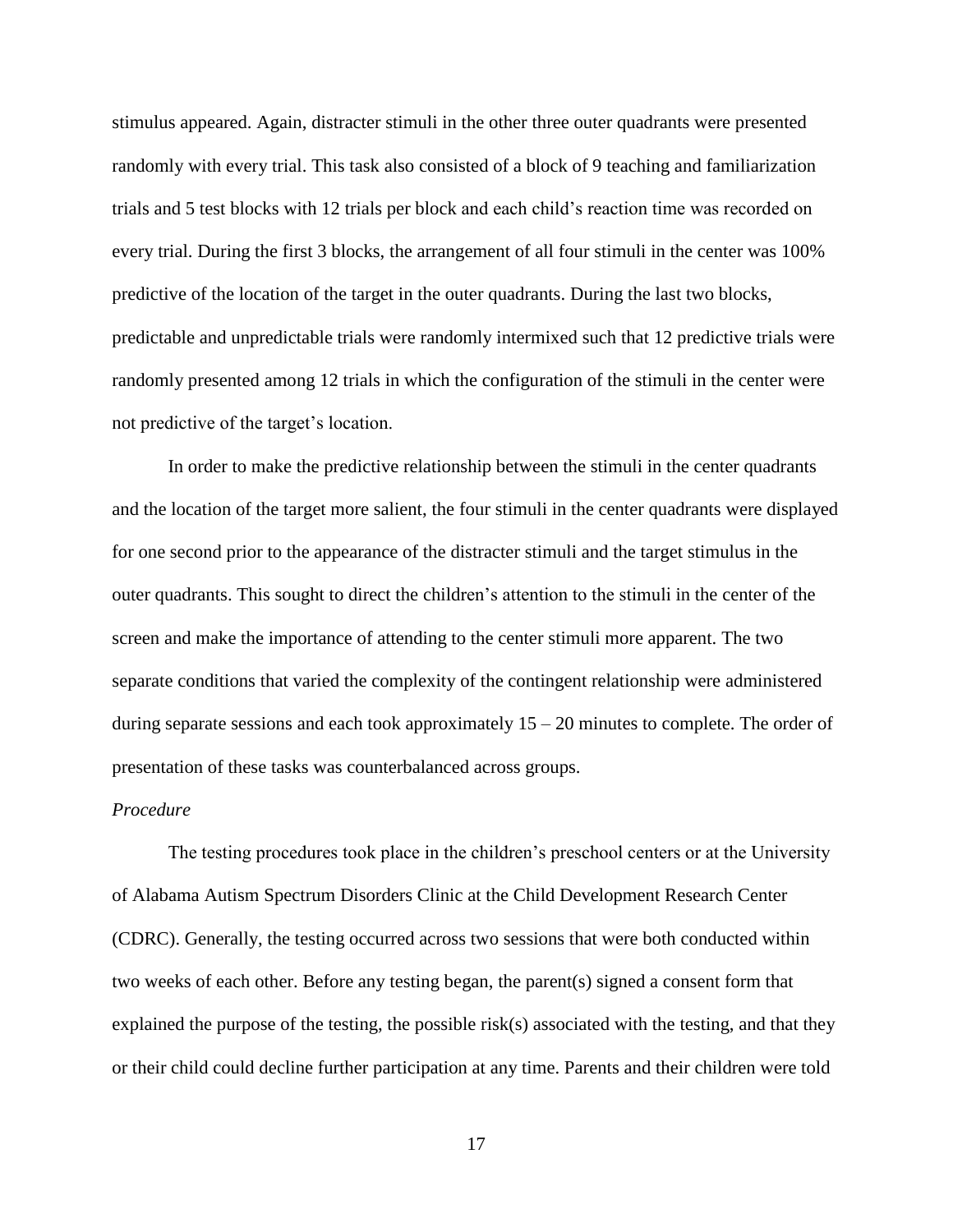that the purpose of the testing is to see how quickly their child can touch a cartoon object (i.e., a pig or a car) when it appears on the computer screen. After consent was obtained, each parent was asked to complete a demographics questionnaire. Each child was tested in a private room where the contingency learning tasks were administered.

During the first session, the children completed the first condition of the task and the Mullen was administered, which generally took a total of 45 minutes to an hour to complete. At the second session, the children completed the second condition of the task and any remaining subtests from the Mullen. If the ASD participants had not completed an ADOS-G previously with the Autism Spectrum Disorders Clinic, they were given one during a subsequent session, which generally took  $35 - 40$  minutes to complete. Both sessions took approximately  $1\frac{1}{2}$  hours if an ADOS-G was previously completed or approximately 2 hours if the administration of an ADOS-G was necessary. All parents received a brief report describing their child's performance on the standardized testing, and all the children received stickers after completing each block of trials in the contingency learning task and at the end of each session.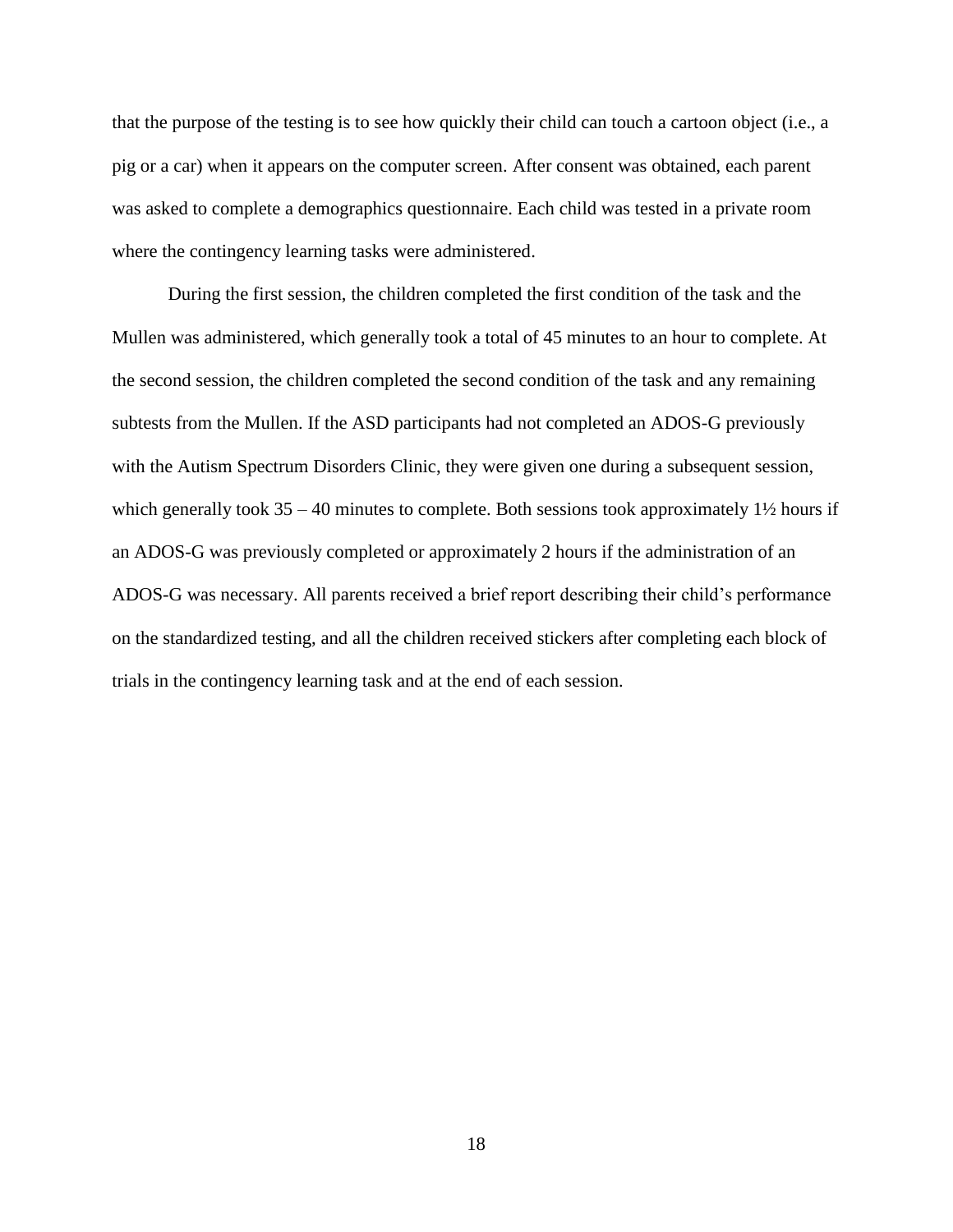# Results

A one-tailed alpha of .05 was considered statistically significant for all of the following analyses. Reaction times were collected and the differences between mean reaction times on predictable and unpredictable trials during the last two intermixed blocks were used to measure overall learning. Prior to analyses, reaction times below 500 ms and above 10,000 ms were trimmed as reaction times of less than 500 ms were considered too fast to have actually perceived the stimuli and respond to them and children received hand-over-hand guidance after 10,000 ms of non-responding. After the trimming process, children with ASD lost an average of .43 predictable test trials, with a range of  $0-3$  trials trimmed, and an average of .29 unpredictable test trials, with a range of  $0 - 2$  trials trimmed, within the simple condition. In the complex condition, an average of .29 (range  $0 - 2$ ) predictable trials and .21 (range  $0 - 2$ ) unpredictable trials were trimmed. For children with typical development, an average of .05 (range  $0 - 1$ ) predictable trials and .25 (range  $0 - 2$ ) unpredictable trials were trimmed within the simple condition and an average of 0 (range 0) predictable trials and .4 (range  $0 - 3$ ) unpredictable trials were trimmed within the complex condition.

As is common when measuring reaction times in preschoolers, there was a significant amount of variability in the data. A variety of strategies for data analysis were considered, including looking at raw mean latencies, median latencies, reciprocal mean latencies, and trimming each individuals data based on a distribution of their own reaction times. Considerations of trimming each individual's data yielded concerns about losing test trials,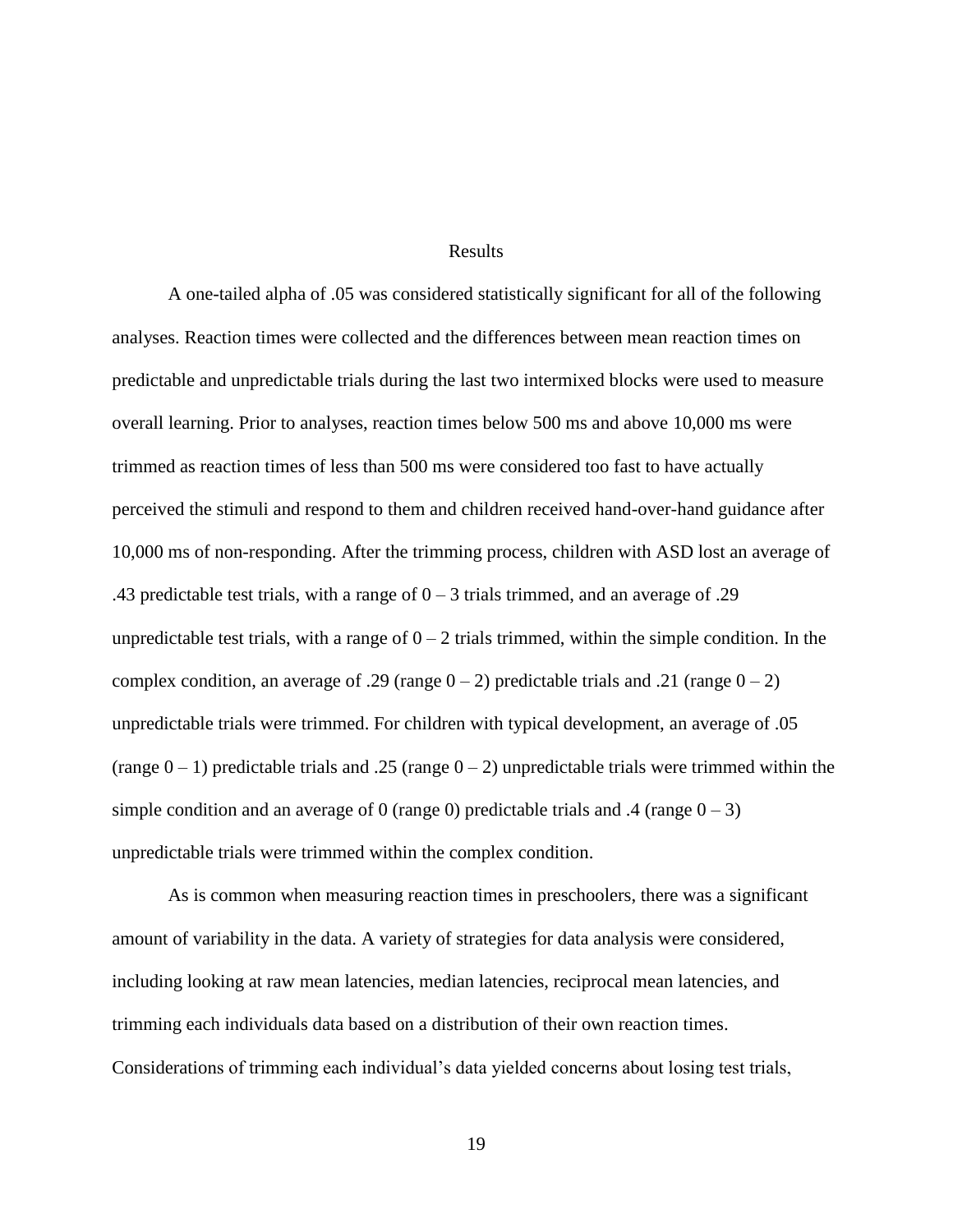particularly the longer unpredictable reaction times, which could significantly change pattern of results given the small number of test trials. The use of median latencies was also considered, but yielded concerns that due to the small number of test trials, medians would not be stable enough to significantly help address variability concerns. Transforming the data by using the reciprocal mean latencies was considered the most effective option for addressing variability concerns with raw mean latencies, as taking the reciprocals of the latencies would help reduce variability by making the distribution more normal without eliminating any test trials.

Mean reciprocal latencies (1/latency) were computed using the mean of the 12 predictable and the mean of the 12 unpredictable trials in the last two blocks. In order to obtain meaningful reaction times, these latencies were then retransformed by again taking the reciprocal of the transformed mean latencies for predictable and unpredictable trials. The difference scores between these means were used as the measure of overall learning for each task. Given the significant difference in receptive language scores between diagnostic groups, Pearson correlations between overall learning performance in each task and Receptive Language raw scores on the Mullen were computed across and within diagnostic groups. These analyses revealed no significant correlations between performance on either simple or complex tasks across diagnostic groups,  $r(34) = -.20$ ,  $p = .13$  and  $r(34) = .06$ ,  $p = .36$ , respectively. Similarly, no significant correlations between simple and complex task performance and Receptive Language raw score were found within diagnostic groups, with Pearson correlations for children with typical development of  $r(20) = -0.15$ ,  $p = 0.27$  and  $r(20) = -0.11$ ,  $p = 0.33$ , respectively, and correlations for children with ASD of  $r(14) = .08$ ,  $p = .39$  and  $r(14) = .05$ ,  $p = .43$ , respectively. Additionally, no significant correlations were found between chronological age and task performance both across and within diagnostic groups. Given the lack of correlations between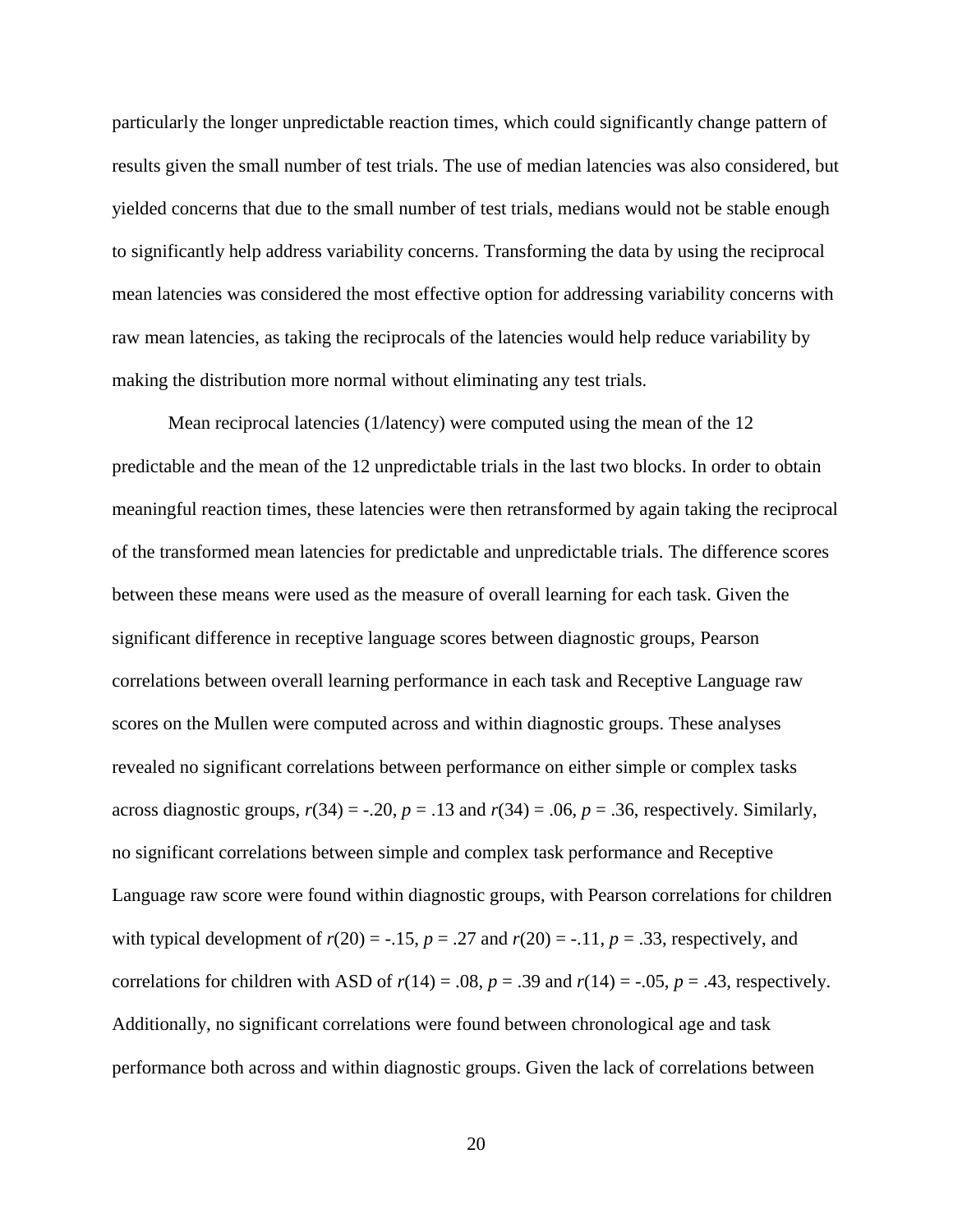receptive language scores and overall task performance and the study's small sample size, the following models did not include receptive language as a covariate.

An examination of the transformed mean reciprocal latencies of predictable and unpredictable trials provided an initial opportunity to explore the general prediction that both groups would show learning of simple relationships, but would differ in performance when a relationship's complexity increased. The means and standard deviations both across groups and separated by diagnostic group are presented for each task variation in Table 2. There appeared to be overall learning effects for both simple and complex conditions when examined across groups. Specifically, there appeared to be an approximately 68 ms overall learning effect in the simple condition and a 75 ms learning effect in the complex conditions, such that participants were responding faster to predictive versus non-predictive trials. When diagnostic status was taken into consideration, children with typical development continued to show a positive learning effect of 125 ms in the complex condition, but only a 23 ms effect for the simple condition. Initial examination of learning effects in the ASD group seemed to provide evidence consistent with original prediction. Under conditions of learning simple relationships, children with ASD exhibited a large overall learning effect of approximately 133 ms, but showed negligible learning in the complex condition, with only a 5 ms difference in responding to predictive and non-predictive trials. While the differences in these latencies generally appeared to be trending toward prediction, there was a significant amount of variability present in the data.

To test if there was a statistically significant diagnostic reaction time difference across task conditions, a 2 (simple vs. complex) X 2 (predictable vs. unpredictable) X 2 (ASD vs. TD) mixed factors ANOVA was conducted, with predictability and relationship complexity introduced as within-subjects variables and diagnostic status as a between-groups manipulation<sup>1</sup>.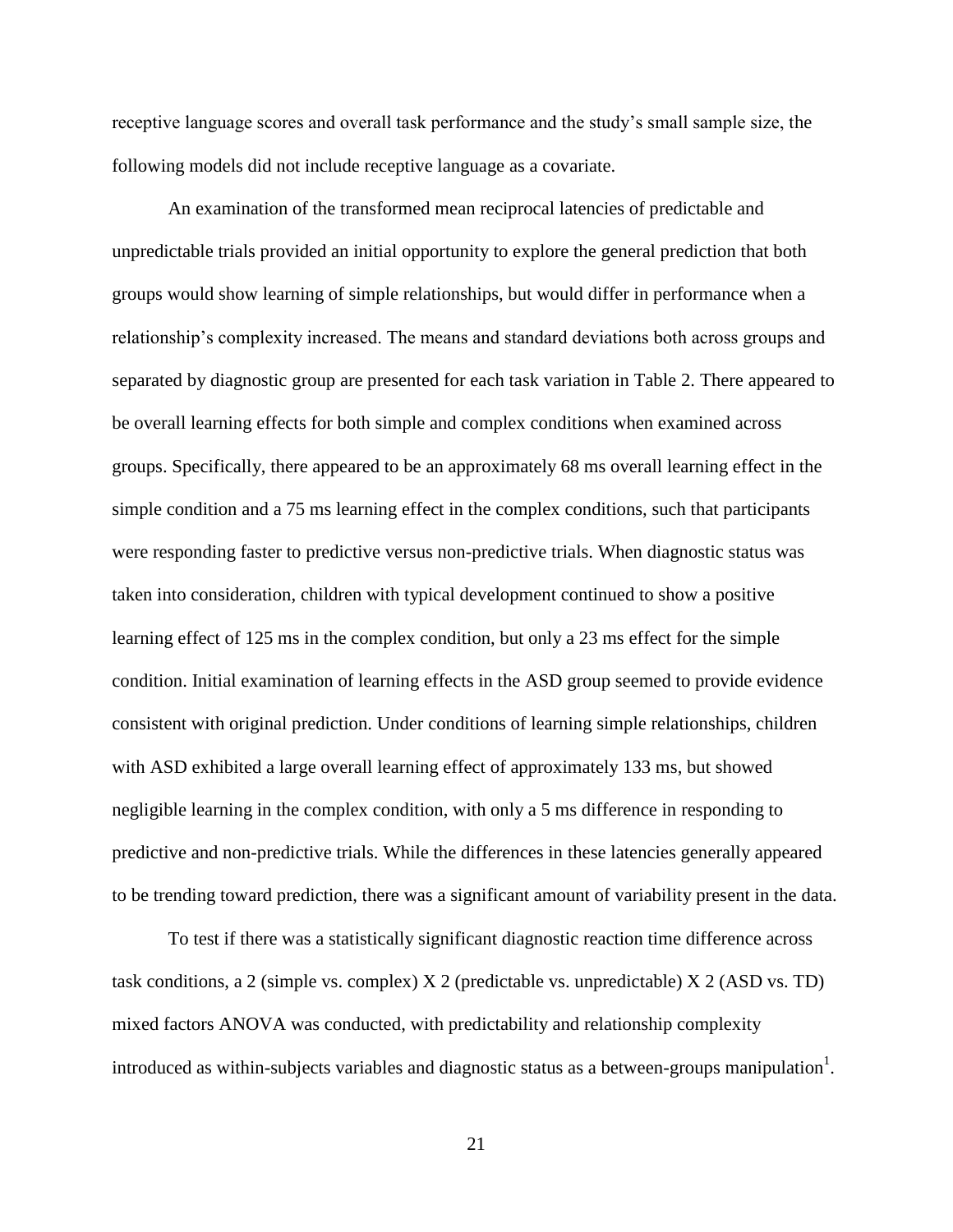In this model, the transformed reciprocal mean latencies for predictable trials were compared to the transformed reciprocal mean latencies for unpredictable trials from the last two blocks from both the simple and the complex relationship task variations. The  $2 \times 2 \times 2$  ANOVA revealed a significant main effect of predictability with a medium to large effect size,  $F(1,32) = 4.28$ ,  $p = .02$ ,  $\eta_p^2 = .12$ , such that participants were responding more quickly to predictable than unpredictable trials overall. There was also a significant task variation by predictability by diagnosis interaction,  $F(1,32) = 6.14$ ,  $p = .01$ ,  $\eta_p^2 = .16$ , such that there was a significant effect of predictability by task variation that changes across diagnostic groups. The effect size estimate is would be considered large and substantiates this finding. See Figure 2. There were no significant main effects of task variation or diagnosis ( $F \le 1$ ). Similarly, there were no significant two-way interactions of task by diagnosis, predictability by diagnosis, or predictability by task variation, all with  $F < 1$ .

Follow-up 2 X 2 ANOVAs with predictability as a within-subjects factor and diagnostic status as a between-subjects factor were conducted for each task variation. Within the simple condition, the 2 (predictable vs. unpredictable) X 2 (ASD vs. TD) ANOVA revealed a significant main effect of predictability,  $F(1,32) = 4.38$ ,  $p = .02$ ,  $\eta_p^2 = .12$  and no significant effects of diagnosis,  $F(1,32) = .07$ ,  $p = .40$ ,  $\eta_p^2 = .002$ , or predictability by diagnosis,  $F(1,32) = 2.18$ ,  $p = 0.08$ ,  $\eta_p^2 = 0.06$ , such that both groups are showing significantly faster reaction times to predictable vs. unpredictable trials when the contingent relationship is simple. However, when the contingent relationship is complex, the same 2 X 2 ANOVA does not reveal any significant main effects of predictability or diagnosis,  $F(1,32) = 1.74$ ,  $p = .10$ ,  $\eta_p^2 = .05$  and  $F(1,32) = .44$ ,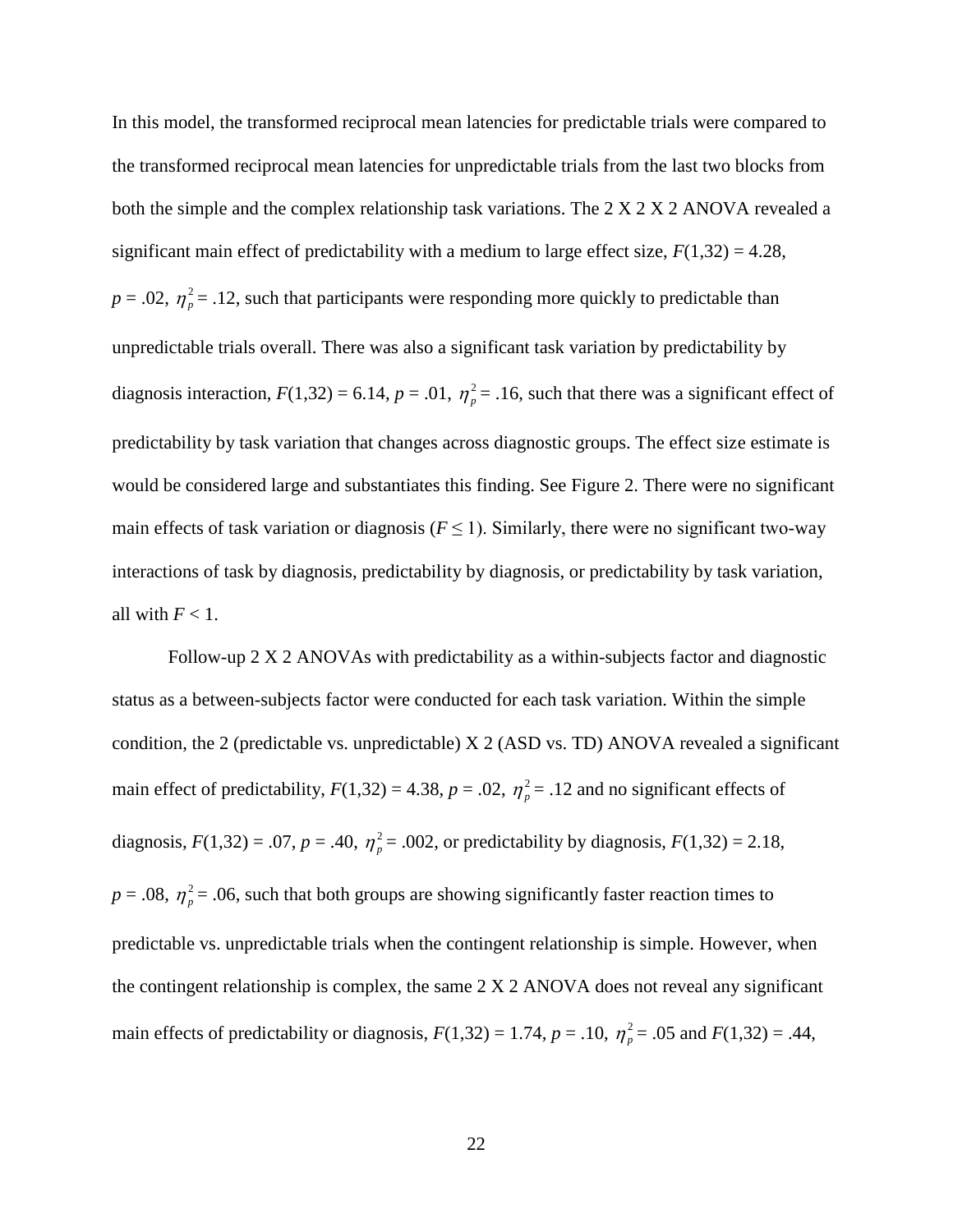$p = .26$ ,  $\eta_p^2 = .01$ , respectively, nor a predictability by diagnosis interaction,  $F(1,32) = 1.48$ ,  $p = .12, \eta_p^2 = .04.$ 

Due to the small sample size and the significant amount of variability in the data, onesample t-tests were conducted to further explore overall learning effects within each task variation and diagnostic group. The following analyses used difference scores between the mean of predictable and unpredictable trials in the last two blocks of the task and sought to examine if these scores significant differed from 0. A one-sample t-test of overall learning effects in the simple condition revealed a significant effect of predictability across diagnoses,  $t(33) = 1.83$ ,  $p = .04$ ,  $d = .31$ , with a small effect size. This effect drops in significance and effect size for children with typical development,  $t(19) = .55$ ,  $p = .29$ ,  $d = .12$ , suggesting that children with TD are not learning the simple relationship as expected. However, the overall learning effect stays significant for children with ASD,  $t(13) = 2.00$ ,  $p = .03$ ,  $d = .53$ , suggesting that predictability is helping children with ASD learn the simple relationship and is supported by a medium effect size. A one-sample t-test of overall learning effects in the complex condition reveals an approaching significant effect of predictability across diagnoses,  $t(33) = 1.55$ ,  $p = .07$ ,  $d = .27$ . Unlike performance in the simple condition, children with typical development showed a significant overall learning effect in the complex condition,  $t(19) = 1.848$ ,  $p = .04$ ,  $d = .41$ . Children with ASD, however, did not show significant learning effects in the complex condition,  $t(13) = .074$ ,  $p = .47$ ,  $d = .02$ , with a very small effect size.

Finally, correlation analyses were conducted to explore the relationship between ASD symptom severity and overall learning effects for simple and complex conditions. ADOS-G scores as obtained from the revised algorithms (Gotham et al., 2008) were standardized using the calibrated severity metric presented by Gotham, Pickles, & Lord (2009). Using the child's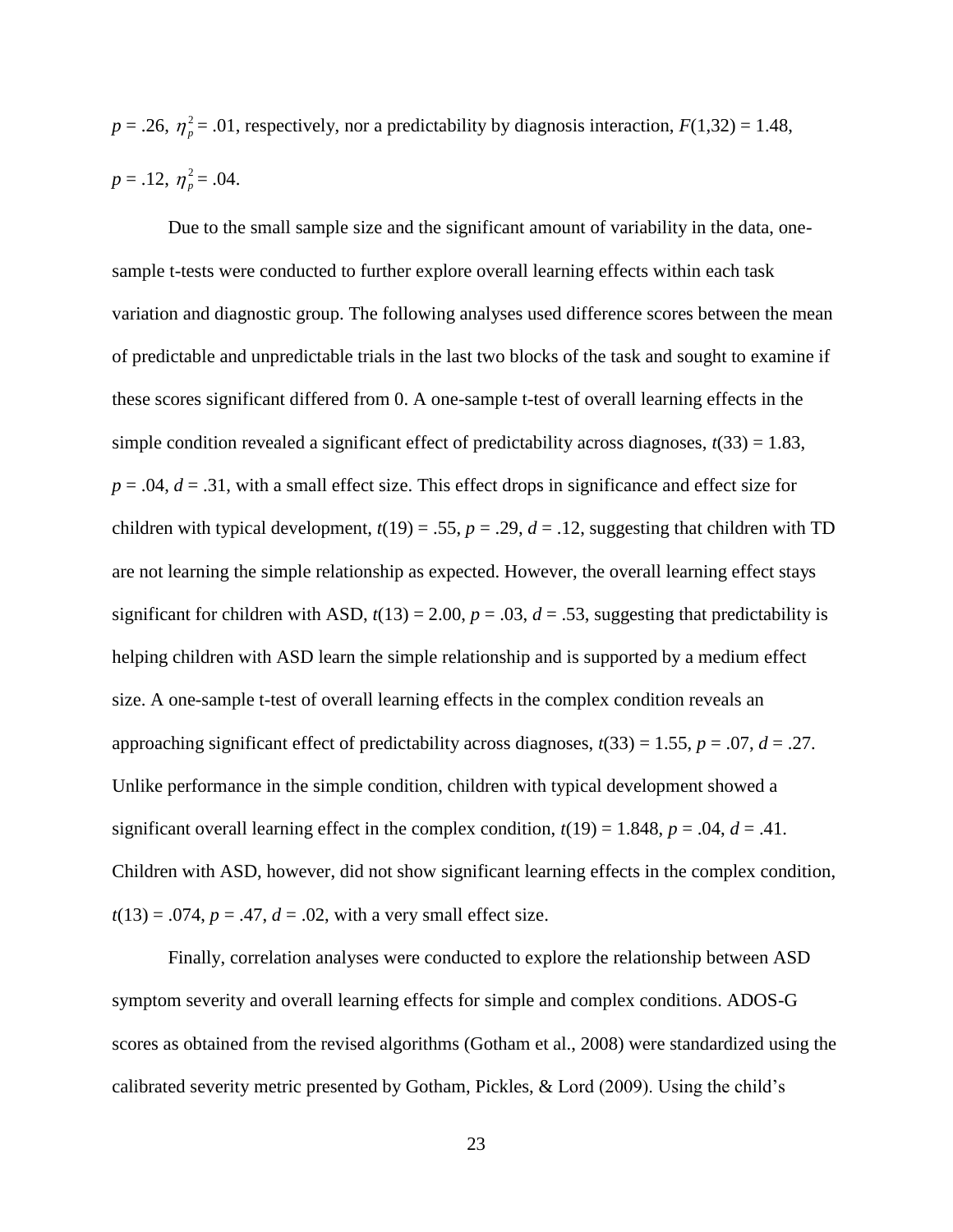chronological age at time of ADOS-G administration and the ADOS-G module administered, raw scores can be converted to an overall severity score that can then be used for comparisons across the entire ASD sample. These analyses revealed no significant correlations between performance on either simple or complex tasks and ASD symptom severity, with *r*(13) = .04,  $p = .45$  and  $r(13) = -.04$ ,  $p = .45$ , respectively.

The pattern of data suggests that, contrary to prediction, the overall effect of predictability for children with TD is being carried by overall learning in the complex condition, as children with TD did not show significant effects for overall learning in the simple condition<sup>2</sup>. However, consistent with prediction, children with ASD are showing significant overall learning effects of simple relationships and not showing learning under the complex condition. Receptive language level, chronological age, and ASD symptom severity were not related to overall learning effects in this study.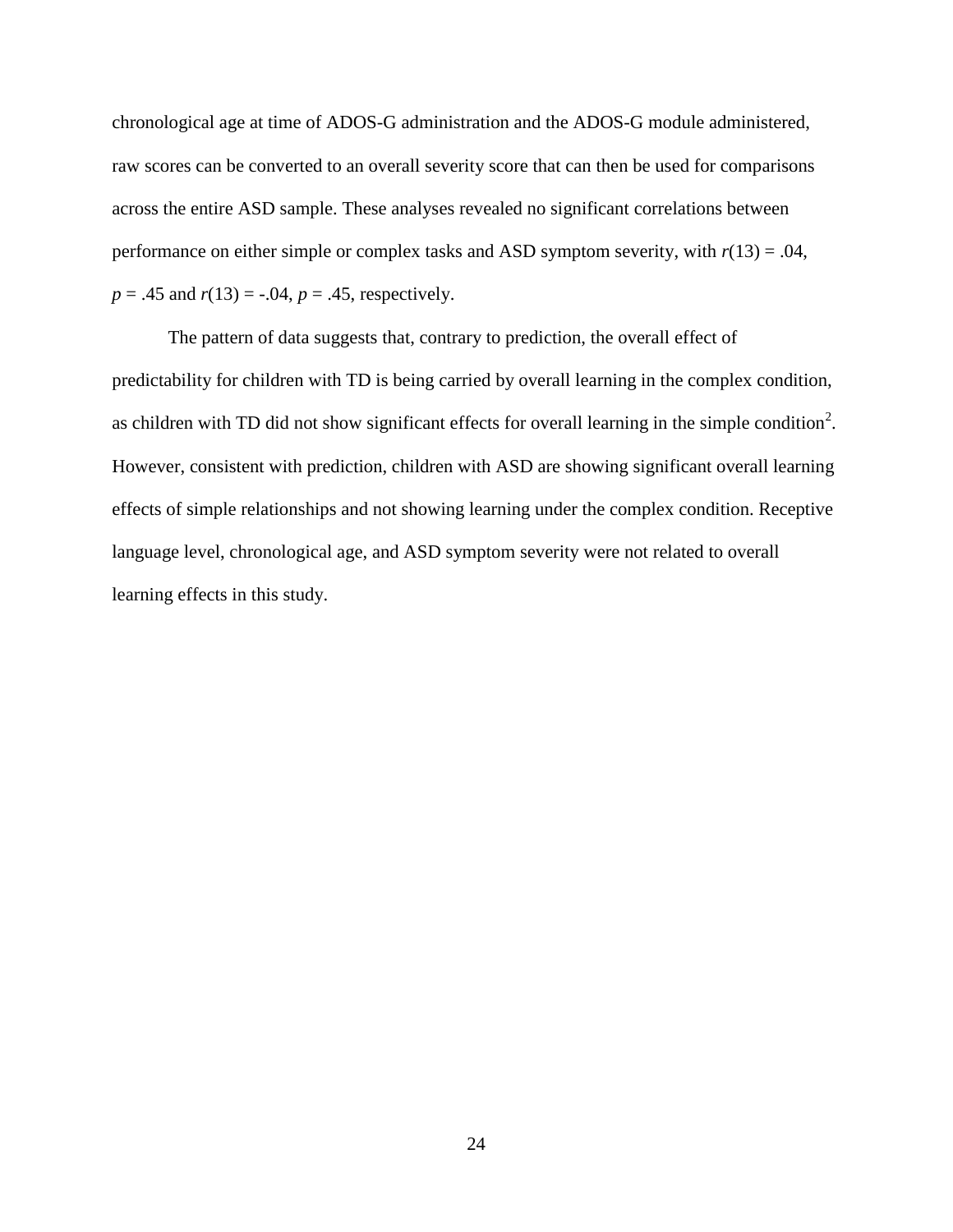# **Discussion**

Several intervention studies have documented that individuals with ASD show increased social and communicative skills when information is presented in a predictive pattern and in highly salient conditions (Escalona, Field, Nadel, & Lundy, 2002; Heimann, Laberg, & Nordoen, 2006; Ingersoll & Schreibman, 2006; Klinger et al., 2009). Despite these findings from intervention research, few studies have examined contingency learning in individuals with ASD. Results of the intervention studies suggest that children with ASD are able to detect perfect or simple contingencies. However, whether individuals with ASD have impairments in the ability to detect non-perfect or complex contingencies has not been studied. The current study sought to further explore contingency learning in preschoolers with ASD by presenting information in a more salient manner and varying the level of relationship complexity. Consistent with previous literature, it was proposed that children with ASD would show learning of simple relationships that are presented in a salient manner but would show diminished performance in learning a contingent complex relationship. Overall learning and performance for children with ASD were compared to similarly aged preschoolers with typical development. It was assumed that children with typical development would show learning across both tasks, as they are able to rely on both implicit and explicit learning mechanisms.

Consistent with prediction, in the present study children with ASD exhibited a pattern of learning in the simple condition. However, when presented with more complex relationships, differences in performance across predictable and unpredictable trials were negligible. On the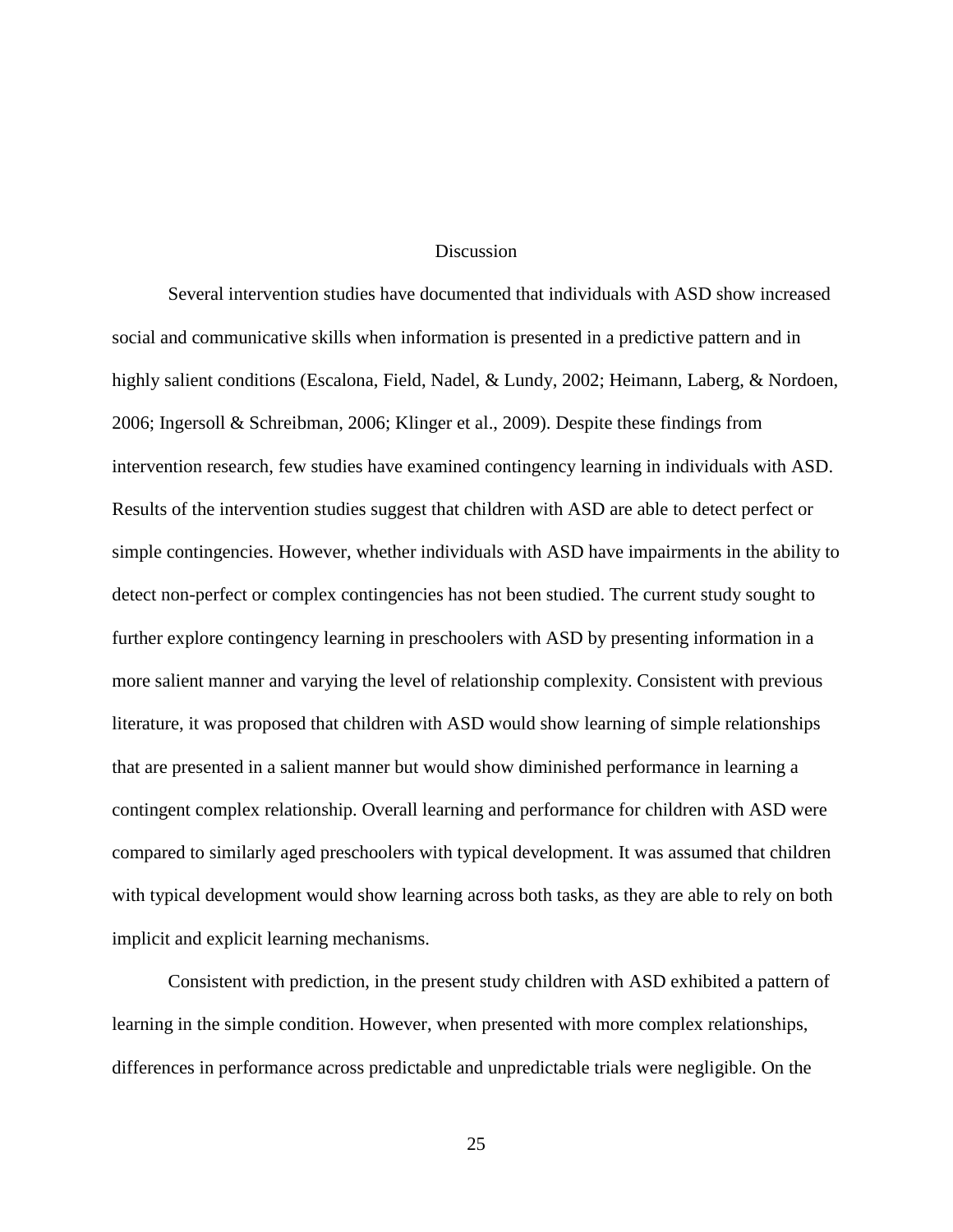other hand, children with typical development did not show the expected pattern of learning across tasks. Specifically, children with typical development showed learning of complex relationships as expected, but, interestingly, did not exhibit statistically significant differences in reaction times across predictable and unpredictable trials in the simple condition. While this pattern was unexpected, an examination of the pattern of means reveals that children with typical development showed a trend of learning that was consistent with prediction. During the task piloting process, children with typical development showed greater overall learning within the simple condition than reported in the current study. It is possible that the small sample size and the great amount of variability in this study have washed out effects in the tests of significance.

In the current study, children with ASD showed patterns of learning suggesting impairments in the ability to learn complex relationships and may also provide further evidence toward the theory of impairments in implicit learning. Specifically, children with ASD exhibited intact ability to learn highly salient, simple relationships that are 100% contingent and showed difficulty learning complex relationships. The impairments in learning the complex information on this contextual cueing task in children with ASD are in contrast to recent research suggesting intact implicit learning abilities in this population (Barnes et al., 2008; Brown et al., 2010). Both of these previous studies used the contextual cueing task presented by Chun & Jiang (1998) in an elementary-aged sample of children and it is possible that the differences in the results between these studies and the current research are a product of differences in the task. Specifically, in the original contextual cueing task, the stimuli are arranged in such a way that there are blank spaces in the stimulus array. It is possible that this type of display would lead to more explicit cues as to the location of the target stimulus.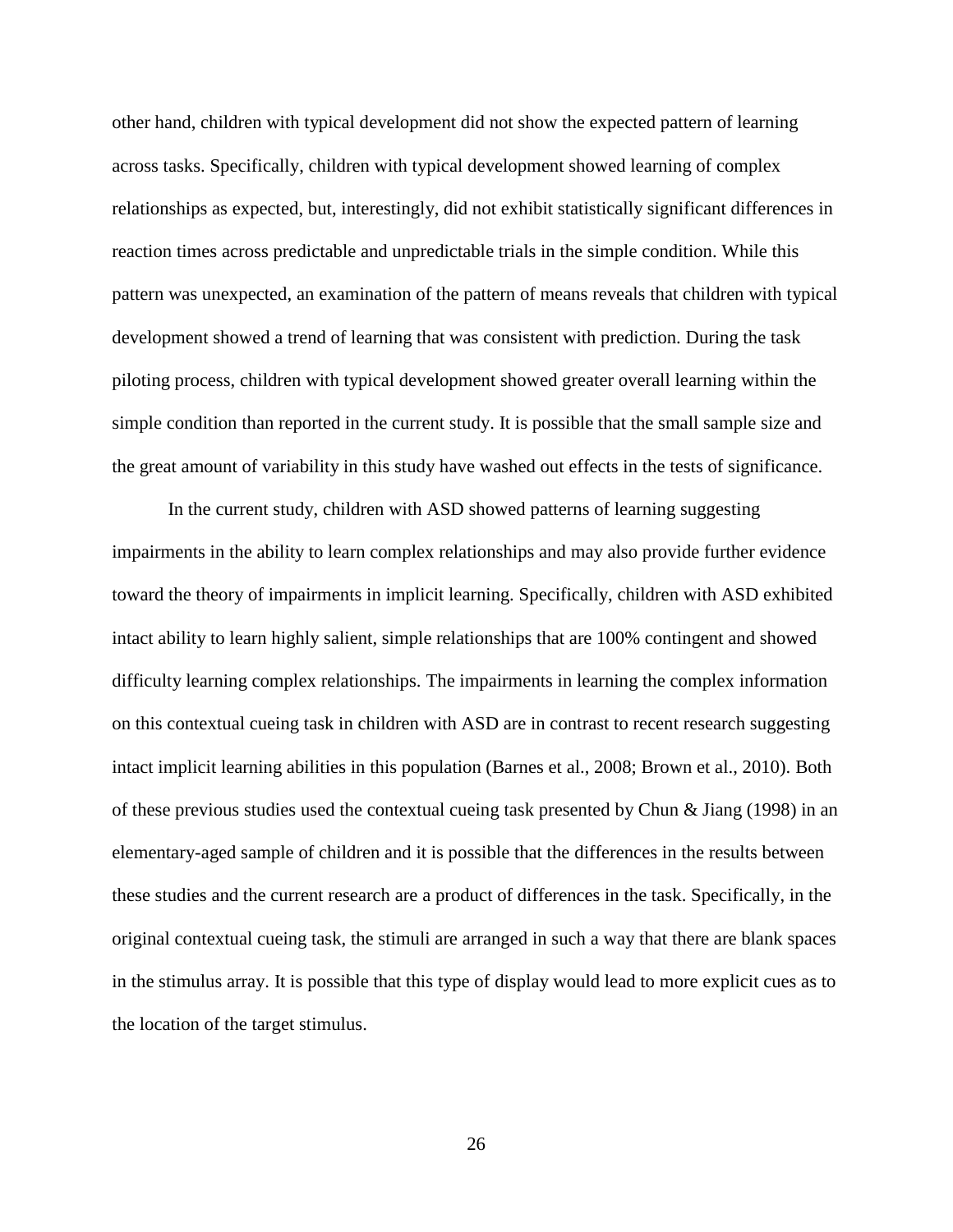As described, the task used in the current study was developed to be more engaging and developmentally appropriate for preschoolers. In this task, the stimuli were arranged in such a way that stimuli were displayed in all quadrants across all the arrays. It is possible that the arrays in the current task could be considered to have led to fewer explicit cues, and therefore better assessed implicit learning. If this is so, then the current results would provide further evidence towards a theory of impairments in implicit learning. While the current data falls in line with past research documenting impairments in implicit learning, it cannot be definitively concluded that children with ASD could not learn the information presented in the complex condition if given more exposure to the relationships. In the current programming of the task, the children with ASD were exposed to each complex relationship a total of 9 times during the acquisition trials and 3 times during the test trials. It is possible that children with ASD may be capable of learning these complex relationships, but are slower or less efficient than their typically developing peers. Therefore, it is possible that children with ASD may be able to learn these relationships with increased exposure, even though they did not show learning of complex relationships on the current task.

The pattern of results from this study suggests that the current task has benefit, but is marked by several limitations. First, a small sample size may not be conducive to finding the predicted effects particularly because the effect sizes ranged from small to larger and there was a great deal of variability in reaction time in this sample. Recruitment of a much larger sample size as well as increasing the number of test trials could address some of these issues. However, one needs to consider that reaction time research in preschoolers is particularly messy, and while increasing the number of test trials would be expected to help bolster the data, it is not likely to be a practical solution. In the current study, the children completed 69 trials – 9 familiarity trials, 36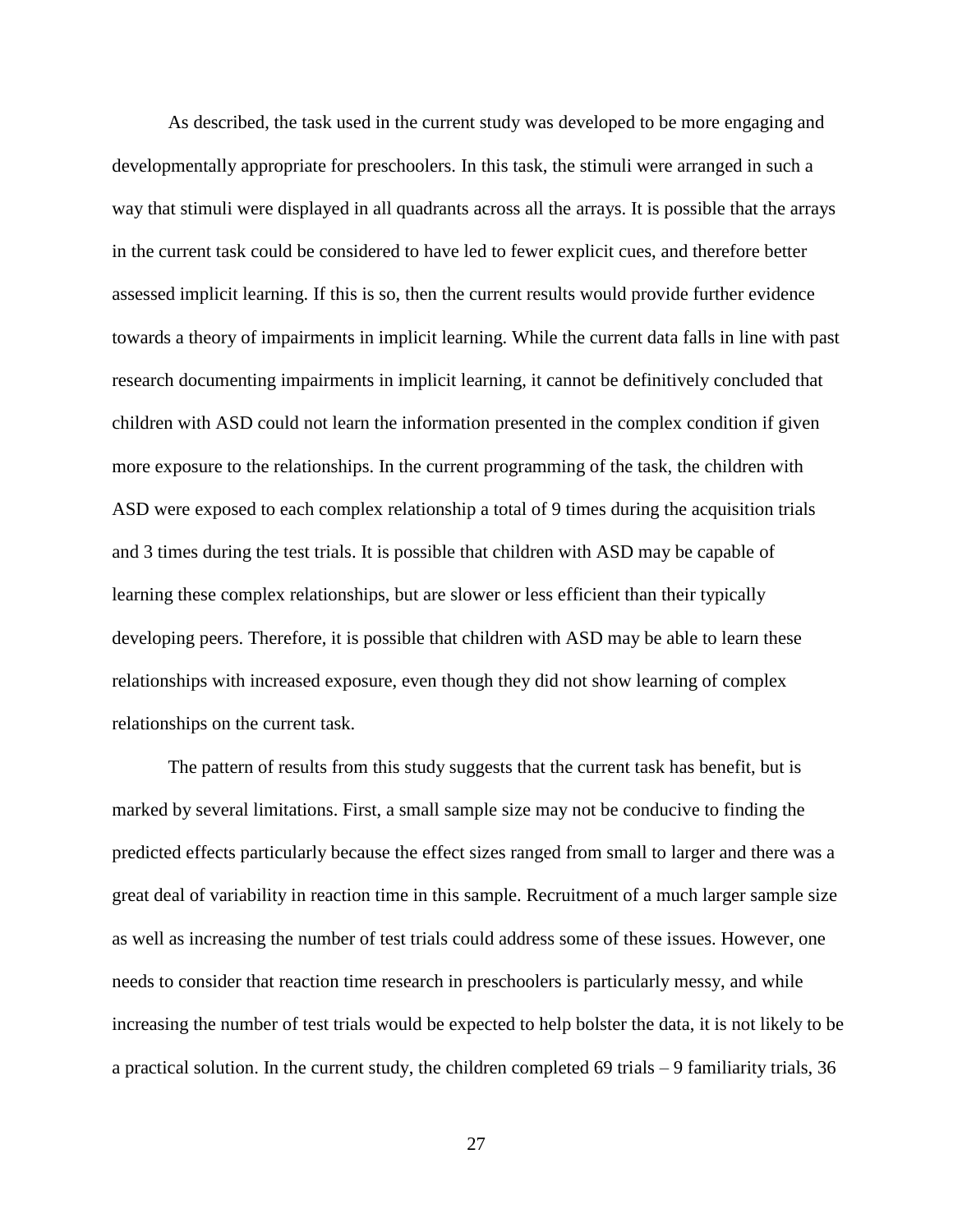learning trials and 24 test trials – which took 15 to 20 minutes of sustained attention to complete. Increasing the length of the task may introduce such problems as fatigue effects during test trials and difficulty maintaining attention to task demands in order to provide optimal performance across an extended period of time.

In his review of various preschool attention tasks, Mahone (2005) discusses difficulties associated with measuring mean reaction times in a preschool sample. However, it was noted that the preschool reaction time tests reviewed also included a measure of accuracy in addition to a measure of response latency. The current task was a forced choice task, in which the target stimuli stayed on the screen until the correct response was given, and was not programmed to record any potential incorrect responses. In retrospect, it would have been helpful to include response accuracy was well as reaction time. By adding a measure of accuracy, we would be able to further explore the nature and validity of the reaction times obtained during the task. Including accuracy rates could help control for some of the variability, as trade-off effects between response accuracy and response latency could be further separated and examined. Also, analysis of accuracy during acquisition trials would provide the opportunity to explore the extent to which children learned the relationships. Specifically, it could be examined whether low accuracy during acquisition led to creating incorrect associations and whether learning was enhanced in children who exhibited high accuracy during acquisition as they may have developed a stronger relationship between the central configuration and the response. Further, adding eye tracking to the current study could also be helpful in exploring effects of the pattern of visual search. Alternatively, contingency learning could be studied using a different paradigm that is less influenced by attention.

Overall, children with ASD showed learning patterns that were consistent with previous literature suggesting impairments in the ability to learn complex relationships. This impairment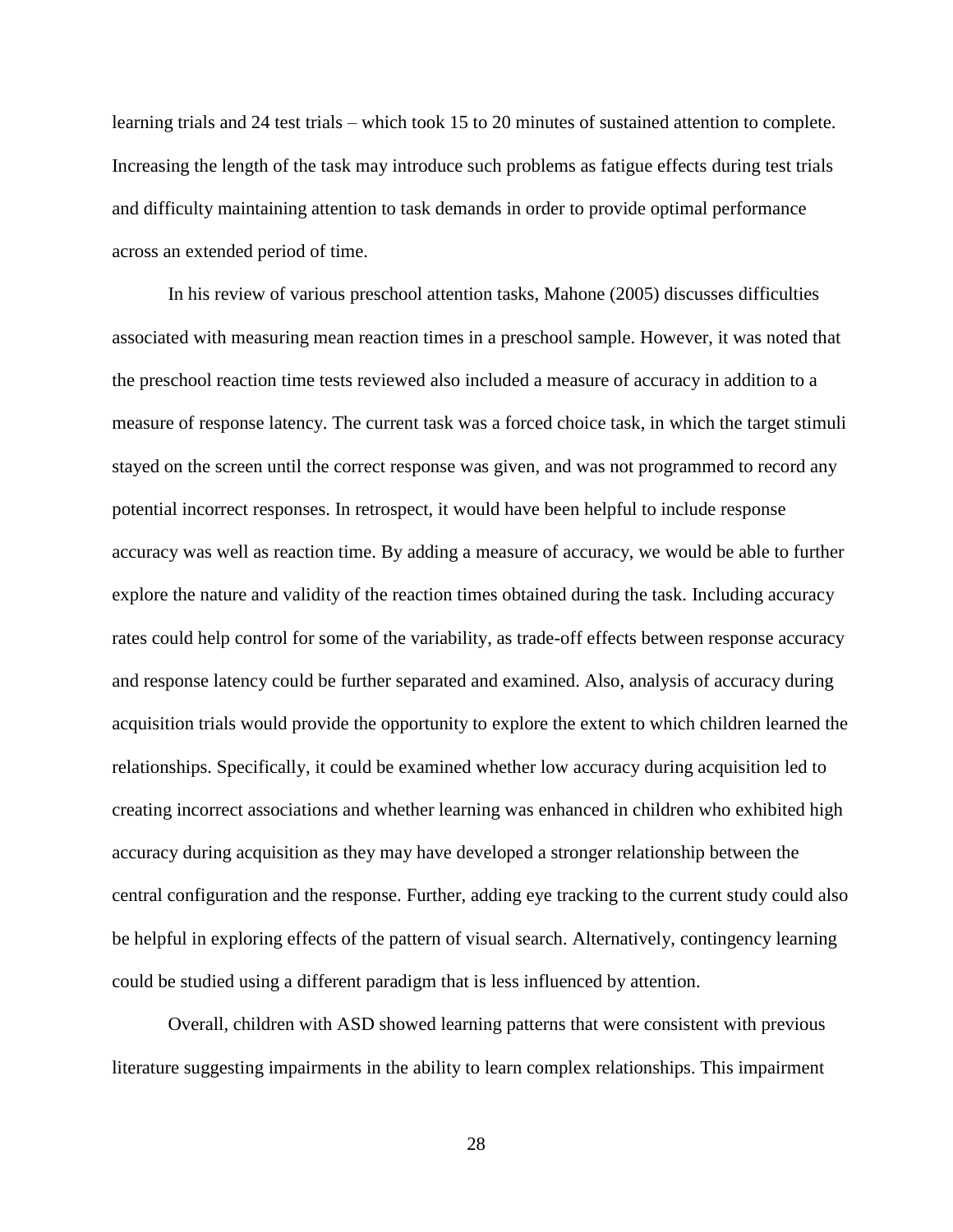was found even in the current nonsocial task. Given the importance of early intervention, these results bolster the suggestion that preschool-aged children on the spectrum have the ability to learn contingent relationships, particularly when information is presented in a salient and simplified manner. However, preschool children with ASD may struggle with less simple complex relationships as is typical of social relationships. These results suggest that preschool children with ASD may benefit from interventions that specifically teach contingency learning in both simple and complex relationships.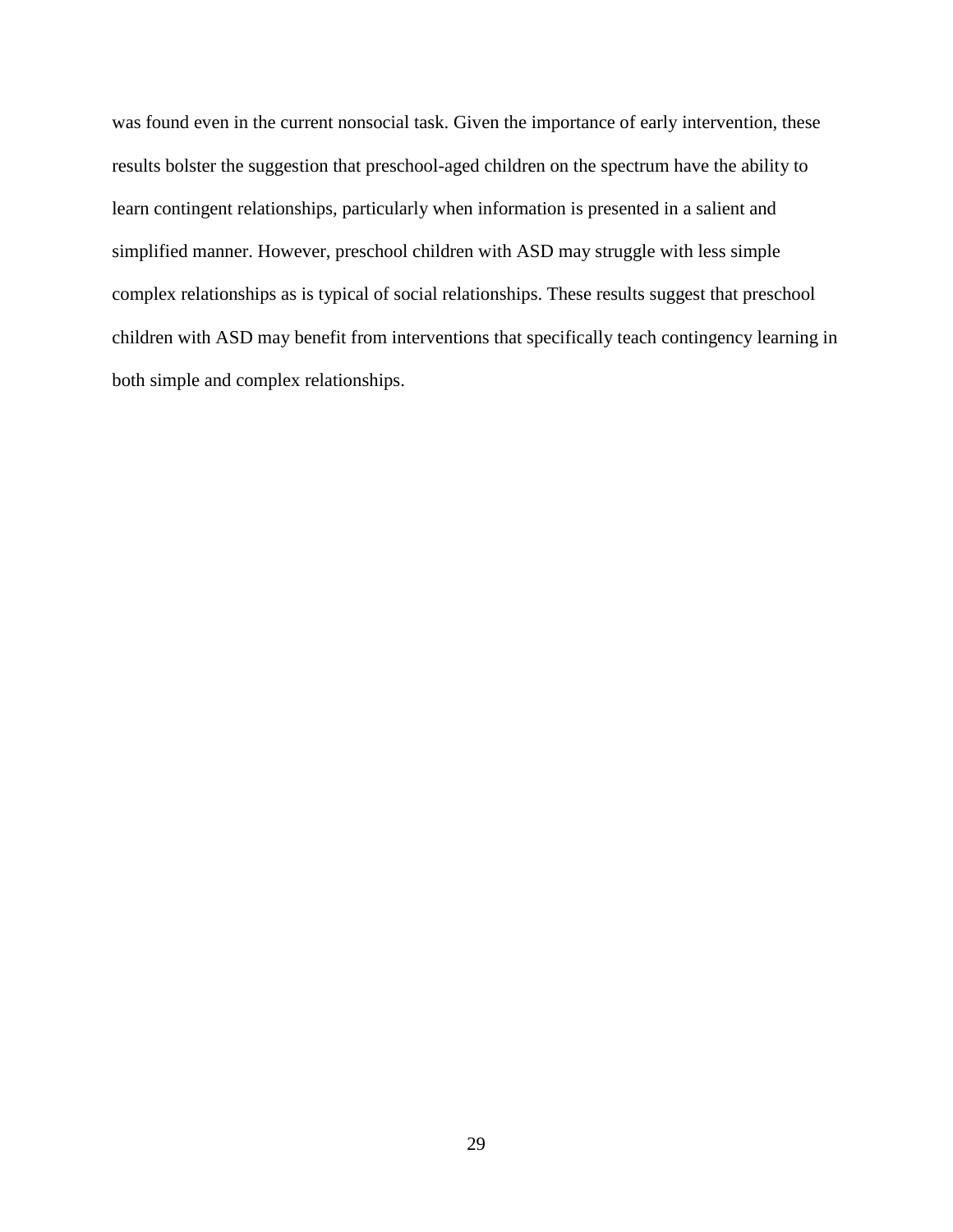# References

- American Psychiatric Association. (2000). *Diagnostic and statistical manual of mental disorders.* (4th ed., text revision). Washington, DC: Author.
- Barnes, K. A., Howard, J. H., Howard, D. V., Gilotty, L., Kenworthy, L., Gaillard, W. D., & Vaidya, C. J. (2008). Intact implicit learning of spatial context and temporal sequences in childhood Autism Spectrum Disorders. *Neuropsychology, 22,* 563-570.
- Bhat, A. N., Galloway, J. C., & Landa, R. J. (2010). Social and non-social visual attention patterns and associative learning in infants at risk for autism. *Journal of Child Psychology and Psychiatry, 51,* 989-997.
- Brown, J., Aczel, B., Jiminez, L., Kaufman, S. B., & Grant, K. P. (2010). Intact implicit learning in autism spectrum conditions. *The Quarterly Journal of Experimental Psychology, 63,*  1789-1812.
- Casey, B. J., Gordon, C. T., & Mannheim, G. B. (1993). Dysfunctional attention in autistic savants. *Journal of Clinical and Experimental Neuropsychology, 15*, 933-946.
- Centers for Disease Control and Prevention. (2009, December). Prevalence of autism spectrum disorders—Autism and Developmental Disabilities Monitoring Network, United States, 2006. Retrieved October 25, 2010, from http://www.cdc.gov/mmwr/pdf/ss/ss5810.pdf.
- Chun, M. M. (2000). Contextual cueing of visual attention. *Trends in Cognitive Science, 4,* 170- 178.
- Chun, M. M. & Jiang, Y. (1998). Contextual cueing: Implicit learning and memory of visual context guides spatial attention. *Cognitive Psychology, 36,* 28-71.
- Chun, M. M. & Jiang, Y. (2003). Implicit, long term spatial contextual memory. *Journal of Experimental Psychology: Learning, Memory and Cognition, 29,* 224-234.
- Dawson, G., & Lewy, A. (1989). Arousal, attention, and the socio-emotional impairments of individuals with autism. In G. Dawson (Ed.), *Autism: Perspectives on nature, diagnosis, and treatment.* New York: Plenum, 49-74.
- Dawson, G., Meltzoff, A., Osterling, J., Rinaldi, J., & Brown, E. (1998). Children with autism fail to orient to naturally occurring social stimuli. *Journal of Autism and Developmental Disorders, 28,* 479-485.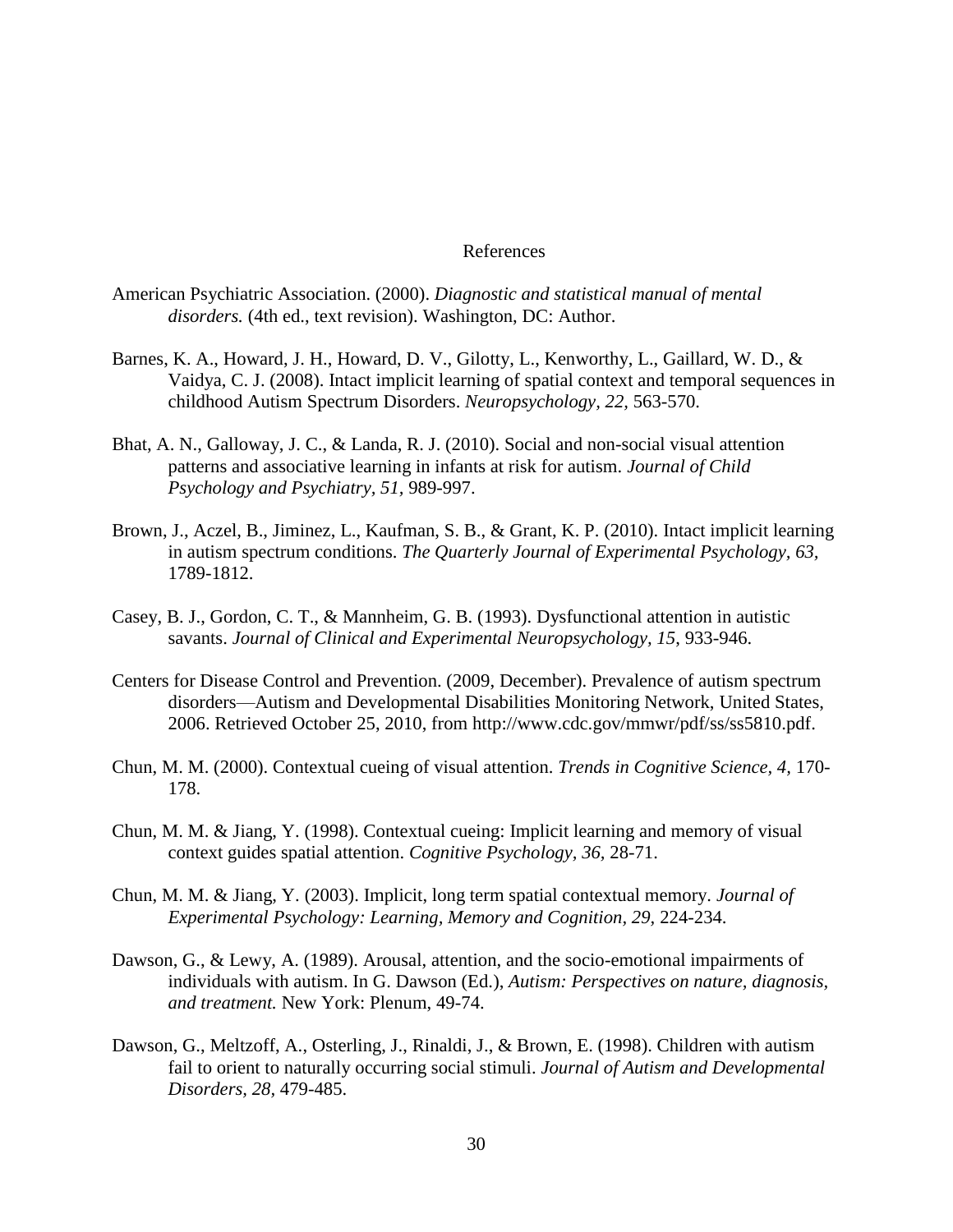- Dawson, G., Toth, K., Abbott, R., Osterling, J., Munson, J., Estes, A., & Liaw, J. (2004). Early social attention impairments in autism: Social orienting, joint attention, and attention to distress. *Developmental Psychology, 40,* 271-283.
- Dixon, M. L., Zelazo, P. D., & De Rosa, E. (2010). Evidence for intact memory-guided attention in school-aged children. *Developmental Science, 13,* 161-169.
- Escalona, A., Field, T., Nadel, J., & Lundy, B. (2002). Brief report: Imitation effects on children with autism, *Journal of Autism and Developmental Disorders, 32,* 141-144.
- Ferrara, C., & Hill, S. D. (1980). The responsiveness of autistic children to the predictability of social and nonsocial toys. *Journal of Autism and Developmental Disorders, 10, 51-57.*
- Gotham, K., Pickles, A., & Lord, C. (2009). Standardizing ADOS scores for a measure of severity in Autism Spectrum Disorders. *Journal of Autism and Developmental Disorders, 39,* 693-705.
- Gotham, K., Risi, S., Dawson, G., Tager-Flusberg, H., Joseph, R., Carter, A., …Lord, C. (2008). A replication of the Autism Diagnostic Observation Schedule (ADOS) revised algorithms. *Journal of the American Academy of Child and Adolescent Psychiatry, 47,*  642-651.
- Heimann, M., Laberg, K. E., & Nordoen, B. (2006). Imitative interaction increases social interest and elicited imitation in non-verbal children with autism. *Infant and Child Development, 15,* 297-309.
- Ingersoll, B., & Schreibman, L. (2006). Teaching reciprocal imitation skills to young children with autism using a naturalistic behavioral approach: Effects on language, pretend play, and joint attention. *Journal of Autism and Developmental Disorders, 36,* 487-505.
- Kaufman, A. S. and Kaufman, N. L. (2004). *Kaufman Brief Intelligence Test, 2nd Ed. (K-BIT2)*. Circle Pines, MN: American Guidance Service.
- Klinger, L. G., & Dawson, G. (1992). Facilitating early social and communicative development in children with autism. In S. F. Warren and J. E. Reichle (Eds.), *Causes and effects in communication and language intervention.* England: Paul H. Brookes Publishing, 157- 186.
- Klinger, L. G., Griffith, E. M., Mussey, J. L., Williams, A., Noble, H., Perez, T., McCurry, S., & Holtzclaw, T. (2009). Preschool social skills intervention for children with autism spectrum disorders: A child-directed approach. Manuscript in preparation.
- Klinger, L. G., Klinger, M. R., & Pohlig, R. L. (2006). Implicit learning impairments in autism spectrum disorders: Implications for treatment. In J. M. Perez, P. M. Gonzalez, M. L. Comi, & C. Nieto (Eds.), *New developments in autism: The future is today*. London: Jessica Kingsley Publishers, 76-103.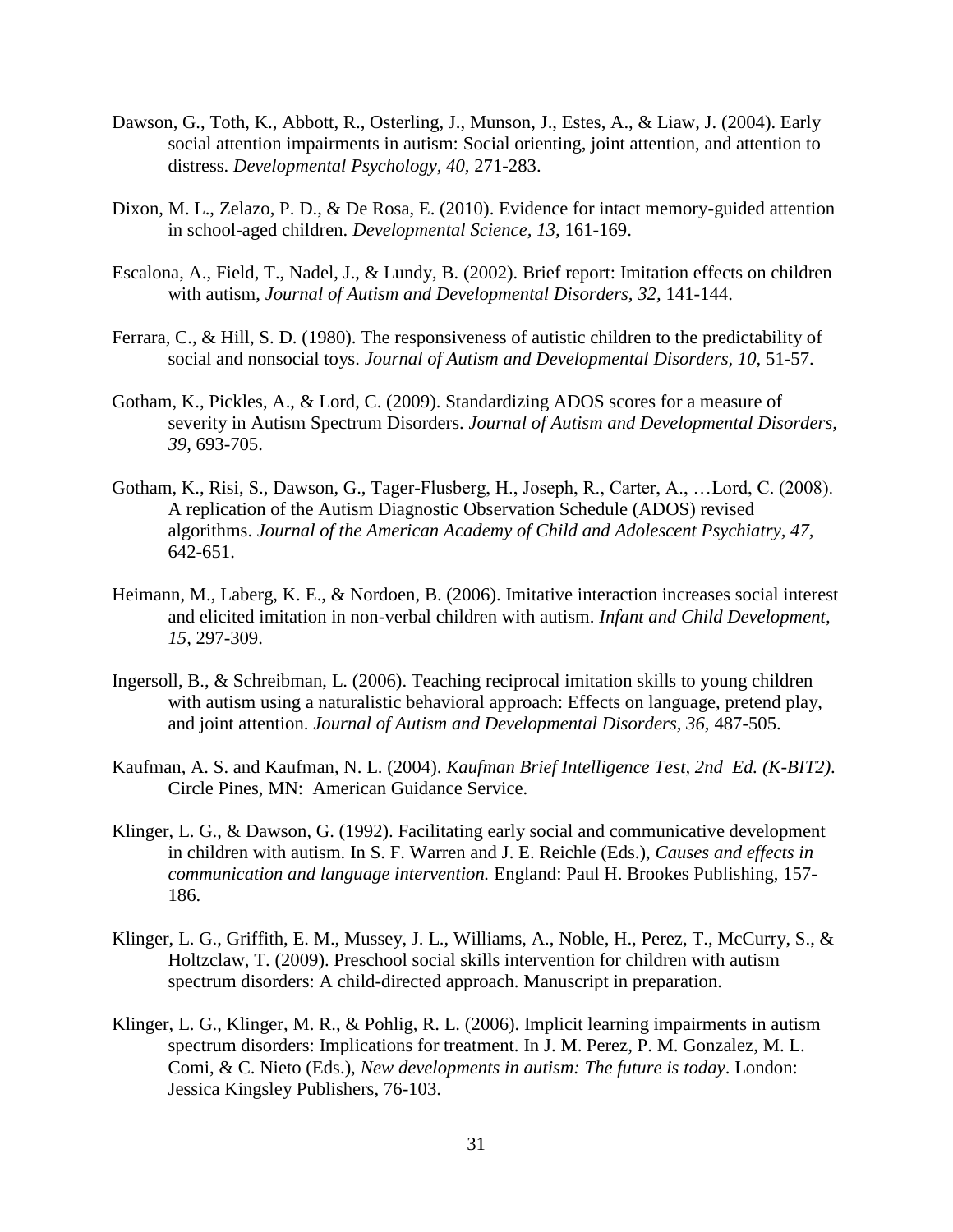- Klinger, M. R., Klinger, L. G., Travers, B. G., & Mussey, J. L. (2008). *Contextual learning in high-functioning persons with ASD.* Poster presented at the International Meeting for Autism Research, London, May 15-17.
- Lord, C., Rutter, M., Goode, S., Heemsbergen, J., Jordan, H., Mawhood, L., Schopler, E. (1989). Autism diagnostic observation schedule: a standardized observation of communicative and social behavior, *Journal of Autism and Developmental Disorders, 19,* 185-212.
- Mahone, E. M. (2005) Measurement of attention and related functions in the preschool child. *Mental Retardation and Developmental Disabilities Research Reviews, 11, 216-225.*
- Mullen, E. M. (1995). *Mullen Scales of Early Learning*. American Guidance Services, Inc. Circle Pines, MN.
- Nadel, J., Croue, S., Mattlinger, M. J., Canet, P., Leaple, H., Leaple, L., & Martini, M. (2000). Do children with autism have expectancies about the social behaviour of unfamiliar people? A pilot study using the still-face paradigm. *Autism, 4,* 133–145.
- Reber, A. S. (1989). Implicit learning and tactic knowledge. *Journal of Experimental Psychology, 118,* 219-235.
- Rogers, S. (1996). Brief report: Early intervention in autism. *Journal of Autism and Developmental Disorders, 26,* 243-246.
- Rutter, M., LeCouteur, A., & Lord, C. (2002). *Autism Diagnostic Interview-Revised: A comprehensive interview to aid in diagnosis and treatment of autism spectrum disorders*. Los Angeles, CA: Western Psychological Services.
- Townsend, J., Harris, N. S., & Courchesne**,** E. (1996). Visual attention abnormalities in autism: Delayed orienting to location. *Journal of the International Neuropsychological Society, 2,* 541-550.
- Vaidya, C. J., Huger, M., Howard, D. V., & Howard, J. H. (2007). Developmental differences in implicit learning of spatial context. *Neuropsychology, 21,* 497-506.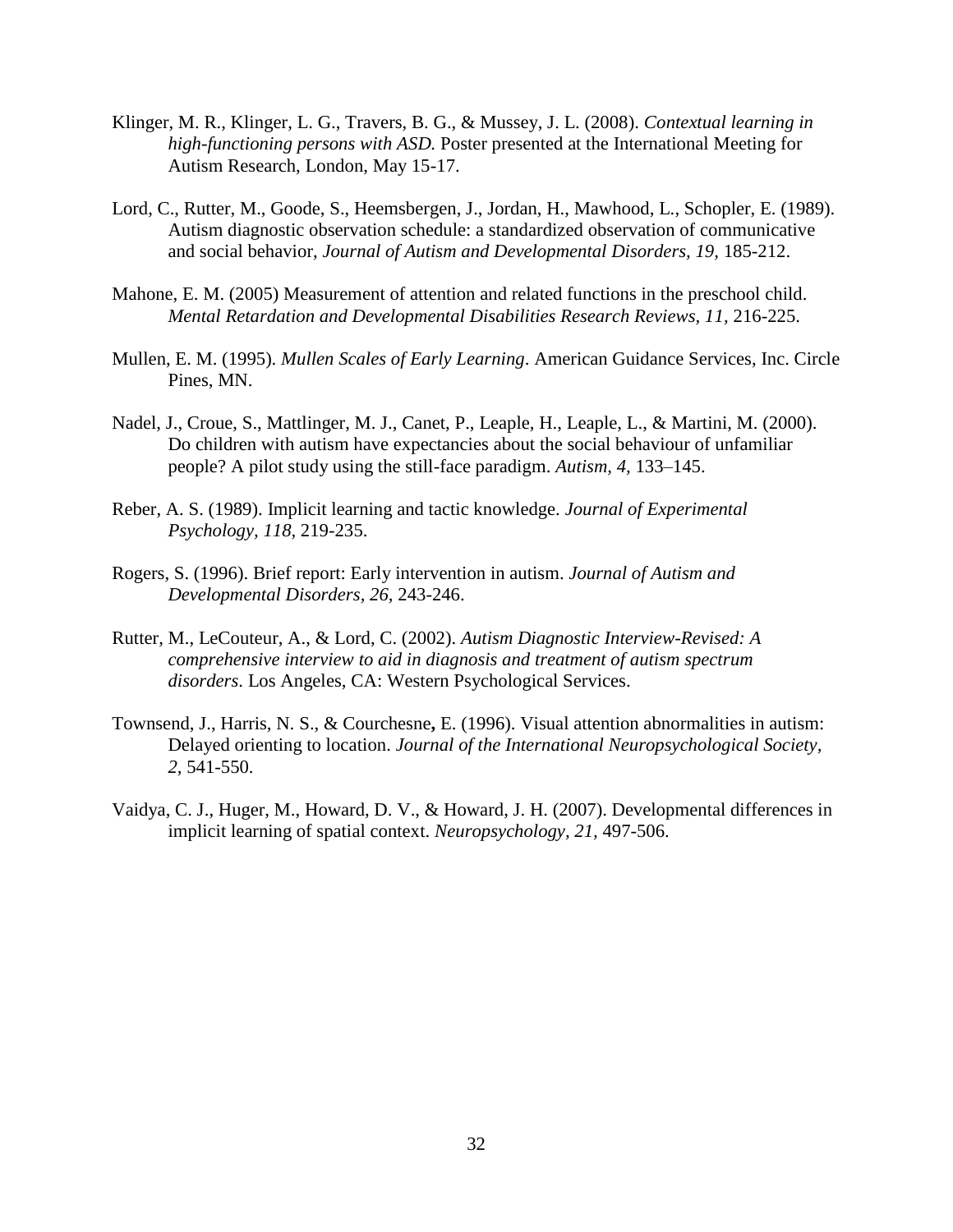# Footnotes

<sup>1</sup>Two variations of task stimuli were used and the order of presentation was counterbalanced across participants. Effects of task stimuli presentation were examined by adding stimuli set (farm animals vs. vehicles) into the model as a between subjects factor. When stimuli set was introduced into the overall model, there was no change in the pattern of results. Given its lack of influence on the pattern of results and the study's small sample size, stimuli set was not maintained as a between subjects variable in the final 2 x 2 x 2 model or subsequent analyses.

 $2<sup>2</sup>$ Given the surprising results on simple task within the typical group, we completed subsequent analyses to test the notion that typical children may have become consciously aware of the predictable relationship during acquisition trials and quit using this learned relationship during test trials when they encountered arrays in which the relationship no longer applied. To test this idea, we looked at mean reaction times for the 12 predictable trials in the last acquisition block and 12 predictable test trials and found negligible differences in response latencies across tasks and across diagnostic group. These analyses did not support the current explanation for the pattern of results for children with typical development.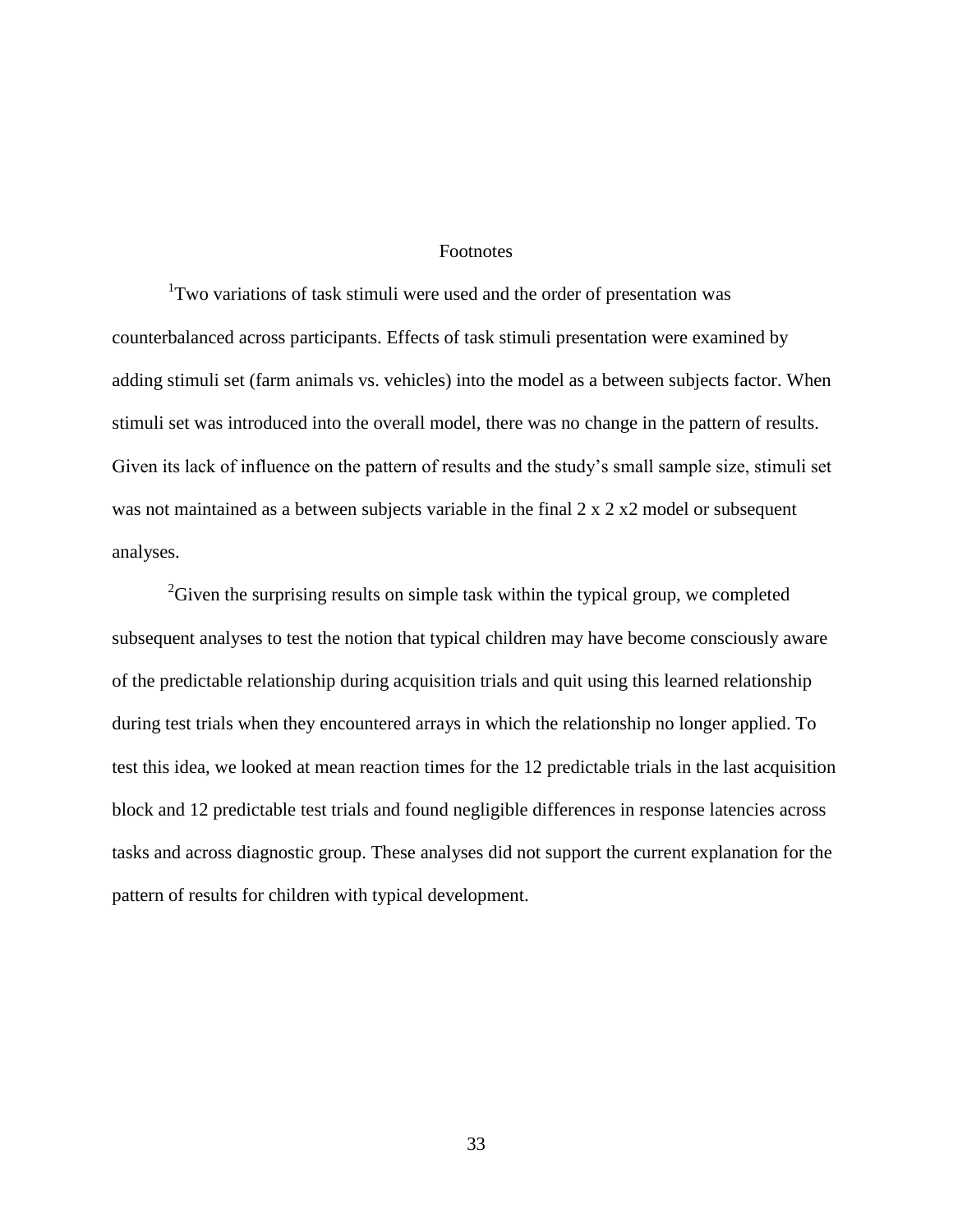Table 1

|                                                                      | TD                     | <b>ASD</b>               | $\boldsymbol{P}$ |
|----------------------------------------------------------------------|------------------------|--------------------------|------------------|
| $\mathbf N$                                                          | 20                     | 14                       |                  |
| Chronological Age (mo)                                               | 47 (8.87)              | 51.00 (10.71)            | .12              |
| <b>Mullen</b><br>Receptive Language                                  | 39.75 (5.73)           | 31.71 (3.93)             | $.001*$          |
| Developmental Level                                                  | 106.00(15.49)          | 73.21 (22.87)            | $.001*$          |
| <b>ADOS</b><br>Module 1 Single Words ( $N = 7$ )<br><b>Raw Score</b> |                        | 16.14<br>$(range 9-22)$  |                  |
| <b>Severity Score</b>                                                | 7.00<br>$(range 4-10)$ |                          |                  |
| Module 2 ( $N = 6$ )<br><b>Raw Score</b>                             |                        | 14.00<br>$(range 10-18)$ |                  |
| <b>Severity Score</b>                                                |                        | 7.00<br>$(range 6-9)$    |                  |

*Mean and (Standard Deviation) of Participant Characteristics and Significance Levels of T-test Comparing the Groups (p)* 

*Note.* Receptive Language = Receptive Language subtest raw score from Mullen; Developmental Level = Early Learning Composite (standard score with  $M = 100$ ,  $SD = 15$ ) on Mullen; Raw Score = Social Affect and Restricted and Repetitive Behavior Total using ADOS-G revised algorithms; Severity Score = Calibrated Severity Score of ADOS totals. Diagnostic cut-offs for ADOS revised algorithms are as follows: Module 1 Single Words *Autism* = 12, *Autism Spectrum* = 8; and Module 2 *Autism* = 10, *Autism Spectrum* = 7. Cut-offs for Severity Scores are as follows: *Autism Spectrum* = 4, *Autism* = 6.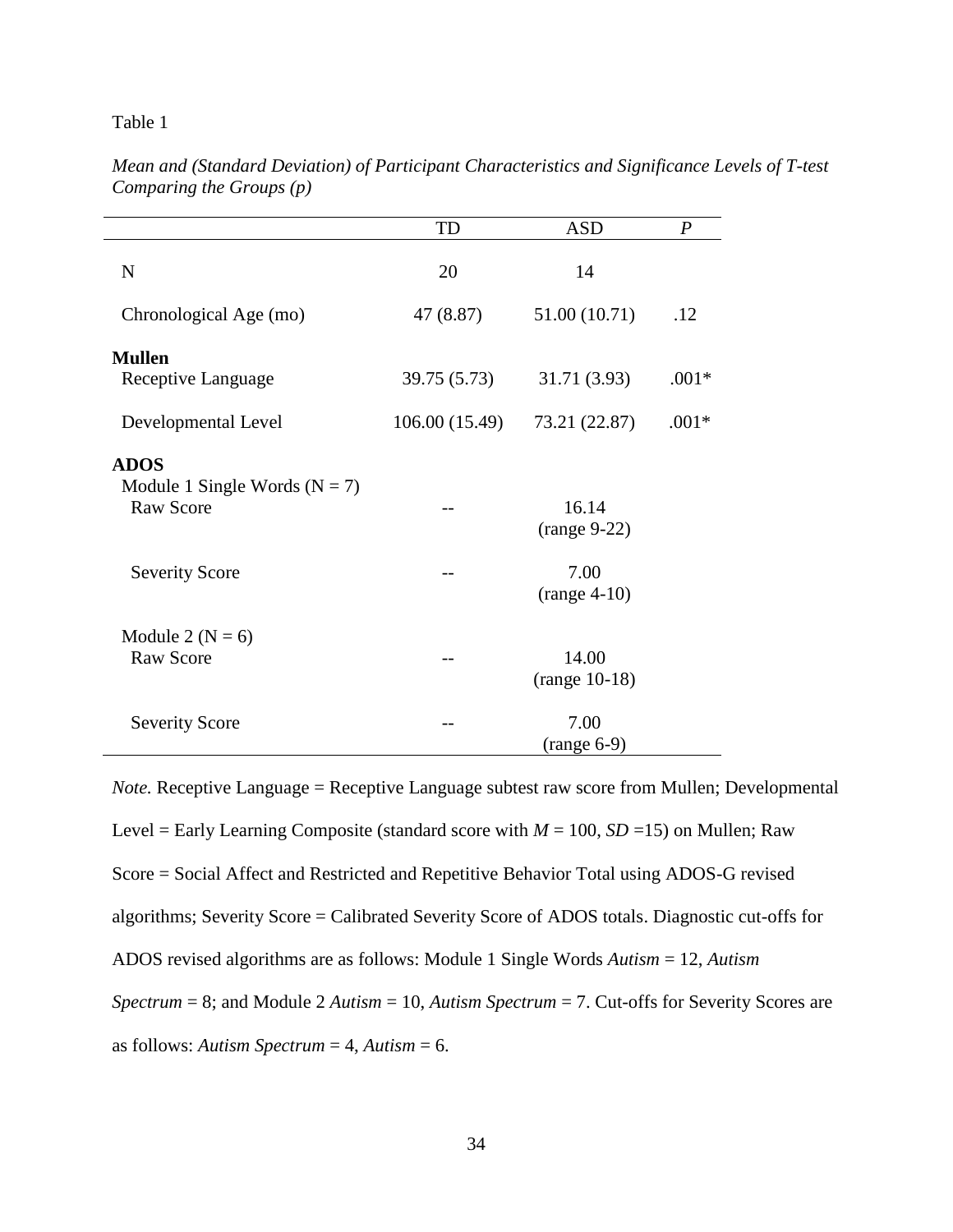# Table 2

|                            | Transformed        | Transformed        |                         |
|----------------------------|--------------------|--------------------|-------------------------|
|                            | Predictable        | Unpredictable      |                         |
|                            | Reciprocal Latency | Reciprocal Latency | <b>Overall Learning</b> |
|                            | Mean $(SD)$        | Mean $(SD)$        | Effect                  |
| <b>Across Groups</b>       |                    |                    |                         |
| Simple Condition           | 1762 (545)         | 1830 (634)         | $+68$                   |
| <b>Complex Condition</b>   | 1782 (477)         | 1858 (524)         | $+76$                   |
| <b>Typical Development</b> |                    |                    |                         |
| Simple Condition           | 1762 (448)         | 1785 (479)         | $+23$                   |
| <b>Complex Condition</b>   | 1711 (311)         | 1836 (385)         | $+125$                  |
| <b>ASD</b>                 |                    |                    |                         |
| Simple Condition           | 1762 (679)         | 1895 (823)         | $+133$                  |
| <b>Complex Condition</b>   | 1883 (646)         | 1888 (691)         | $+5$                    |

*Predictable vs. Unpredictable Reaction Time Data (milliseconds)*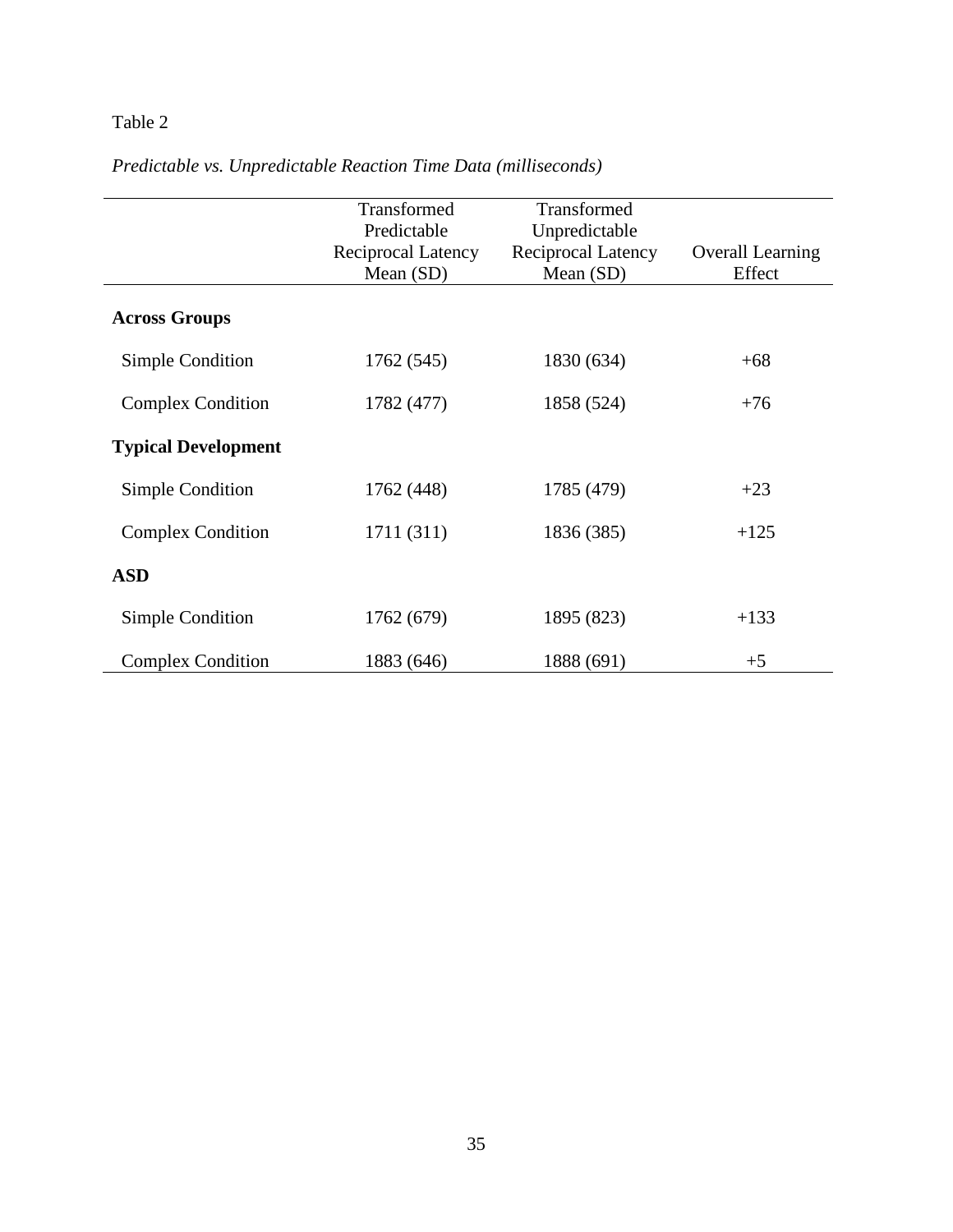

*Figure 1*. Pictorial representation of the farm animal stimuli. During predictive trials in the simple relationship condition, the location of the horse in the inner lower left quadrant is always be 100% predictive of pig's location in lower left quadrant.